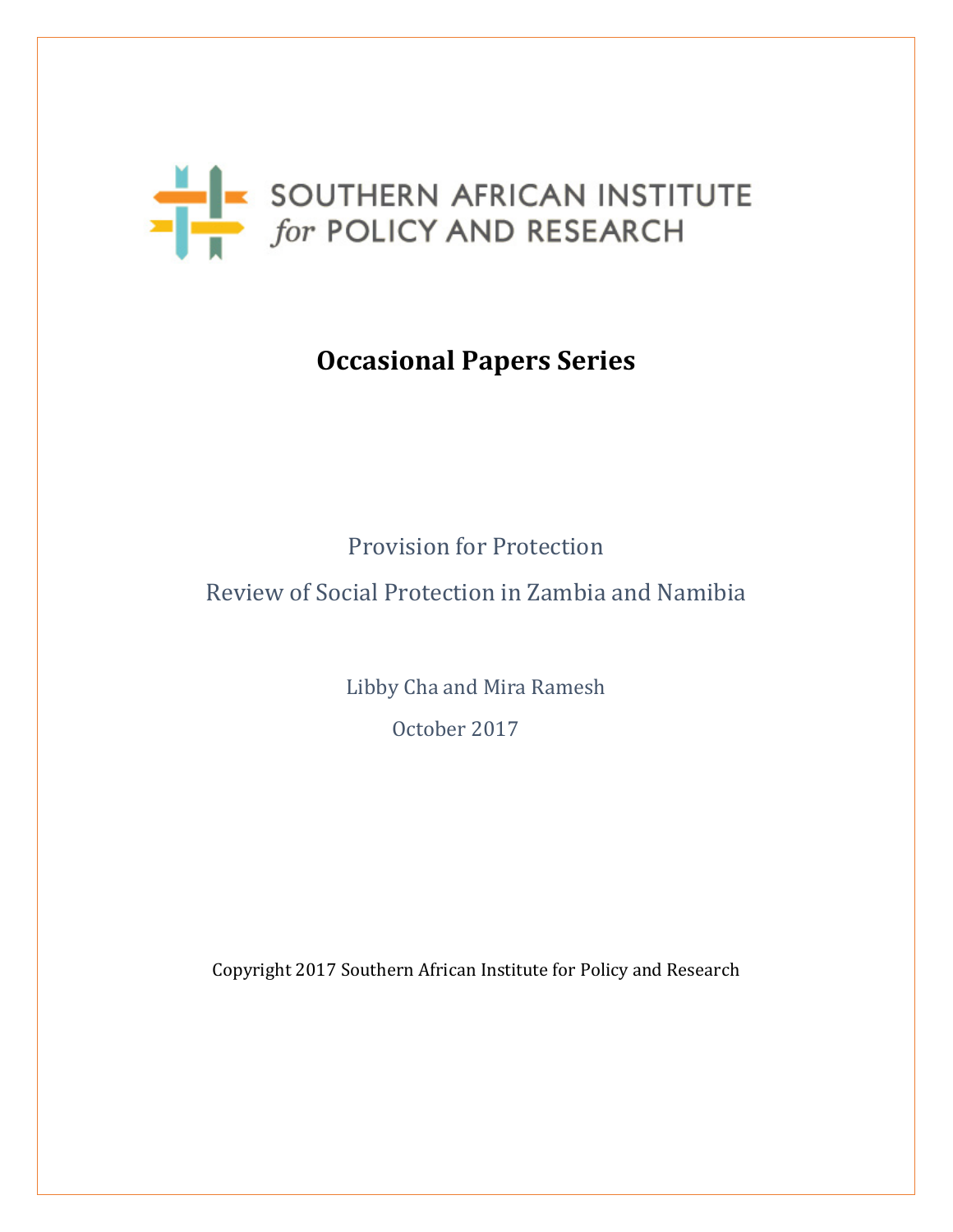## **Abstract**

This paper provides a comparative study of social protection programs in Zambia and Namibia. It defines social protection and outlines the social protection programs in both Zambia and Namibia in great detail, discussing the challenges faced by each country as well as the effectiveness of the programs in poverty reduction. The paper then provides an analysis of the differences between the two social protection systems and policy recommendations for Zambia based on Namibia's successful social assistance programs, notably their universal non-contributory social pension for the elderly which has been fairly effective in poverty reduction.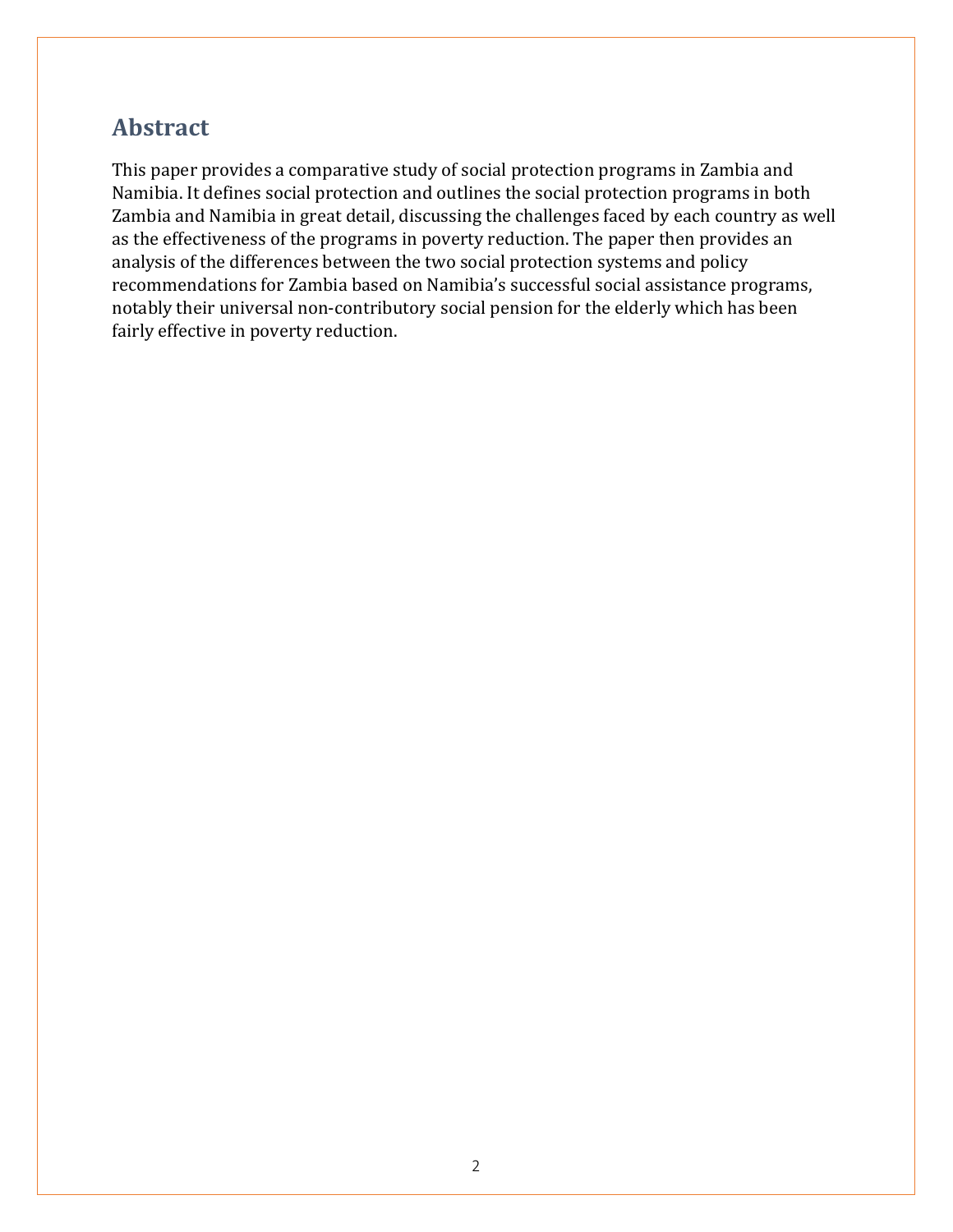# **Acronyms**

### **Zambia**

| ACC             | Area Coordinating Committee                                |
|-----------------|------------------------------------------------------------|
| CGP             | Child Grant Program                                        |
| <b>CWACs</b>    | <b>Community Welfare Assistance Committees</b>             |
| <b>DSWO</b>     | District Social Welfare Officers                           |
| <b>DWACs</b>    | District Welfare Assistance Committees                     |
| <b>FISP</b>     | <b>Farmer Input Support Program</b>                        |
| <b>FNDP</b>     | Fifth National Development Plan                            |
| <b>FSP</b>      | <b>Food Security Pack</b>                                  |
| GRZ             | Government of the Republic of Zambia                       |
| IL <sub>0</sub> | <b>International Labor Organization</b>                    |
| IM              | 10% Inclusive Model                                        |
| LASF            | <b>Local Authority Superannuation Fund</b>                 |
| <b>LCMS</b>     | Living Conditions Monitoring Survey                        |
| <b>MCDMCH</b>   | Ministry of Community Development, Mother and Child Health |
| <b>MCDSW</b>    | Ministry of Community Development and Social Welfare       |
| <b>MCTG</b>     | Multiple Categorical Targeting Grant                       |
| <b>MDG</b>      | Millennium Development Goals                               |
| <b>MMD</b>      | Movement for Multi-Party Democracy                         |
| MoLSS           | Ministry of Labor and Social Security                      |
| <b>NAPSA</b>    | <b>National Pension Scheme Authority</b>                   |
| <b>NSPP</b>     | <b>National Social Protection Policy</b>                   |
| <b>NSPS</b>     | <b>National Social Protection Strategy</b>                 |
| <b>OVC</b>      | Orphans and Vulnerable Children                            |
| <b>PSPF</b>     | <b>Public Service Pension Fund</b>                         |
| <b>PWAS</b>     | Public Welfare Assistance Scheme                           |
| <b>PWD</b>      | Person with a Disability                                   |
| <b>SCT</b>      | Social Cash Transfer                                       |
| <b>SHI</b>      | Social Health Insurance                                    |
| <b>SNDP</b>     | Sixth National Development Plan                            |
| <b>R-SNDP</b>   | Revised Sixth National Development Plan                    |
| <b>WEF</b>      | Women's Empowerment Fund                                   |
| 7NDP            | Seventh National Development Plan                          |

### **Namibia**

| <b>MPESW</b> | Ministry of Poverty Eradication and Social Welfare |
|--------------|----------------------------------------------------|
| <b>NDP</b>   | National Development Plan                          |
| <b>OVC</b>   | Orphans and Vulnerable Children                    |
| <b>WVS</b>   | <b>War Veterans Subversion</b>                     |
| DG           | Disability Grant                                   |
| <b>OAP</b>   | Old Age Pension                                    |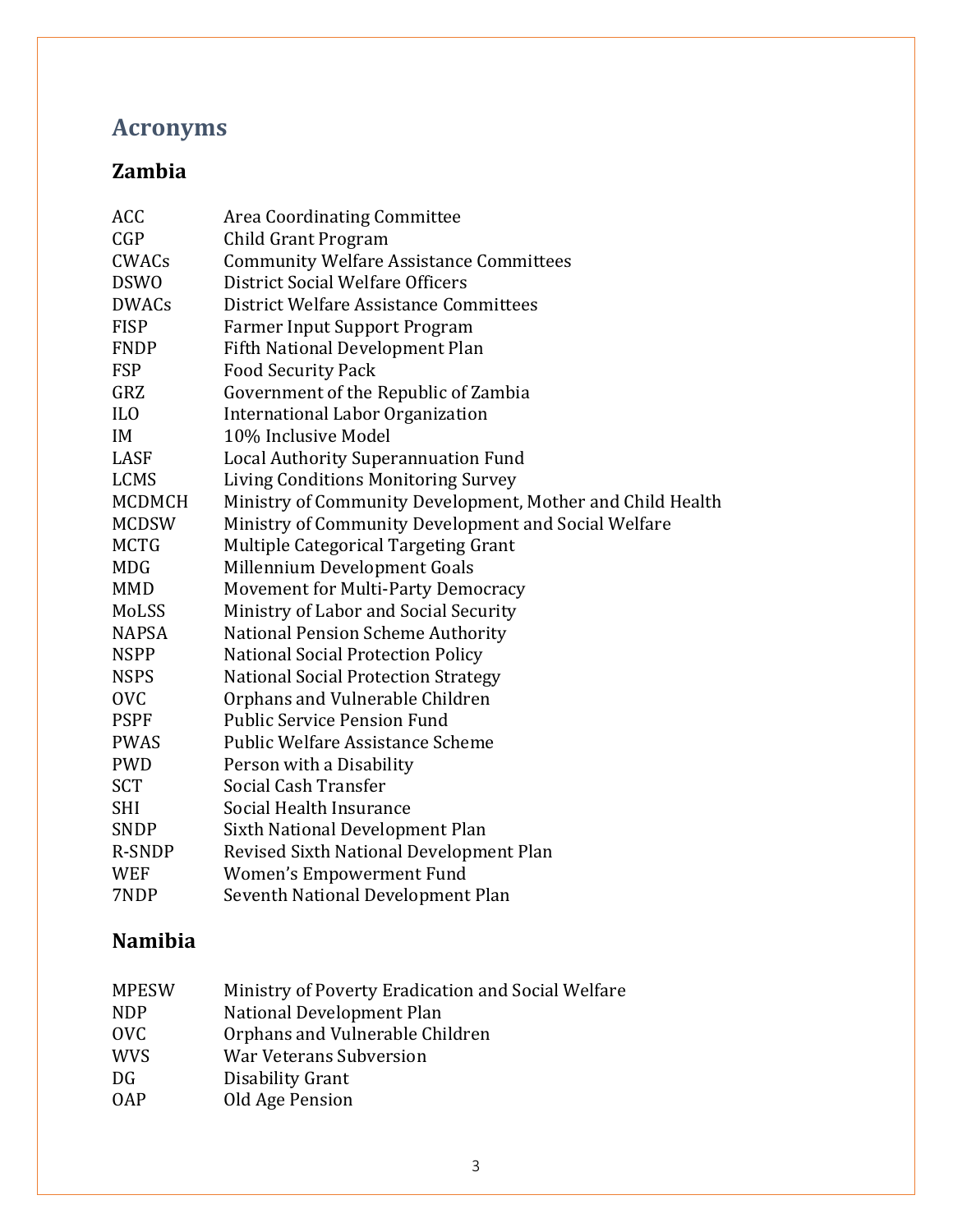| <b>NHIES</b> | National Housing and Income Expenditure Survey |
|--------------|------------------------------------------------|
| <b>MGECW</b> | Ministry of Gender Equality and Child Welfare  |
| NDP5         | Fifth National Development Plan                |
| NDP4         | Fourth National Development Plan               |
| NDP3         | Third National Development Plan                |
|              |                                                |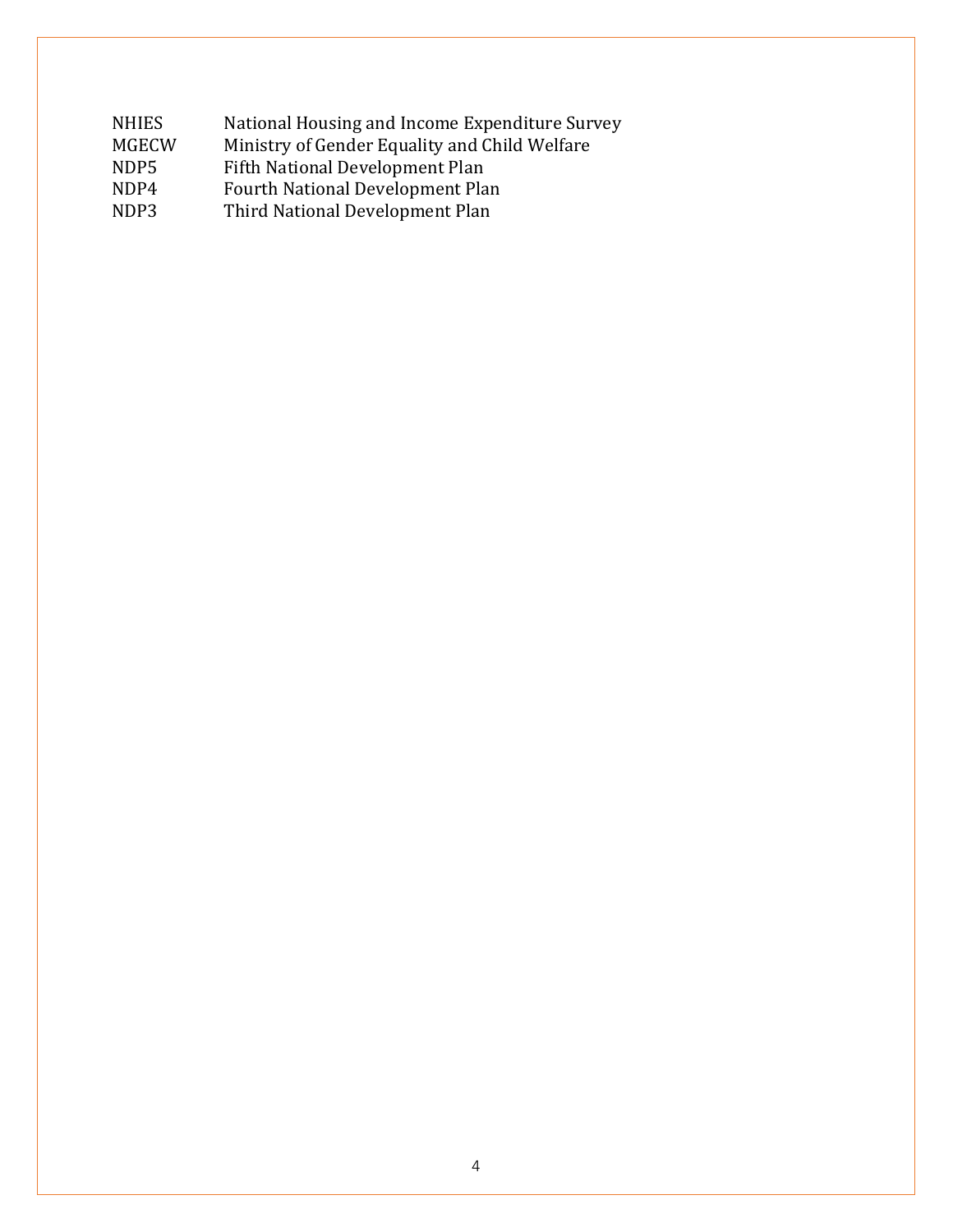# **Introduction**

### **Background:**

Social protection is often an important tool used in poverty reduction and social and economic development strategies. In recent years, there have been many concerted efforts to expand social protection policies and programs, however, there is concern about the capacity and scope the existing legal and regulatory framework that may limit the degree of poverty reduction. In order to improve the existing framework through legislative reform, it is important to understand the current policies and practices. This review will answer the following questions:

- 1. What is the current situation of national social protection policies and program implementation within Zambia?
- 2. How to these policies and practices compare to those of Namibia and what insights can we learn from different experiences in a similar country?
- 3. What opportunities exist to improve social protection policies and practices in Zambia?

#### **Objectives of the study**

The purpose of this study is to evaluate the policy environment, institutional arrangements and challenges of social protection in Zambia and compare it to that of Namibia to highlight gaps, weaknesses and potential opportunities for improvement. The GRZ has indicated increased attention to social protection through new policies and program scale-ups. The purpose of this study is to provide a baseline for advocacy work.

#### **Deliverables**

This is a comprehensive review of social protection policies and practices to serve as a platform to raise awareness for enhanced revision and improvement of legal and regulatory frameworks in Zambia. This brief is organized as follows: Section II analyzes the international framework for social protection, discussing models for social protection in Africa. Section III and Section IV examine social protection in Zambia and Namibia, respectively. Section V discusses what lessons can be learned in Zambia. Section VI concludes with recommendations for future directions for social protection in Zambia.

#### **Methodology of the Review**

- i. Desk Review performed to review existing literature and legislation surrounding social protection.
- ii. Investigation of future directions along with current social protection policy through conducting interviews with various stakeholders.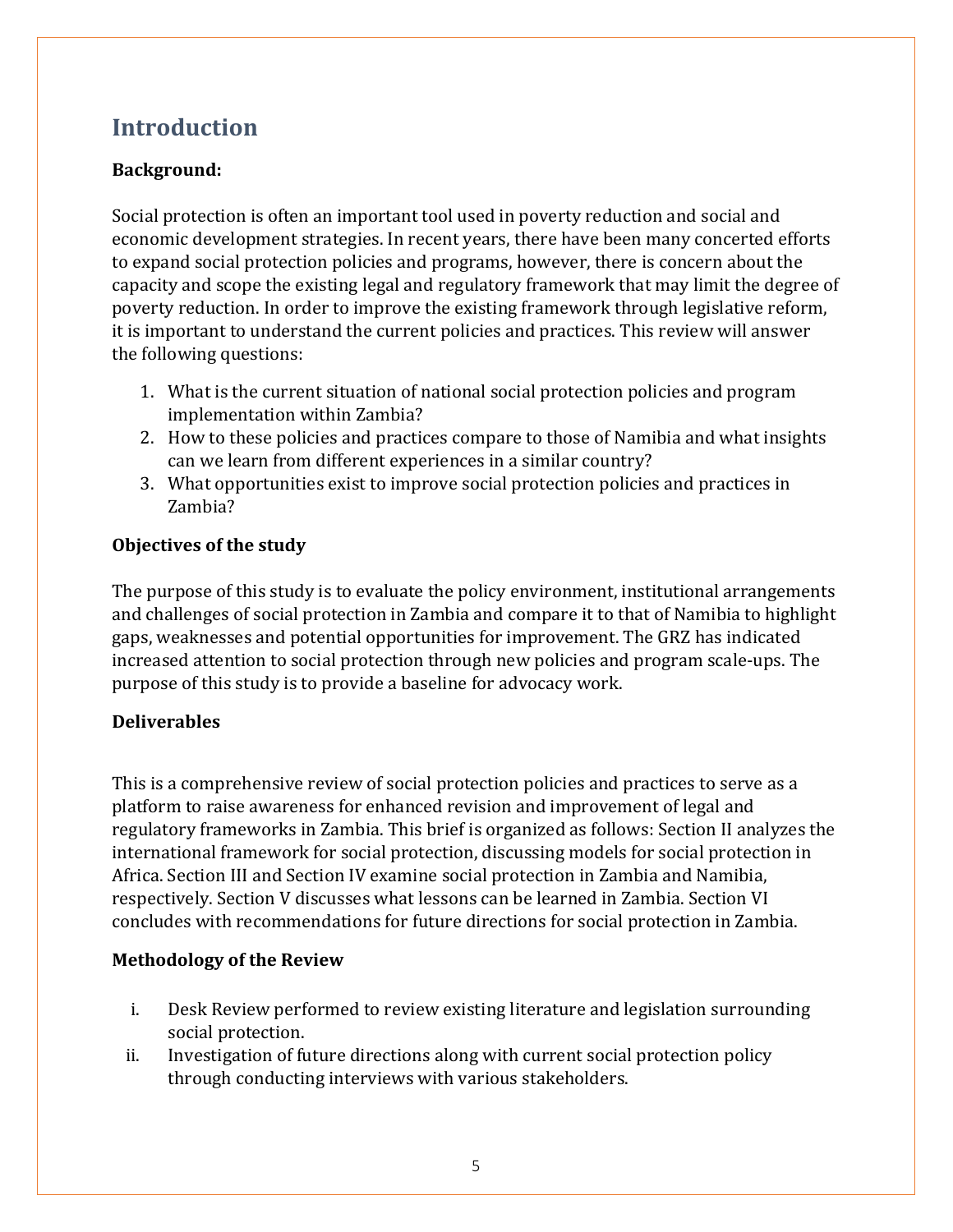#### **Scope of the study**

The principal researchers of this study performed the following tasks:

- i. Evaluate various social protection programs and policies in comparable countries.
- ii. Assess the past and current situation of social protection in Zambia<br>iii. Identify gaps and weaknesses in Zambia's social protection framew
- iii. Identify gaps and weaknesses in Zambia's social protection framework.<br>iv. Identify a solid platform for enhanced advocacy for strengthening of the
- Identify a solid platform for enhanced advocacy for strengthening of the legal and regulatory framework for social protection policies and practices in Zambia.

# **Why Namibia?**

According to the ILO's social protection floor assessment, "compared to the rest of sub-Saharan Africa, and indeed large parts of the developing world, Namibia has a comprehensive social protection system, both in terms of risks covered and types of schemes, that plays a critical role in its economy and society" (Ministry of Labour and Social Welfare, 2014). There are few countries in sub-Saharan Africa, aside from Namibia and South Africa which have large-scale social assistance programs as part of their social protection policy framework (Niño-Zarazúa et. al, 2012). Niño-Zarazúa et. al states that due to the underdevelopment of social institutions, the limited reach of the labor market regulations, and the persistence of mass poverty in sub-Saharan Africa, developing a comprehensive social assistance program could be a good foundation for the extension of social protection (Niño-Zarazúa et. al, 2012). This suggests that due to Namibia's successful and developed social assistance program, the country is underway to extending its social protection program to reach its most vulnerable populations.

While we acknowledge that there are multiple differences between Namibia and Zambia, we chose to compare Namibia's social protection program to Zambia's because it is one of the most similar countries to Zambia with a fairly comprehensive social protection system that has been effective in poverty reduction. Both Namibia and Zambia have major mining industries, specifically in copper, diamonds, and uranium. Both countries were also greatly affected by the HIV/AIDS epidemic and continue to have a high prevalence of the disease, with Zambia's prevalence being 14.3 percent and Namibia's prevalence being 16.9 percent. The effects of the HIV/AIDS epidemic have amplified the need for a reliable and sustainable social protection system in both countries. Lastly, both Zambia and Namibia have about 50 percent of their population living in rural areas, which causes regional variations in poverty headcount and social protection program coverage (Overview, 2017). The Zambian government (GRZ) has used examples of social protection programs in Brazil, Kenya, South Africa and Chile, all of which have notable social protection systems to inform their policy formation<sup>[1](#page-5-0)</sup>. However, these countries are contextually very different and thus the programs serve different purposes and different populations. This study is unique in that

 $\overline{a}$ 

<span id="page-5-0"></span><sup>1</sup> Taken from an interview with Director of Social Welfare at MCD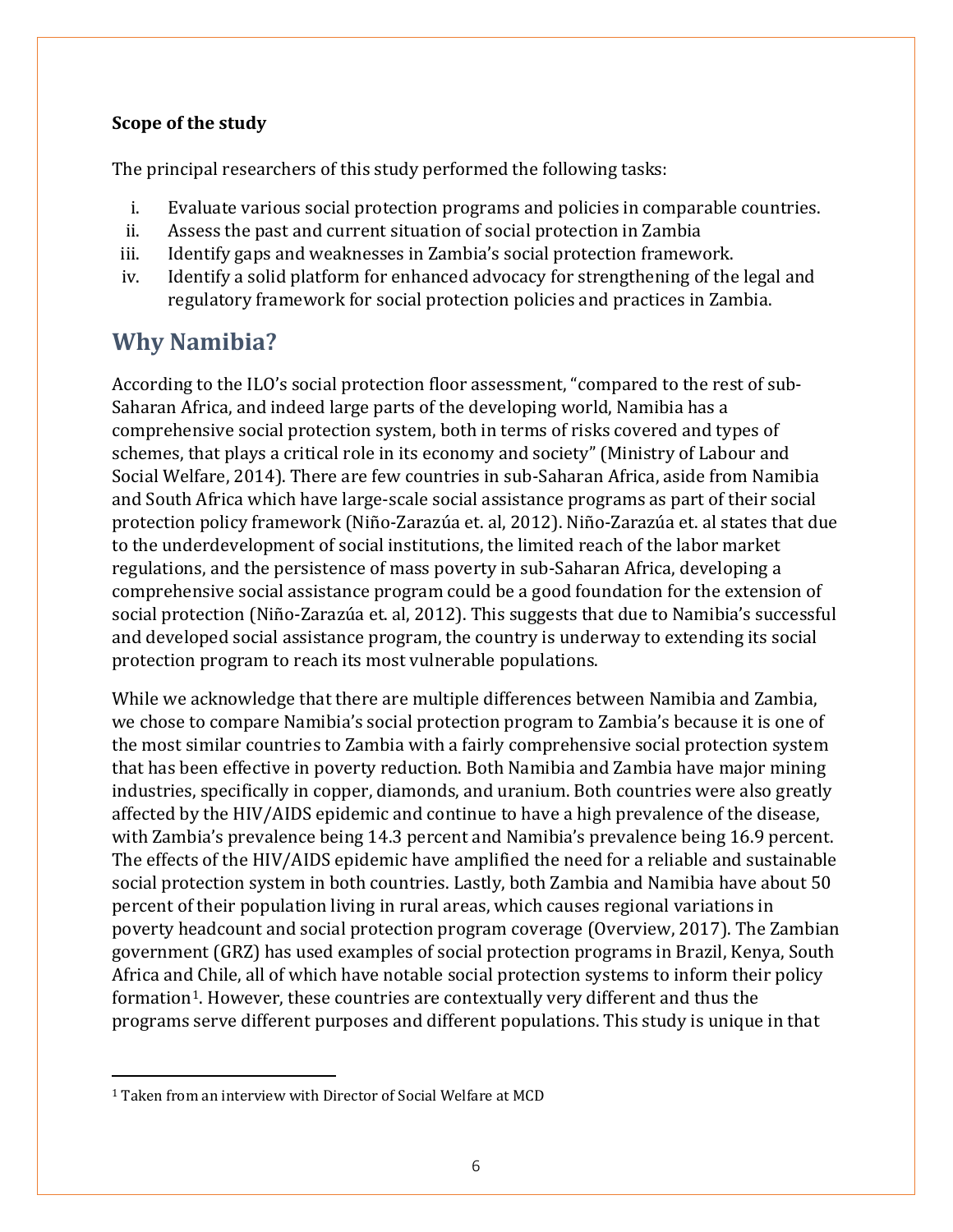Zambian programs have not been evaluated against those of Namibia and important lessons can be learned from Namibia's comprehensive social protection system.

## **Social Protection: A Global Perspective**

Social protection is a vague concept that is often overlooked due to its broad nature and relatively undefined boundaries. At its foundation, social protection consists of interventions designed to provide support and assistance to prevent vulnerability in certain populations. Vulnerability, in this context, refers to how likely one is to be poor in the future (Barrientos, Hickey, Simutanyi & Wood, 2005). However, vulnerability in the context of social protection is multidimensional, engendered by factors of income, consumption, assets, susceptibility to risk and circumstance (Sabetes-Wheeler & Devereux, 2007).

Conventional ideas about social protection concern protective interventions to alleviate economic risks associated with vulnerability. Limiting social protection to a mere transfer to needy and vulnerable individuals provides a precise picture of the scope of benefits (Kumitz, 2013). However, providing supplemental income does not address social and structural causes of poverty contributing to limited long-term poverty impact. Sabetes-Wheeler and Devereux (2007) highlight the need to recognize the social dimensions of poverty beyond economic risk. Their transformative approach defines social protection as "all initiatives that transfer income or assets to the poor, protect the vulnerable against livelihood risks and enhance the social status and rights of the marginalized" (p.25). These initiatives are designed with the overarching objective of inclusive economic growth to mitigate economic and social vulnerability. Their inclusion of both economic and social dimensions of poverty promote pro-poor growth designed to integrate the poor into productive society. This multidimensional approach to poverty reduction works to address the root causes of intergenerational transfer of poverty by reducing vulnerability while empowering individuals through building human capital.

Social protection is frequently concealed within social policy framework designed to allow equal participation of the poor and vulnerable in society through a wide range of interventions (OCED, 2009). The rise of social protection in many developing countries coincides with the demonstrated impact of social protection interventions on chronic poverty. High poverty rates and persistent food insecurity create a greater need for social protection with broader policy objectives than in developed countries. Development in Latin America, Asia, and sub-Saharan Africa have shown that when implemented properly at the national level, social protection interventions can mitigate economic insecurity and facilitate pro-poor economic growth (Holmes, 2007). It has been shown that even lowincome countries can afford a rudimentary social protection package consisting of a nominal universal social pension as well as grants for disabled persons and children (Hagemejer & Behrendt, 2009). Implementation of social protection initiatives around the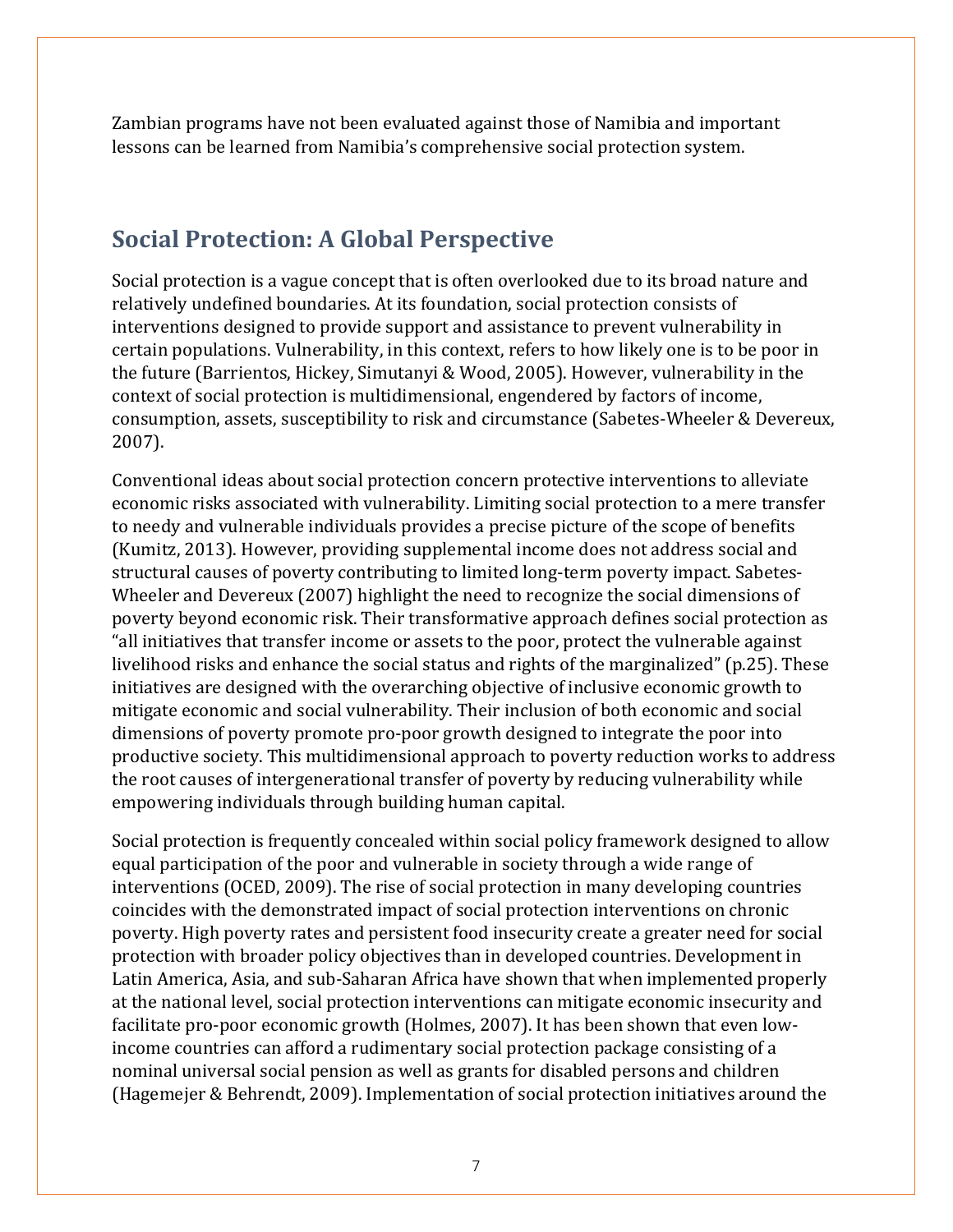world have demonstrated the ability to effectively smooth economic consumption and enable asset building and productive investment for individuals resulting in growth of the local economy and poverty reduction (Holmes, 2007). International experience lends important insight into the value of social protection interventions.

#### **International Social Protection Frameworks:**

International experience shows marginal homogeneity between different national policy frameworks. However, there have been efforts to construct guiding frameworks for creating social protection policy. Wolkenhauer (2016) notes that the recent wave of social protection policies in developing countries has shifted to states as the principal drivers of change for social protection. The ILO Global Floors of Social Protection Recommendation 202 provides a baseline set of guarantees to inform policy prioritization surrounding social protection. These guarantees are designed to push national level initiatives to assure at minimum, access to essential health care and income security in order to obtain necessary goods and services (ILO, 2012). The recommendation includes provisions for types of benefits such as child and family benefits, benefits for sickness, health care, maternity, disability, old-age, and unemployment; as well as, other in-cash or in-kind benefits through schemes such as universal social insurance or social assistance. The recommendation advises members to embed guarantees in law with specifications of scope, criteria and amount of benefits

The guarantees, they specify, should be implemented in line with national priorities with adequate monitoring and evaluation of programs. It does not however, provide information for what the "nationally defined minimum" level of services should be. According to Kate Pruce from Manchester University, "learning from other countries can be useful but often the specific political environment is a determining factor for social protection policies"[2.](#page-7-0) The ILO urges members to share information and experiences on various strategies in order to create comprehensive national social protection policies.

The extension of social protection in sub-Saharan Africa is highly diverse and there many challenges to financing and implementing the programs in low income countries. Niño-Zarazúa et. al identify two models of social protection in sub-Saharan Africa, the Middle African model and the Southern African model, which differ in the development and extension of social protection programs.

The Southern African model of social protection evolved around more categorical, unconditional grants for vulnerable populations, specifically children and the elderly. In fact, the origins of the Southern African model can be traced back to South Africa's pension system, which was created in 1920. Currently, this model relies on income transfers in the form of social pensions and child support grants. The extension of grant-based social protection emerges as a domestic initiative and is largely tax-funded (Niño-Zarazúa et. al,

 $\overline{a}$ 

<span id="page-7-0"></span><sup>2</sup> Taken from email correspondence with Kate Pruce, Manchester University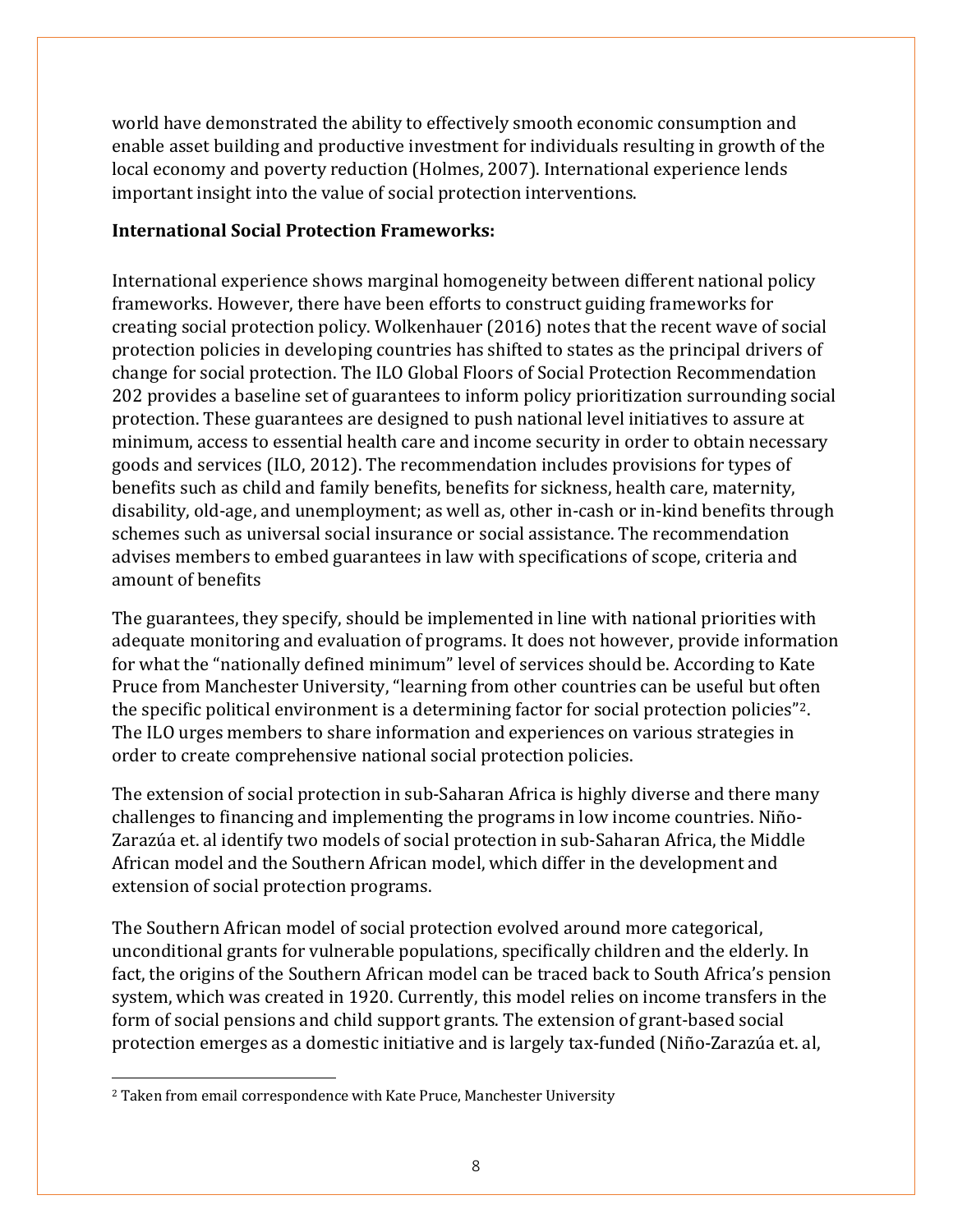2012). The countries using the Southern African model, such as South Africa, Namibia, Mauritius, Lesotho, and Swaziland, all have universal non-contributory pension schemes. This model is rooted in legislation and delivered largely by public institution. Under this model, social protection agendas are proposed as policies and programs, unlike the Middle Africa model where they are proposed as projects.

The Middle African model of social protection is used by Angola, Democratic Republic of Congo, Ethiopia, Liberia, Mozambique, Swaziland Rwanda, Somalia, Uganda, and Zambia. These are countries which have been transitioning their social protection system from emergency aid to more reliable, sustainable social safety nets, as a result of humanitarian crises in the 1980s. The Middle African model is fairly newer than the Southern African model and is largely composed of short-term pilot "projects" principally led and funded by international aid organizations. Niño-Zarazúa et. al note that schemes under the Middle African model often lack the capacity for expansion due to this weak institutional framework. The Middle African model has cash transfers; however, it also aims to integrate service provision and utilization into its transfer programs, creating diverse and distinctive programs. This model prioritizes programs that provide predictable income support and improve access to basic services. According to Niño-Zarazúa et. al (2012), although this new model represents a shift in thinking surrounding social protection, extension of programs under this model have a weak political platform and have limited institutional capacity. They argue that successful extension of social protection systems hinges on the recognition that "the poorest are deserving of public action to solve problems of poverty that are not of their own making and which identify the state as responsible for delivering on this, without which, national-level and government owned social protection programs are unlikely to emerge and be maintained" (Niño-Zarazúa et. al, 2012).

# **Social Protection in Zambia**

#### **Introduction**

The Zambian government defines social protection as, "policies and practices that protect and promote the livelihoods and welfare of people suffering from critical levels of poverty and deprivation and/or are vulnerable to risks and shocks" (MCDMCH, 2014). These policies and programs are targeted poverty reduction interventions designed to improve and protect all citizens while recognizing that women, children, elderly and the disabled should be the principal beneficiaries' due to their increased vulnerability. The government's recognition of their responsibility to provide social support to these specific groups have been reflected in increased social protection response (MCDSW, 2016). These policies and programs are framed on a context of persistent poverty and vulnerability. Historically, progress towards poverty reduction has been slow, with sustained levels of poverty since the 1990's. According to the 2015 Living Conditions Monitoring Survey (LCMS), the incidence of poverty was 54.4 percent, with rural levels of 76.6 percent compared to a mere 23.4 percent in urban areas. Most concerning, however, is the chronic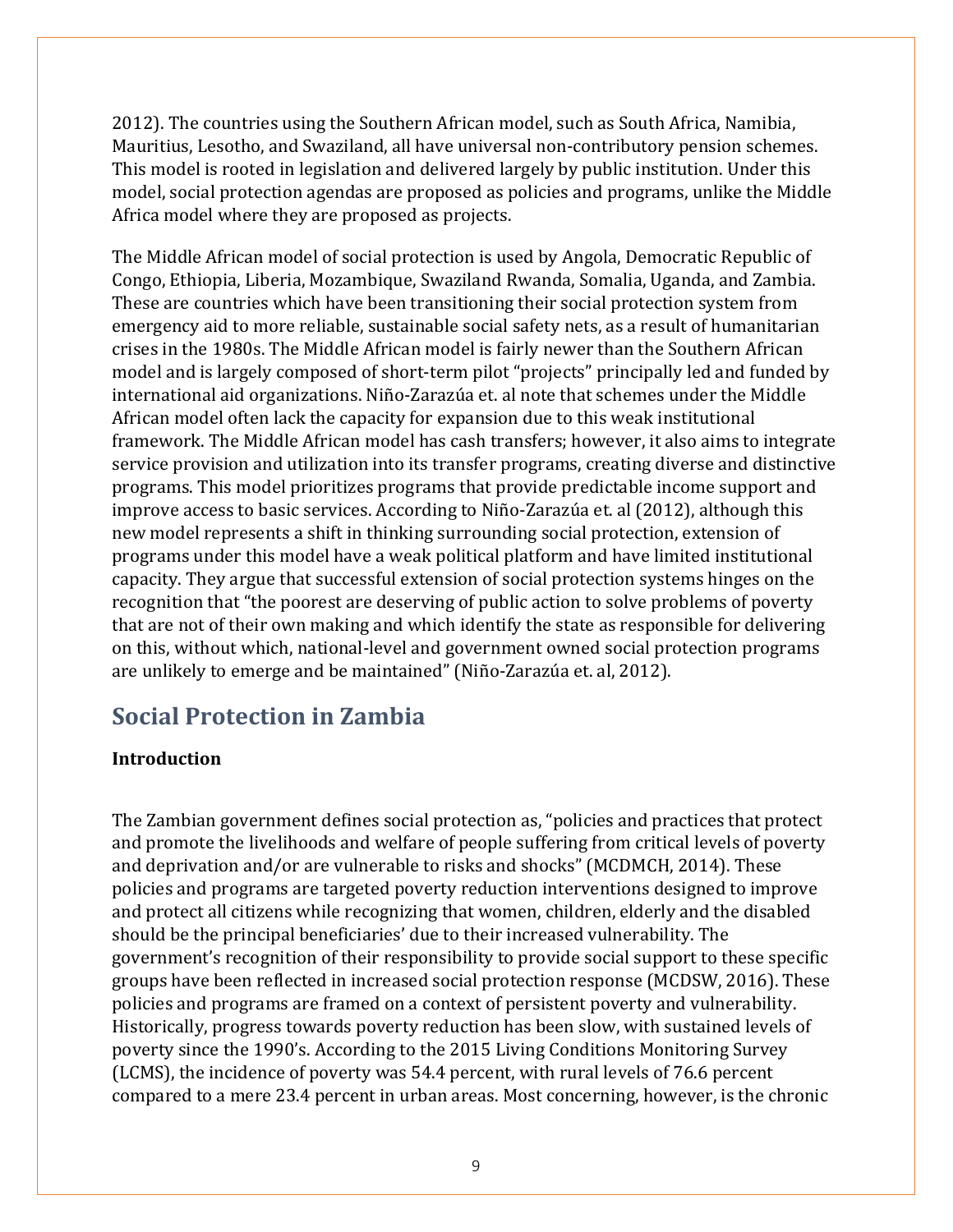extreme poverty affecting 40.8 percent of the population.[3](#page-9-0) The 2015 LCMS found that the incidence of extreme poverty in rural areas (60.8 percent) is five times greater than the estimated urban levels (12.8 percent), indicating a failure to meet the MDG target of 29 percent extreme poverty rate by 2015 (Central Statistical Office, 2016).

Narratives of economic development in Zambia run contrary to poverty indices. Zambia has experienced a decade of uninterrupted economic growth, increasing approximately 6.5 percent per annum, making it one of the most prosperous developing economies in Africa (Ministry of Foreign Affairs Finland, 2017). However, this macro-economic growth does not translate effectively into reduction of poverty. Although poverty trends from 2010 to 2015 indicate an overall reduction of poverty from 60.5 to 54.4 percent, improvements are felt disproportionately by urban populations and in provinces who have the highest level of extreme poverty, such as Western, Northern and Luapula, where the poverty levels have increased (Central Statistical Office, 2016). This chronic poverty with widening income inequalities poses a critical issue in accessibility of goods and services.

The current shift to social protection is an important opportunity to increase inclusive economic growth. In Zambia, social protection interventions come in three forms, social insurance schemes, social assistance programs and empowerment programs (Pruce & Hickey, 2017). However, the existing institutional framework surrounding social protection is insufficient in altering prevailing social narratives that sustain chronic poverty. Political and social contexts are an important factor influencing the expansion of social protection. Specifically, the disconnect between informal political institutions and formal rules create a conflicting and pluralistic political landscape. Lavers and Hickey (2015) state that these competitive clientelist political settlements prioritize short-term outcomes of social protection initiatives, "leading to an ad hoc collection of policies" (p. 21). The current picture of the social protection policy environment is categorized by multiple, low coverage policies and programs that have limited operational synergies and marginal poverty impact.

Increased attention to the expansion of social protection marks a measure of success in Zambia. Social protection has gained a platform within national policy formation representing progress towards the development of a comprehensive social protection system. Provisions laid out in the National Social Protection Policy (NSPP) and the Seventh National Development Plan (7NDP) indicate positive forward movement towards achieving this goal.

#### **Existing Policy Framework**

Social protection is often concealed within the context of a larger social policy framework (OCED, 2009). The political environment surrounding social protection has a very volatile

<span id="page-9-0"></span><sup>&</sup>lt;sup>3</sup> Extreme poverty is defined as a failure to meet the cost of a predetermined basic food basket (Central Statistical Office, 2016).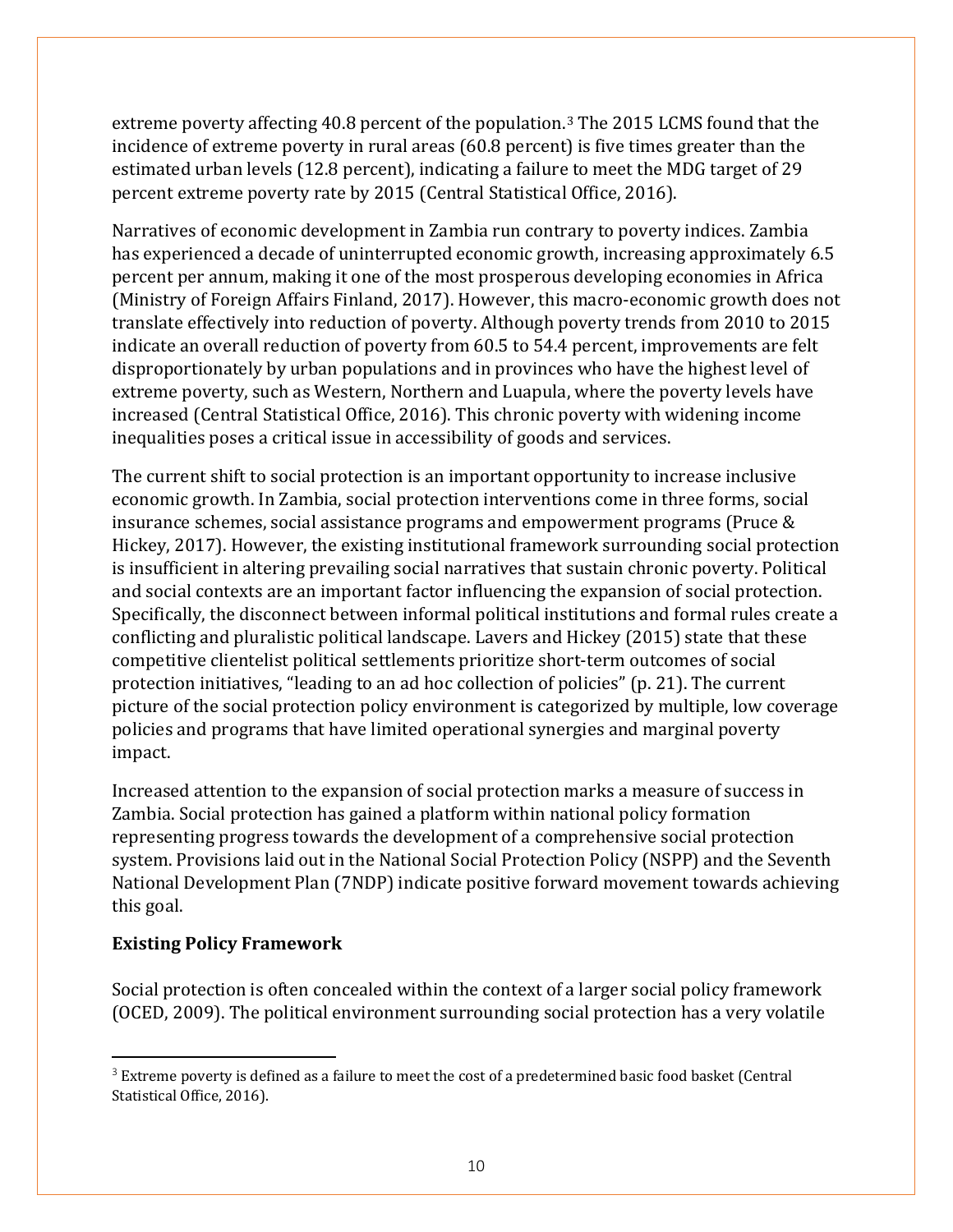history and the Zambian government has often been criticized for its transient commitment to the system (Schüring & Lawson-McDowall, 2011). For a long time, there has been a vision for social protection; what is lacking is the strategic planning and policy required for a comprehensive system. The extension of social protection has been hindered by the political environment in Zambia. However, in the past decade there has been progress in creating a comprehensive legal and regulatory framework for social protection.

In the past, social protection programs were implemented without an overarching policy framework. The resulting system suffers from significant institutional fragmentation between the programs and the ministries charged with implementing them. In Zambia, social protection falls under nine different ministries, however, in reality, only one and a half ministries take full ownership- the Ministry of Community Development (MCD) and Ministry of Labor and Social Security (MoLSS)<sup>4</sup>. Therefore, there are too many responsible actors with little horizontal integration creating minimal institutional capacity within the system. It is unclear where individual roles and responsibilities lie. In reality, programs as well as oversight can be redistributed and consolidated, yet a lack of an overarching policy framework has created misaligned interventions with overlapping program objectives and little operational synergies.

The original Zambian constitution had no provision for guaranteeing socioeconomic rights to citizens (Schüring & Lawson-McDowall, 2011). The first reference to social protection was in 2005 with the creation of the National Social Protection Strategy (NSPS). The NSPS differentiated social protection from the larger social policy framework. Social protection emerged on the government's policy agenda in 2006 in the Fifth National Development Plan (FNDP). Provisions for social protection under this plan focused on ensuring that incapacitated and low capacity households had access to basic needs through ensuring livelihood security, food security, child protection and justice. The FNDP highlighted the importance of social protection, defining it as "policies and practices that protect and promote the livelihoods and welfare of people suffering from critical levels of poverty and deprivation and/or are vulnerable to risks and shocks" (Republic of Zambia, 2006). Within the entire chapter on social protection, there was no mention of establishing a policy framework. Provisions in the FNDP only focused on the implementation of the social protection strategies. Limited legislative provisions for social protection corresponded with the MMD's reluctance to commit to social protection. Social protection initiatives before 2011 were largely handled by donor organizations and the marginal government attention was attributed to pressures from cooperating partners such as the World Bank, ILO, GTZ, DFID and UNICEF (Kuss, 2015).

The Sixth National Development Plan (SNDP) created in 2011, shifted the focus of social protection strategies toward social assistance with an emphasis on human development (Republic of Zambia, 2011). The change in regime when the PF took office in 2011, marked a realignment of social protection. Social protection was now a key government investment

 $\overline{a}$ 

<span id="page-10-0"></span><sup>4</sup> Taken from an interview with Social Policy Specialist at UNICEF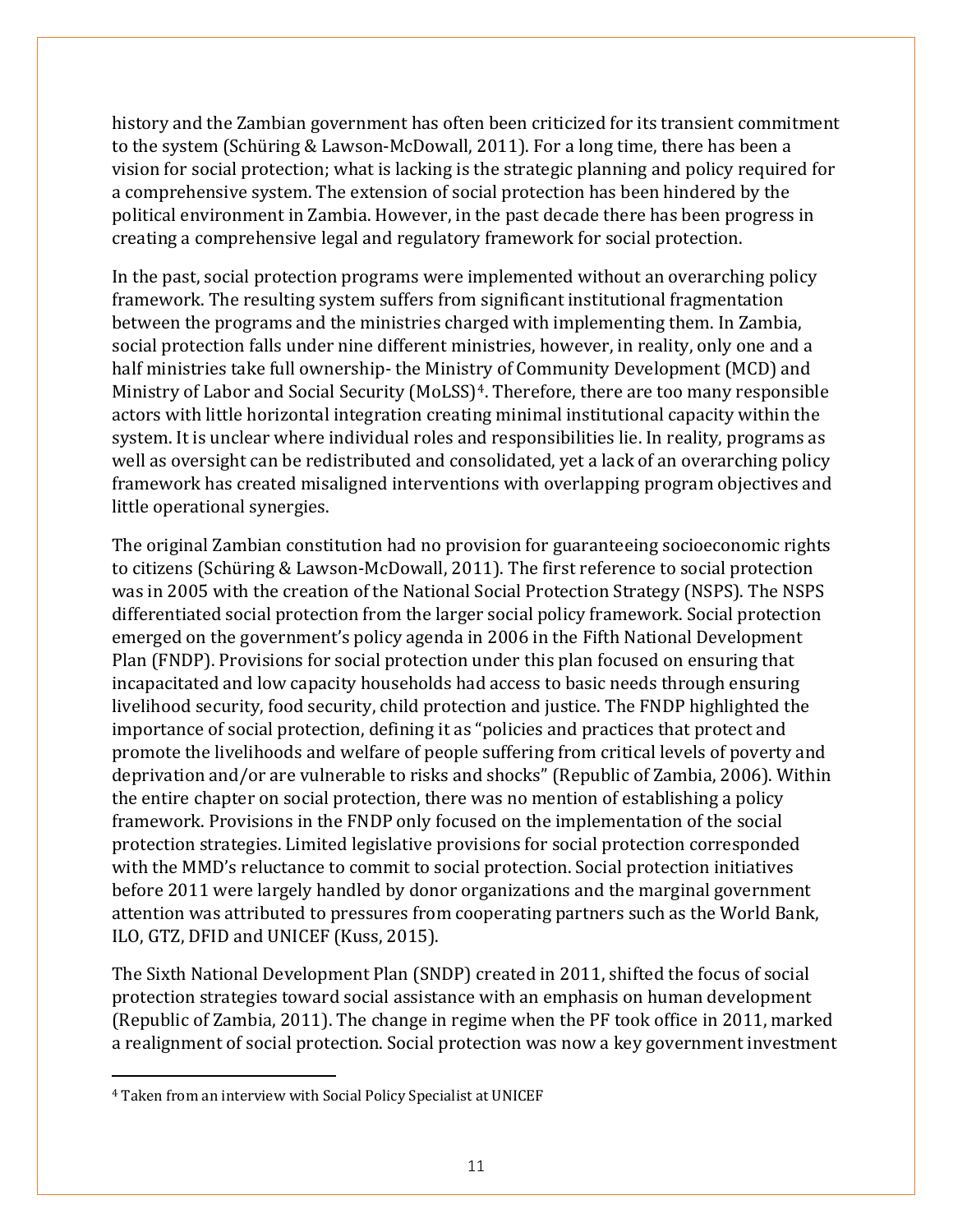area and benefits were shifted to the poor and vulnerable. Revisions to the SNDP (R-SNDP) then further expanded the scope of social protection to identify persons with disabilities (PWDs) as vulnerable. During this plan period (2011-2015), the government identified the need for an overarching policy framework and prioritized the development of the National Social Protection Policy (NSPP). The R-SNDP stated that the intention of the government in the development of the NSPP was to create an "enabling policy environment for the establishment of a well-defined, coordinated, systematic, equitable and sustainable national social protection system" (Republic of Zambia, 2013). This policy embedded social protection in law and clearly defined the scope and measures involved. Beyond creating a clearer understanding of social protection, it outlined output indicators, the necessary resources and the responsible actors and their roles within the system (Harman, 2015). According to Quarles van Ufford et. al (2016), the NSPP represents the "next stage of social protection policy." It is a comprehensive, integrated approach to transformative social protection that encompasses a range of schemes such as the scaled-up social cash transfer (SCT), a new social health insurance (SHI) scheme and proposed pension reforms. This policy is based on the Sabates-Wheeler and Devereux transformative framework with protective, preventive, promotive and transformative instruments. Social assistance interventions such as the SCT programs are protective instruments which provide immediate assistance to those in need (Kumitz, 2013). Social insurance programs such as the contributory pension schemes and the SHI scheme are preventative instruments to provide assistance in advance. Together, these instruments are designed to act as a safety net to keep the most vulnerable out of extreme poverty and buffer their susceptibility to life-cycle constituencies. On the other hand, promotive instruments including livelihood and empowerment programs and the NSPP protection programs which are transformative instruments, act as a springboard to escape poverty and vulnerability entirely. The hope with these program areas is to address both the social and economic causes of poverty. The inclusion of transformative instruments attempts to tackle the existing social structures that perpetuate the cycle of vulnerability and poverty (Kumitz, 2013). The enactment of the NSPP marked an important step in expanding the capacity of the national social protection system through reforms aimed at increasing coordination and working to integrate and consolidate programs (Quarles van Ufford, Harland, Michelo, Tembo, Toole & Wood, 2016).

The language of the FNDP and SNDP surrounding social protection focused on justifying the need for social protection. The FNDP based the need for social protection on the fact that in its absence, "no meaningful and sustained economic growth can happen" as social protection strengthens the capacity of the poor and vulnerable to withstand most economic shocks (Republic of Zambia, 2006). The release of the Seventh National Development Plan (7NDP) in June 2017 evinced a changing impression of social protection. The language of the 7NDP surrounding social protection focused on expansion and integration, indicating increased knowledge, acceptability and commitment towards social protection. In the 7NDP, social protection is embedded in strategic goals aimed at effectively achieving wider social goals of reducing widespread poverty and vulnerability.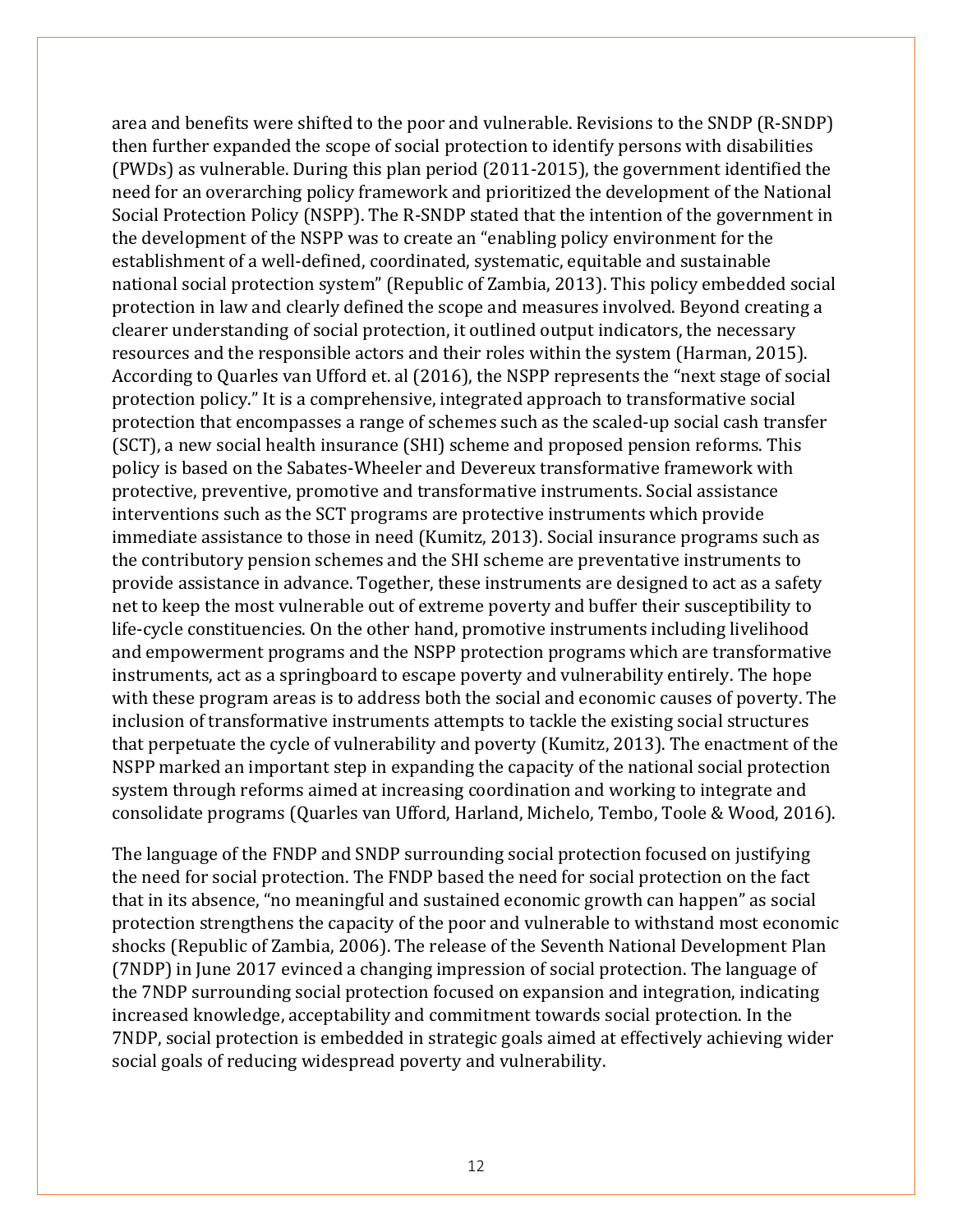Together, the NSPP and 7NDP represent a significant paradigm shift toward sustainable social and economic development by working to address the current fragmented, illcoordinated and inefficient social protection system. Creating an overarching legal and regulatory framework has been a slowly developing political process but these policies and plans provide the foundation for a comprehensive social protection system. Going forward, continued political momentum and effective mobilization will be crucial for successful implementation of policies and programs.

#### **Social Protection Programs**

Social protection encompasses a broad set of policies and programs. The framework of the NSPP divides social protection under four program areas, social assistance, social security/social insurance, livelihood, and empowerment and protection. Social assistance programs come in the form of non-contributory, in-cash or in-kind transfers designed to act as supplementary income support to incapacitated and low-capacity households. Interventions under this program area include, SCTs, the Public Welfare Assistance Scheme (PWAS), nutrition and supplementary feeding interventions, bursaries and scholarships and resettlement and rehabilitation of persons with disabilities (PWDs) and orphans and vulnerable children (OVCs). The second program area is social security/ social insurance programs which include contributory pension schemes as well as the provision of social health insurance (SHI). Together, these two program areas act as focused safety nets that directly target poverty and provide immediate assistance, as well as, secure coping mechanisms (Sabates-Wheeler & Devereux, 2007). Livelihood and empowerment programs focus on improving the capacity and opportunities for stable income generation. This program area includes the Farmer Input Support Program (FISP), Food Security Pack (FSP), Women Empowerment Fund (WEF), as well as various micro-financing programs. The last program area, works to address social justice and problems of exclusion, including programs for rehabilitation of street children, provision of places of safety and children's homes, anti-sexual and gender based violence, anti-human trafficking and child labor, correctional services and legal aid services (Republic of Zambia, 2014). The latter two program areas function as a springboard to escape poverty and vulnerability by addressing the structural influences of poverty and marginalization.

According to the transformative framework (Sabetes-Wheeler & Devereux, 2007), "targeted social transfers provide economic protection in response to economic risks and livelihood vulnerability." These instruments differ from other forms of social protection by working to promote equal integration of individuals, not only through resource transfers but also through the delivery of social services. Historically, the various program areas have seen varying support, contributing to unequal development of programs across the social protection sector. Contributory and non-contributory programs have received the most support and thus are the most comprehensive programs offered by the GRZ because of their poverty reduction capabilities. For this reason, we have decided to specifically analyze the cash transfer programs (SCT and contributory pension schemes) of the Zambian social protection system.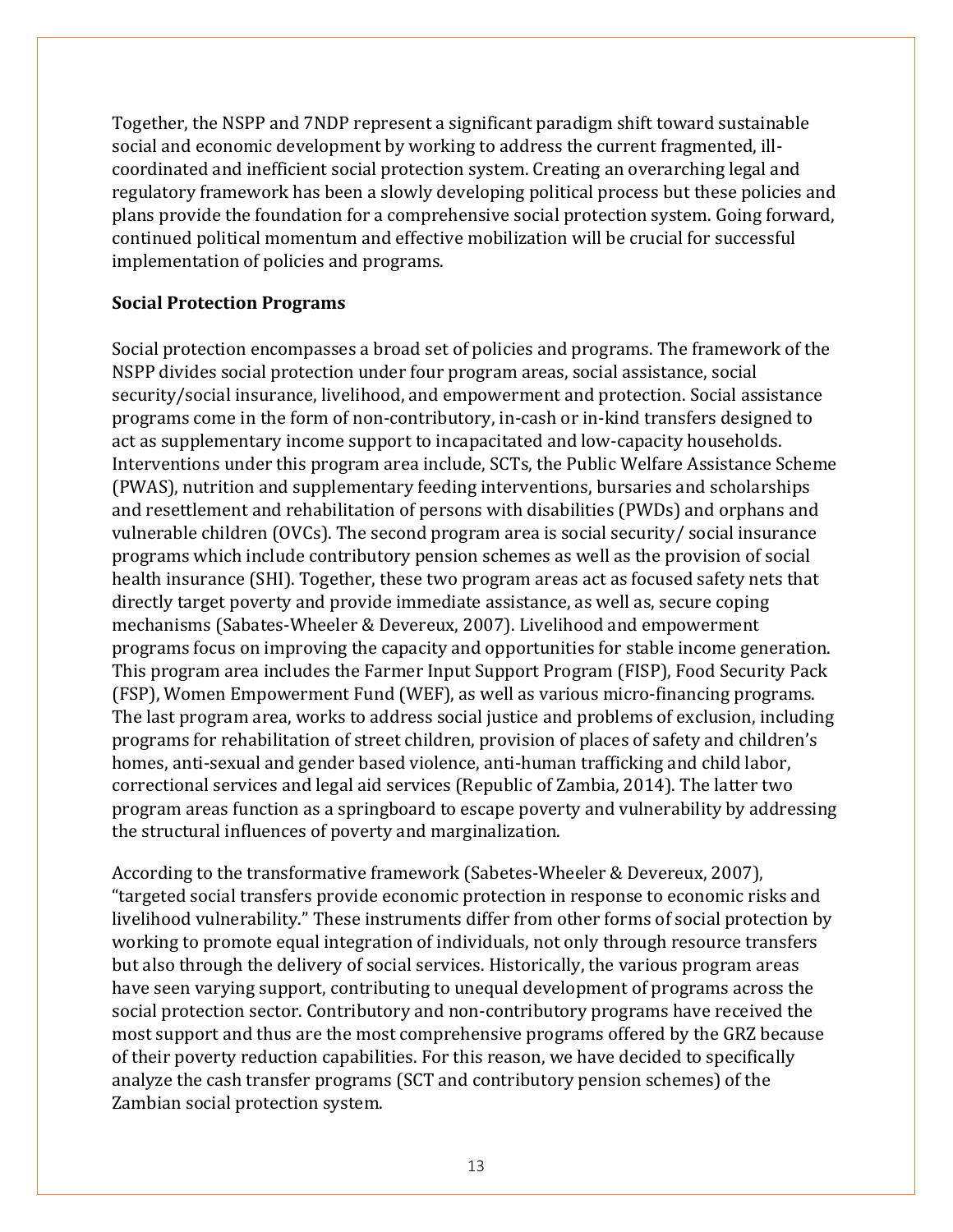In Zambia, there is a definitive separation of "employment-based social insurance and tax financed social insurance" (Barrientos, Hickey, Simutanyi & Wood, 2005). The ILO makes the distinction between non-contributory and contributory provisions, asserting that noncontributory schemes make provisions without associating benefits with any precursory contribution (ILO, 2008). Social cash transfers are the main non-contributory programs, providing bi-monthly cash transfers of 90 Kwacha to qualified beneficiaries to reduce the risk of extreme poverty among vulnerable individuals. Cash transfers are designed to supplement household incomes and increase school attendance, food security and asset ownership. The non-contributory cash transfers are categorically targeted through three methods: the 10 percent Inclusive Model (IM), the Multiple Categorical Targeting Grant (MCTG), and the Child Grant Program (CGP) (Beazley & Carraro, 2013). These programs are all implemented by an institutional structure at the district level where money is allocated to the district and where benefits are later distributed to determined beneficiaries. Beneficiaries are identified by Community Welfare Assistance Committees (CWACs) who are community members charged with identifying households, conducting interviews and completing application forms, raising awareness within the community about programs, and overseeing inclusion or exclusion errors. Then, enumerators fill in the application forms for the identified households which are approved by the CWACS and the district's Area Coordinating Committee (ACC), which are then given to the District Social Welfare Officers (DSWOs) who are responsible for ensuring proper implementation of grassroots structures, assisting, and training the district's Area Coordinating Committee (ACC) and the Community Welfare Assistance Committees (CWACs) and enumerators. District Welfare Assistance Committees (DWACs) are the principal authorities in the system who along with the DWSOs, review all applications for final approval (Beazley & Carraro, 2013). The three targeting methods rely on this district level targeting to identify beneficiary households.

The 10 percent Inclusive Model (IM) uses this community based targeting to identify households that are destitute (extremely vulnerable due to poverty and cannot afford basic needs) and incapacitated (lacking any members who are able to work or households having a dependency ratio higher than 3). Of all the eligible households in the community, the CWACs select 10 percent based on the assumption that this ceiling covers the 10 percent of all households that are critically poor and are in desperate need of social assistance interventions to survive. This targeting method is designed to capture the poorest 10 percent of the population; however, in practice, the design is inherently flawed. This design does not account for geographical distributions of poverty and the poorest 10 percent of households are concentrated in certain provinces, specifically, Eastern, Northern, Western and Luapula (Beazley & Cararro, 2013). In other words, this targeting method may target 10 percent of the poorest people in a community, but that does not translate to providing for the poorest 10 percent of the nation, creating high amounts of leakage. In districts with high levels of extreme poverty (much greater than 10 percent), the 10 percent ceiling, in a context where 40 percent of the national population is extremely poor, is not sufficient in poverty reduction. This 10 percent ceiling is very exclusive, which raises issues of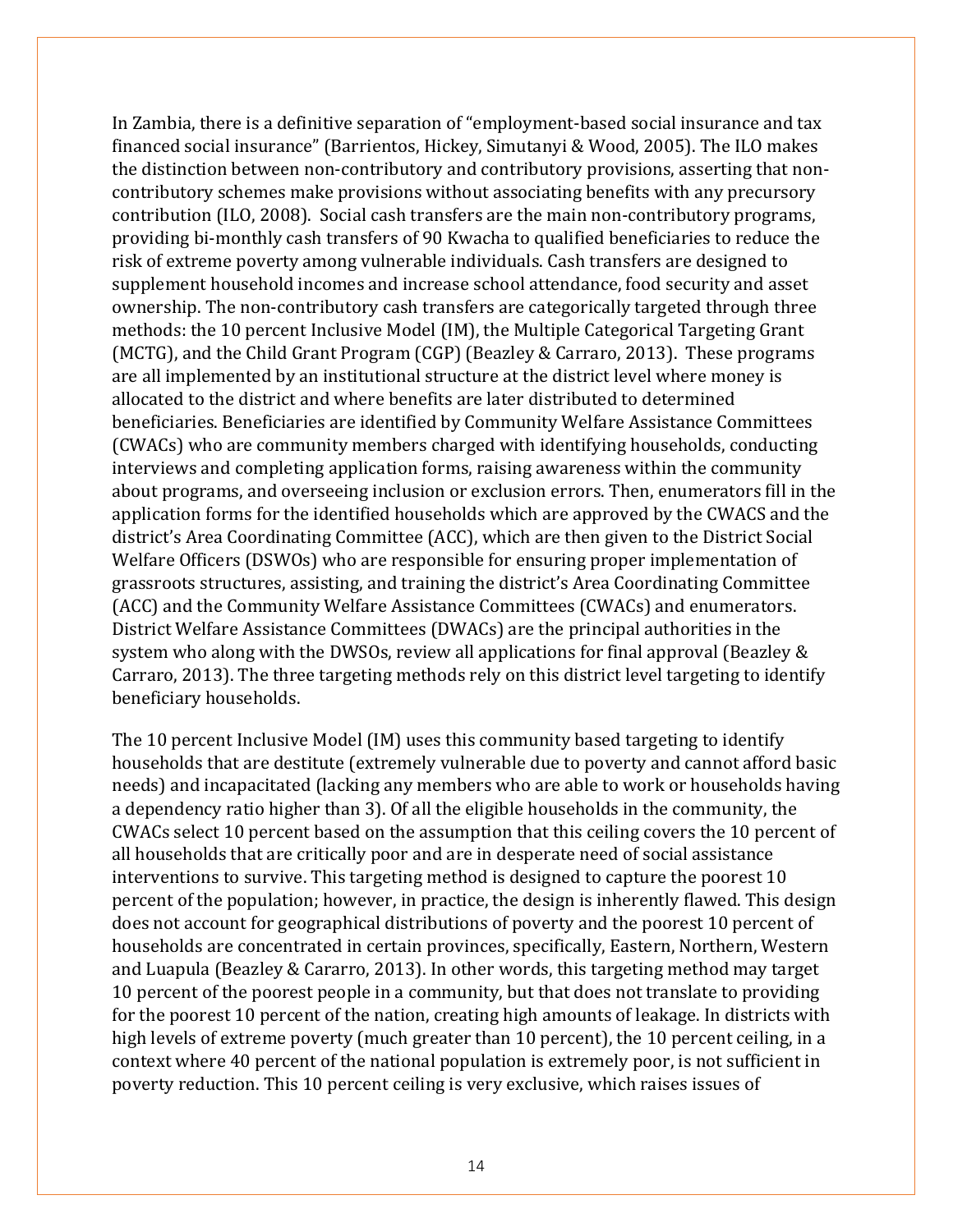effectiveness. Nonetheless, it is politically favorable because by design, the ceiling regulates the caseload allowing predictability for budget allocation (Beazley & Carraro 2013).

The Multiple Categorical Targeting Grant (MCTG) is a universal program targeted to households satisfying specific categorical criteria: (1) female-headed households with at least one orphan, (2) elderly-headed households (primary caregiver is older than 60 years old) with at least one orphan, and (3) households with at least one person with a disability (PWD). Compared to the 10 percent IM, the MCTG targeting criteria has a higher correspondence to demographic data in that 15.8 percent of the population is eligible under these criteria, leading to lower amounts of leakage between the poorest 10 percent of the population (Beazlely & Cararro, 2013). However, eligibility criteria are complex and people in the communities are often not aware of the specific qualifying characteristics. Despite these shortcomings, impact evaluations indicate a positive impact on recipient households with a 70 percent net benefit greater than the initial value of the transfer (American Institute for Research, 2016). Findings indicated that these net benefits were translated into improved living conditions, increased asset ownership, a reduction in debt, and increased investment in productive activities. The poverty reduction impacts were significant with long-term persisting effects. This targeting method contributed to reducing severe poverty headcount by nine percent and decreasing the poverty gap by 12 percent. The 36-Month report indicated that the program had a 15 percent impact on households having more than two meals per day with an average increase of 19 Kwacha per person, per month in overall consumption (most of which was food). This 66 percent impact on consumption among beneficiaries indicates that for those whom the program reaches, there is a significant poverty impact. What is lacking is an effective targeting mechanism. By design, the MCTG is a universal scheme; however, community allocated quotas make the program function more as a targeted program (American Institute for Research, 2016).

The Child Grant Program (CGP) is also designed to be a universal categorical cash transfer. The two-part targeting procedure involves pairing geographical targeting, meaning selecting districts with high poverty and high child mortality rates, with criteria-based selection of households with children under the age of 4. The applicant must be the mother or primary caregiver of a child 36-months of age or younger. This application requirement ensures that beneficiaries spend a minimum of 2 years on the program. Additionally, households with a physically disabled child are eligible to receive the transfer up until the age of 14. Impact evaluations indicate similar findings to the MCTG in which the value of the impacts is more appreciable than the value of the transfer itself. Recipient households experienced increased food security, improved living conditions, increased asset ownership (specifically livestock), decreased debt and increased investment in productive activities through increased resiliency and diversified income generating activities. The 48 month report found a 50 percent net benefit, increasing household consumption by 36 percent. As a result of the program, severe poverty headcount was decreased by 10 percent with a corresponding 9 percent reduction in the poverty gap, both which persisted over long term evaluations (American Institutes for Research, 2015). These impact evaluations show that non-contributory cash transfers are successful instruments in reducing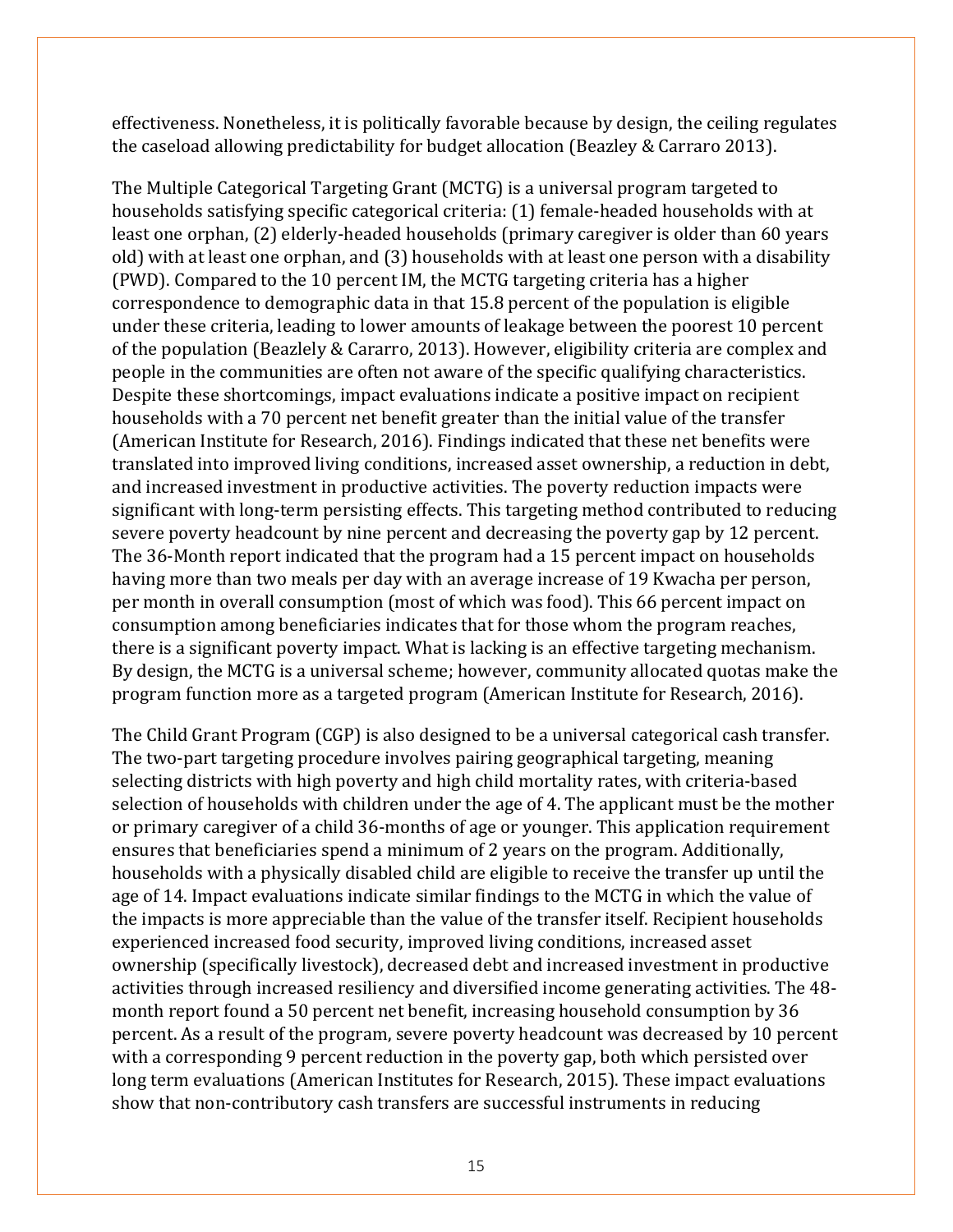vulnerability and risk of extreme poverty and allow improvements in standards of livings for individuals receiving the grant.

These cash transfers allow people to make their own decisions through smoothing incomeconsumption patterns and stimulating development in the local economy (DFID, 2011). The principal limitation to the SCT programs is in targeting. By design, it is difficult to apply a ceiling of the poorest 10 percent in a context where poverty levels exceed 76 percent in some areas. While under the SNDP, a total of 242,000 households received the SCT, gap coherence analysis surveys indicated programmatic flaws in fragmentation, scope and inadequate benefit levels (Republic of Zambia, 2017). The Social Policy Specialist at UNICEF contended that despite increases in the value of the transfer from 70 to 90 Kwacha, this is the benefit for the entire household and often acts as the principal source of income. When put into perspective where the poverty line is gr[ea](#page-15-0)ter than 1000 Kwacha and this transfer value is a nominal proportion of the poverty line. <sup>5</sup> According to the Social Policy Specialist at UNICEF, transfers are not substantial enough to lift the poor out of poverty by income alone. They have demonstrated some success at reducing the poverty gap, such that adding 90 kwacha to their income represents a large improvement for their quality of life. Nonetheless, these transfers do not necessarily bring them out of poverty and the government is aware that the transfer value is insufficient. Additionally, there is the consideration of coverage. The government is increasing the value of the transfer for beneficiaries, however as of 2015, the SCT programs only covered 22 percent of the population (Beazley & Cararro, 2013). Social Policy Specialist UNICEF highlighted the issue that for the extremely poor, 90 Kwacha provides a si[gn](#page-15-1)ificant impact but once beneficiaries are not as poor, the value of the transfer depreciates. <sup>6</sup> SCT programs have been found to be successful in achieving their specific objectives of supplementing income, increasing school attendance and improving food security, however, they are not sufficient in achieving their overall objective of reducing extreme poverty and the intergenerational transfer of poverty.

The other side of social protection is the employment-based social insurance, consisting of three statutory contributory pension schemes: the National Pension Scheme Authority (NAPSA), the Local Authority Superannuation Fund (LASF) and the Public Service Pension Fund (PSPF) all of which cater mainly to the formal sector. These schemes were created through acts of parliament and are operationalized by independent bodies. The social security system was created in 1954 with LASF (Mwiche, 2005). The system itself was designed on the institutional framework of the formal economy relying on the assumption that the informal sector would be progressively integrated into the formal sector.

NAPSA, the largest of the 3-contributory pension fund includes invalidity, old-age and survivors benefits in the form of a defined monthly amount of 40 percent replacement of average earnings over the contribution period. Under NAPSA, it is expected that registered

 $\overline{a}$ 

<span id="page-15-0"></span><sup>5</sup> Taken from an interview with Social Policy Specialist at UNICEF

<span id="page-15-1"></span><sup>6</sup> Taken from an interview with Social Policy Specialist UNICEF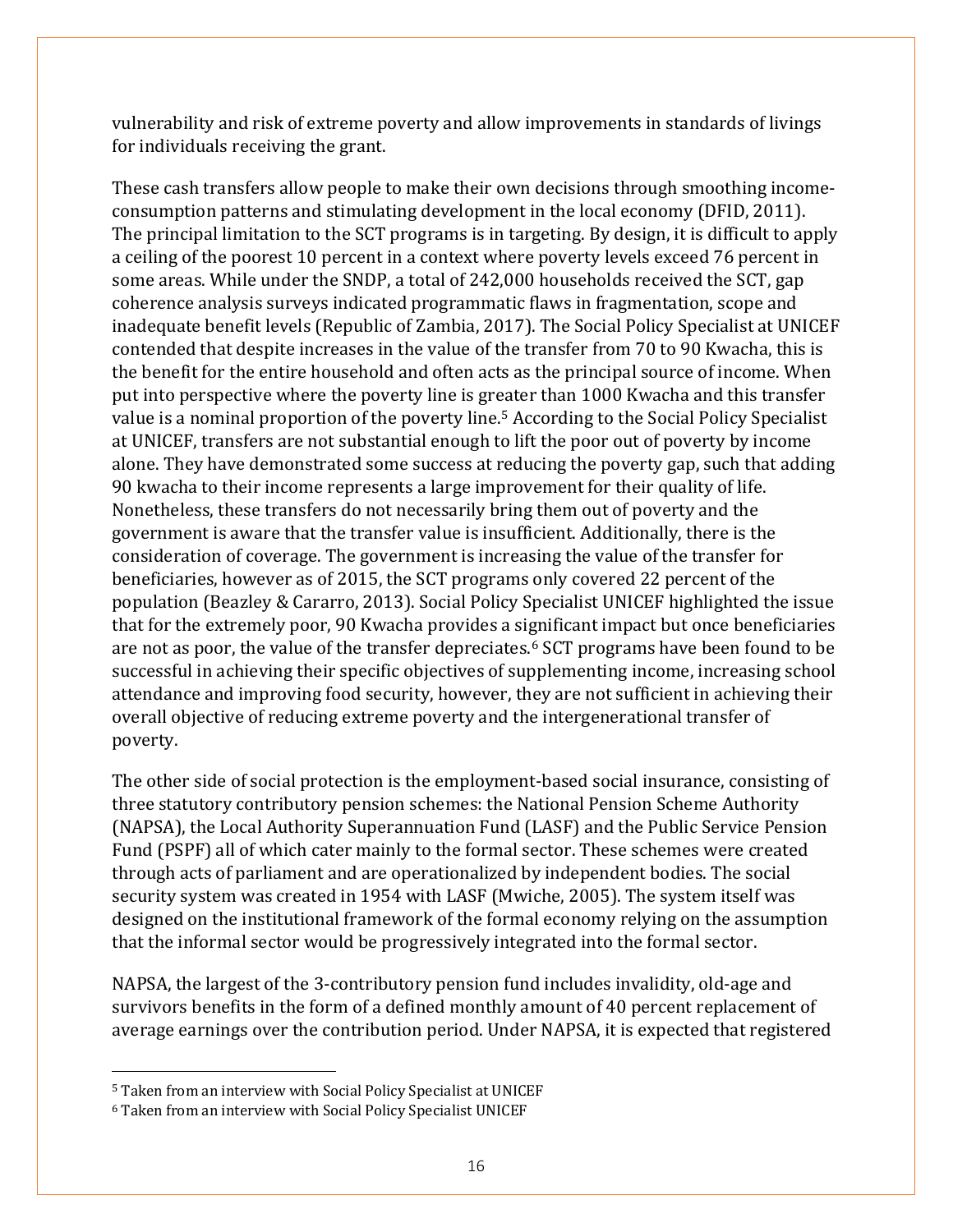members contribute on a monthly basis over a minimum period of 180 months. Members can collect their pension benefits upon retirement at age 60 in a lump sum followed by a monthly pension (NAPSA, 2017). Invalidity and survivor benefits are also anchored in these monthly contributions. The national pension system relies on a three-tiered system which involves the ministry of labor and social security, the employers and the employees. Contributions to these schemes amount to 10 percent of the monthly income of the beneficiary paid equally by the employer and employee (5 percent contribution each) (Mwiche, 2005). NAPSA does provide a minimum monthly pension defined as 20 percent of the average national income; however, those who are not eligible for the minimum pension, are entitled to a lump sum consisting of contributions from both the employee and employer, as well as, additional interest.

PSPF and LASF are smaller schemes, catering to very specific and small populations. PSPF is designed for civil service employees in which contributions are still paid a rate of 7.25 percent of average income by both the employee and the employer, which in this case is the government. LASF serves employees of all Local Authorities, Water and Sewerage Companies, ZESCO, and National Housing Authority. Contributions are 10 percent and 23 percent for employees and employers, respectively, amounting to a rate of 23 percent of the average monthly income of the recipient (Mwiche, 2005).

The Zambian social security system faces many structural flaws that mark it as largely unsuccessful despite attempts towards reform. The current pension system is skewed toward the formal sector, excluding the vast majority of individuals of whom are employed in the informal sector. The current social security system only manages to cover 16 percent of all employed persons. In Zambia, 86 percent of all employed people work in the informal sector predominantly in agriculture and household work (Goursat & Pellerano, 2016). The issue with the informal economy is that it is highly dynamic and multifarious, characterized by high employment turnover, unpredictable income levels and unregulated employment arrangements. The nature of the informal economy makes it seemingly impossible to design a program tailored to fit this irregular institutional structure. However, it is important to recognize that informal employment is generally associated with poverty because the nature of employment activities resides outside of the formal institutional structure and therefore very few informally employed individuals benefit from social security (Goursat & Pellerano, 2016). The ILO analysis of the coverage situation of the social security system showed that only half of all actively employed Zambians make regular monthly contributions to the pension schemes (ILO, 2008). According to Kidd (2009), the pay-as you-go model of the contributory pension system provides low coverage. For people employed in the informal sector, a monthly contribution is not always feasible. The Director of the Social Security Department stated that, "because of their characteristics they may prefer to contribute on more flexible basis, current pension reforms are not to come up with specific schemes for specific groups rather to relax the law for the informal sector." He explained that an individual could pay for example, 2 Kwacha on a daily basis but a monthly contribution would not be affordable. He adds that the idea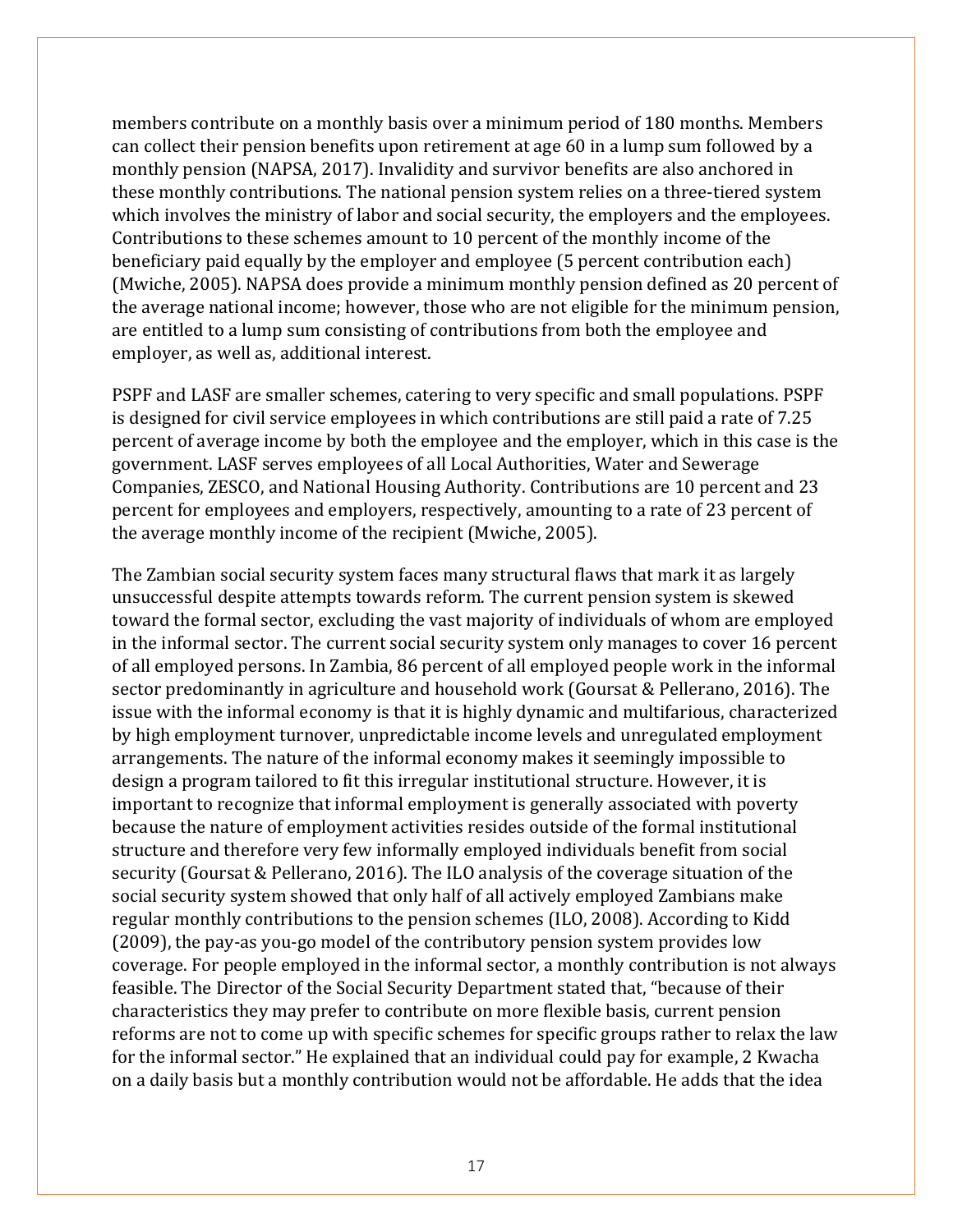is to not prescribe the rates and intervals for contribution and rather allow the system to be tailored with more flexibility towards the informal sector with room for revision<sup>7</sup>.

The current pension scheme is also plagued by many operational challenges that make it ineffective even in providing for eligible individuals. This scheme is anchored on low monthly pensions. Many reforms have tried to adjust the proportion of payments; however, the current problem is that the lump sum is proportionately much larger than the monthly pension, which over time, leaves people more vulnerable to poverty. A study on social insecurities in the social security system of Zambia revealed that retirees were given a lump sum of 67 percent of their contributions, leaving only 1/3 left as a monthly pension (Museya, 2014). Forteza et. al (2009) found that lump sum payments in reality do not aid in income security for the elderly because when they receive the lump sum benefit they spend it too rapidly. To make matters worse, the system is fraught with delayed payments (as high as 50 percent), as well as, structural barriers to making and receiving payment, specifically, high transport costs, incomplete payment of benefits and issues surrounding documentation (Museya, 2014). Proposed reforms, in particular the E-NAPSA program, are design[e](#page-17-1)d to address some of these operational flaws by making registration and payments easier. <sup>8</sup> However, these challenges create a situation where as much as members receive access to some level of protected income, it is not effective in reducing the risks to shocks and perpetuates their vulnerable context and their risk of falling into poverty (Museya, 2014). Like the rest of the social protection system, social security is fragmented but proposed reforms will attempt to extend coverage to the informal sector in the future.

There are significant overlaps in challenges: both areas of social protection, social assistance and social security programs, suffer from poor implementation and targeting that affect the delivery of benefits. The current design for targeting mechanisms for the social protection programs in Zambia provide for large amounts of exclusion error; therefore, those most in need are not being served. Currently, neither the existing social insurance nor social assistance programs are sufficient in covering the population and providing adequate benefit amounts. According to the Director of Social Security at the MoLSS, the goal of the government is to ensure that people do not enter into poverty and, in the event that they do, there is a mechanism in place to bring them out. In this sense, social protection programs should be complementary and supplementary and there is a complex interaction between social assistance and s[oc](#page-17-2)ial insurance programs that significantly impact the welfare of individuals in society. 9

 $\overline{a}$ 

<span id="page-17-0"></span><sup>7</sup> Taken from an interview with Director of Social Security Department, MoLSS

<span id="page-17-1"></span><sup>8</sup> Taken from an interview with Director of Social Security Department, MoLSS

<span id="page-17-2"></span><sup>9</sup> Taken from an interview with Director of Social Security Department, MoLSS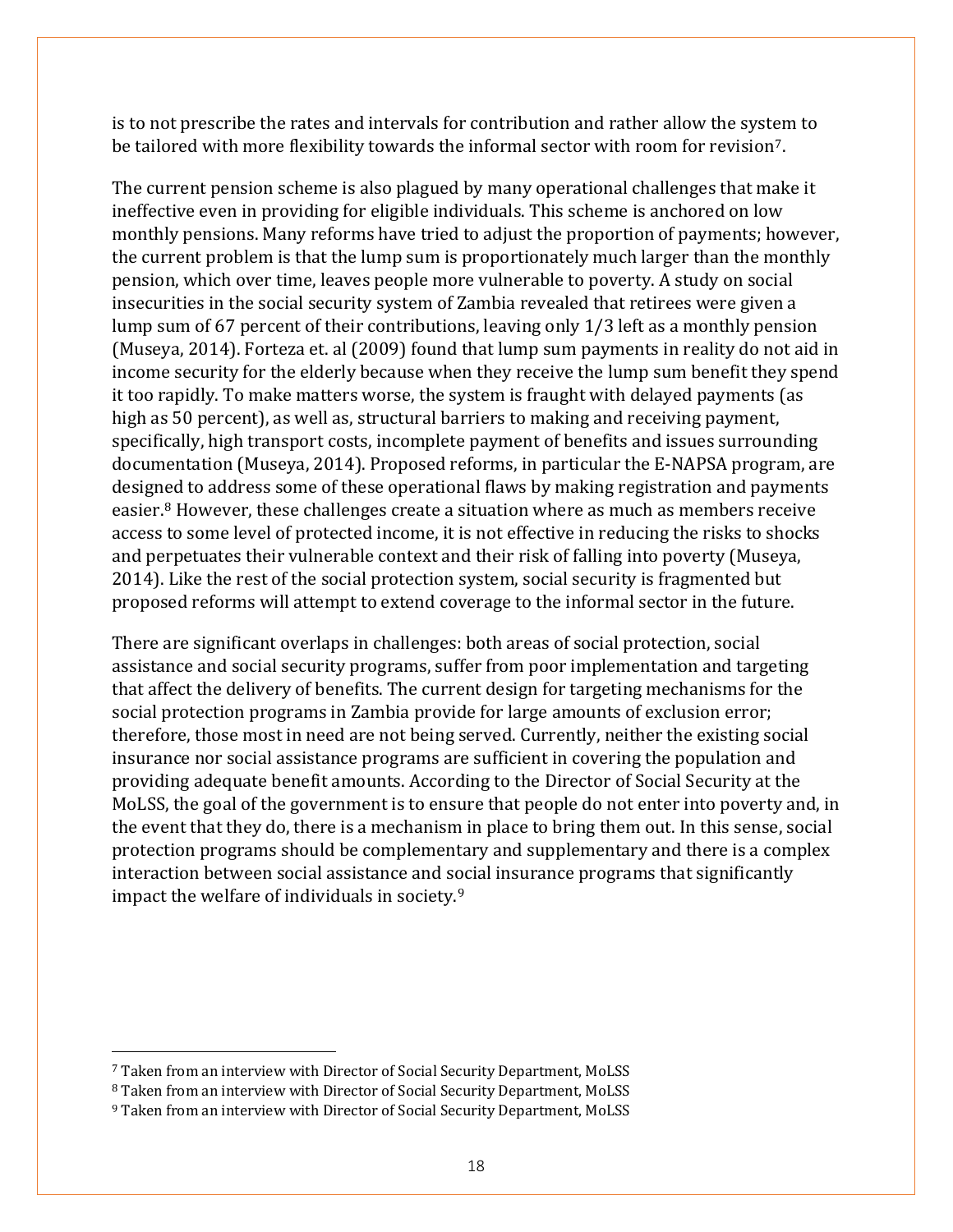### **Social Protection in Namibia**

### **Introduction**

Namibia, classified as an upper-middle income country, sits on the western coast of Southern Africa (Human Development Reports, 2016). While Namibia has well-developed financial markets and excellent infrastructure when compared to other countries in sub-Saharan Africa, it also has one of the world's worst HIV epidemics, high levels of income disparity, a high unemployment rate, and an inefficient education system (USAID). Since its independence from South Africa in 1990, Namibia has enjoyed a sustained period of strong growth. Between 2011 and 2015, the economy grew at an average annual rate of 5.6 percent and since independence, the poverty incidence has declined from 69.3 percent in 1993/4 to 28.7 percent in 2009/10 (Overview, 2017; Ministry of Labour and Social Welfare, 2014). According to the most current statistics, Namibia has an unemployment rate of 29.6 percent, poverty incidence of 26.9 percent, and an HIV/AIDS prevalence of 16.9 percent (Human Development Reports, 2016). Due to Namibia's diverse geographical features, the poverty prevalence is regional with the highest incidence of poverty in Kavango, Ohangwena, and Oshikoto. These three northern and largely rural regions account for almost half of the poor population in Namibia. Namibia also has one of the lowest population densities in the world because much of the country has low and highly variable rainfall, making the region too dry for human settlement. Additionally, about two thirds of the population live in rural areas, predominantly in the northern regions (Levine, Berg, & Yu, 2009). Due to many different factors including its climate, the northern regions are characterized by "communal land ownership, high levels of poverty and food insecurity, and poor coverage of economic and social infrastructure" (Levine, Berg, & Yu, 2009).

Child poverty is also a large problem that Namibia faces because over a third of all children (34 percent) currently live in poverty and 18.3 percent of all children live in severe poverty (Namibia Statistics Agency, 2012), although the child welfare grants have helped lower these percentages. The social protection of children became a significant policy issue in Namibia during the HIV/AIDS epidemic, when many children became orphaned. The strain that HIV/AIDS has imposed on the traditional safety nets provided by the family and community has caused social protection programs in the form of cash transfers to be favored as a policy option (Ministry of Gender Equality and Child Welfare, 2010).

Another significant issue Namibia faces is high income inequality. It has one of the highest Gini coefficients in the world of 0.57 (National Planning Commission, 2017). Unfortunately, while Namibia's social protection system has had success in poverty reduction, it has not been very successful in reducing the country's high-income inequality (Levine, Berg, & Yu, 2011). "The impact of the Namibian social assistance system overall is positive and it is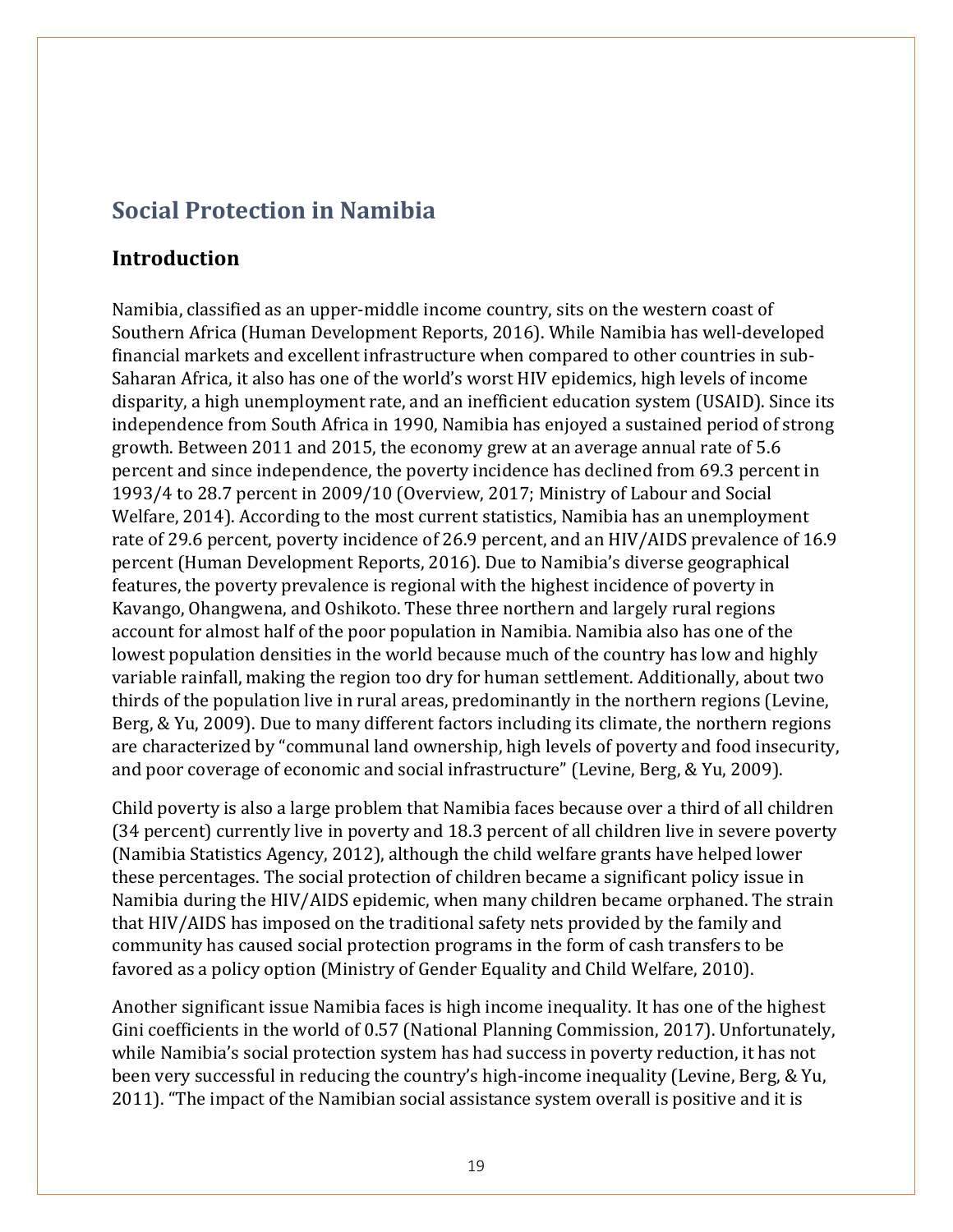estimated that in 2009/10 it reduced headcount poverty on the higher poverty line by more than 30 percent and severe poverty by an even bigger proportion" (Ministry of Labour and Social Welfare, 2014).

### **Social Protection in Namibia**

Formerly known as South West Africa, Namibia was colonized by Germany in 1884 and was later annexed into South Africa due to a League of Nations mandate until its independence in 1990. Due to its previous association to South Africa, upon independence, Namibia inherited an apartheid mentality and racial biases. In 1989, the settler community and a small black elite group, which comprised just 5 percent of the population accounted for 71 percent of the GDP, while the bottom 55 percent of the population only accounted for three percent of the GDP (Levine, Berg, & Yu, 2011). It can be argued that the origins of Namibia's high level of income inequality traces back to the racial biases and apartheid mentality it inherited from South Africa. Aside from creating income inequality, the policies of apartheid caused racial and ethnic divisions throughout the society, which caused different communities to be separated geographically, economically, and socially. One place where is division is evident is in the segmented labor market, especially in terms of access to employment opportunities and wages (Levine, Berg, & Yu, 2011). In order to address this division, since independence, the government has created policies in areas like employment and land redistribution to direct affirmative action towards historically disadvantaged groups.

Besides inheriting these racially biased mindsets, Namibia has also inherited its system of cash transfers, more specifically its system of social pensions and social grants, from South Africa (Levine, Berg, & Yu, 2011). In South Africa, the cash transfer system was initially set up to protect the white population and can be traced back to the Old Age Pensions Act of 1928 (Levine, Berg, & Yu, 2011). This act was extended to the white residents of South West Africa in 1949 and in 1965, the Social Pensions Ordinance extended eligibility to colored Namibians[10.](#page-19-0) Finally, in 1973 this act was extended to all residents of South West Africa, however the pension amounts were dependent on race. At the time of independence, the highest pensions were paid to white citizens at a rate of R382 per month while some black Namibians received pensions of R55 per month, which was worth about 14 percent of the white pension. When designating the pension amounts in colonial Namibia, the 9 distinct non-white groups were organized into 7 different categories, each of which received a different payment. The justification for unequaled pension amounts was that the people in each category had different lifestyles, and therefore, varying costs of living (Devereux, 2001).

When Namibia gained independence in March 1990, the government declared its commitment to eliminating the inherited discrimination in Namibian laws and practices (Devereux, 2001) and equalized the Old Age pension age to 60 for both men and women

<span id="page-19-0"></span> $\overline{a}$ <sup>10</sup> A colored person is defined as someone who is not white or a native (Levine, Berg, & Yu, 2011)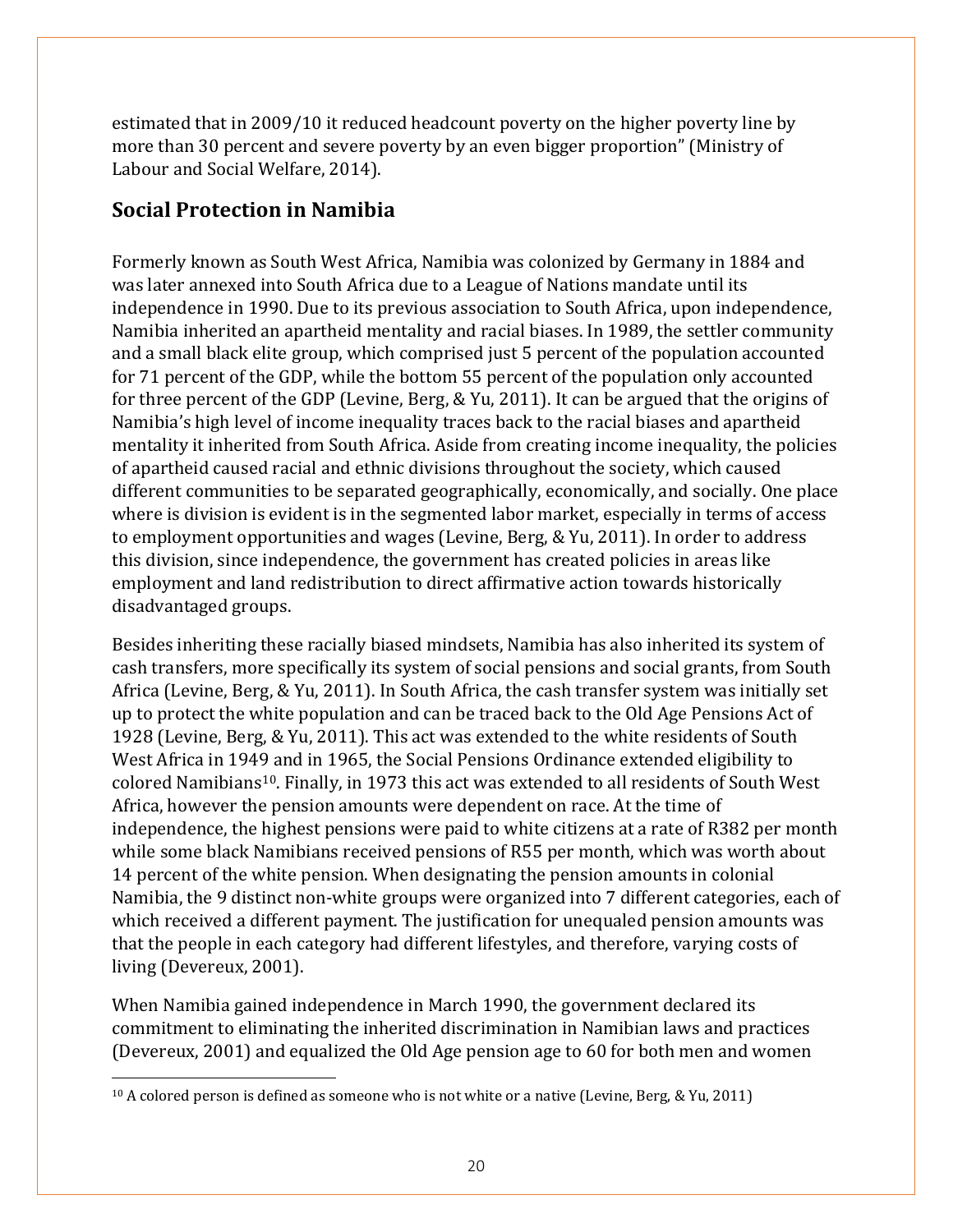(before, women were eligible at age 60 and men were eligible at age 65). However, the shift to equalizing pensions across all races was a longer process. Initially, the government planned on increasing all pension amounts to the white pension amount. The National Pensions Act of 1992 entitled every aged Namibian permanent resident or citizen, meaning anyone older than 60, to receive a basic state pension. In 1992, the government raised the amount to N\$120 but quickly realized that distributing the white pension amount to all residents would be unsustainable and fiscally unfeasible in the future. Therefore, in 1994, all racial disparities were eliminated by making the standard pension rate N\$120. This pension amount angered many white people because their pension amounts were cut to a third of their original values. In 1998, the name of this pension was changed to the Basic State Grant (Devereux, 2001).

Due to its influence on the Namibian pension scheme, South Africa and Namibia's pension schemes have multiple similarities. For example, in both countries, the social pension is funded directly from the national budget and is financed through tax revenue and other sources of governmental income, rather than through the earnings of government employees. In other words, both countries have non-contributory pensions. Where the pensions differ, is that while South Africa's universal old age pension is means-tested, Namibia's is not. However, there have been recent talks about means-testing not only Namibia's Old Age Pension, but also some of its other social cash transfers (Devereux, 2001). Because Namibia's system of cash transfers was inherited from South Africa, a country with one of the most successful and advanced social protection systems in the world, Namibia's system of cash transfers is "probably the most comprehensive in the developing world" (Levine, Berg, & Yu, 2011).

The social protection system in Namibia consists of three main components: social assistance, social insurance, and occupational and private pension provision (Ministry of Labour and Social Welfare, 2014). The social assistance programs are defined as noncontributory "direct, regular, and predictable cash or in-kind resource transfers to poor and vulnerable individuals or households" (Dempers, 2016). In Namibia, the social assistance programs consist of the universal pensions for aged and disabled people, as well as benefits for war veterans and child welfare. The social insurance schemes are run by the Social Security Commission (SSC) and are defined as contributory programs where participants make payments to a scheme that will cover costs for life-course events, like maternity, unemployment, motor vehicle accidents, and illness (Dempers, 2016). In Namibia, these benefits are only offered to workers in the formal sector and all members are part of the Government Institutions Pension Fund (GIPF). According to the ILO, the occupational and private pension provision seems to solely be accessible to the upper end of the labor market. This type of social protection includes health insurance funds and medical aid schemes and is regulated by the Namibian Financial Services Authority. In addition to these three main schemes, the government and other agencies fund many projects aimed at poverty alleviation and economic development (Ministry of Labour and Social Welfare, 2014). Overall, the social protection programs in Namibia are financed through returns on investment (47 percent), employer-employee contributions (38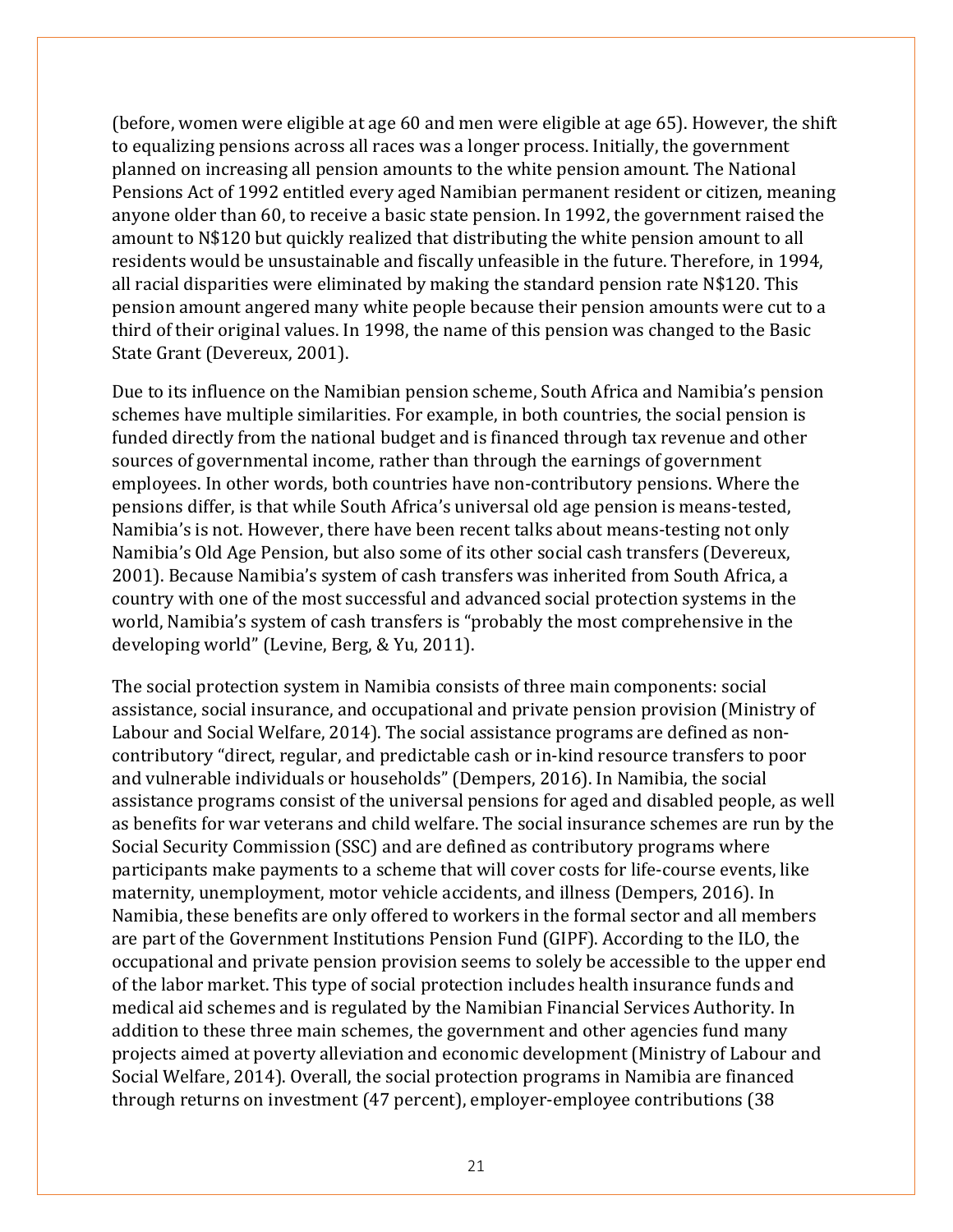percent), and general government revenue (12.6 percent) (Ministry of Labour and Social Welfare, 2014). Additionally, in Namibia most government expenditures go towards education and health.

### **Existing Policy Framework**

While the Namibian constitution does not provide an explicit framework for social protection or social security, it does mention a right to dignity and protection of people by the state (Dempers, 2016). Article 10 of the constitution states that" all persons shall be equal before the law" and "no persons may be discriminated against on the grounds of sex, race, color, ethnic origin, religion, creed, or social or economic status" (Republic of Namibia). This article relates to Namibia's social protection system because it represents one of the founding principles of the system, especially the universal pension program. The other part of the constitution which relates to the social protection is article 95 which states that "the state shall actively promote and maintain the welfare of people by adopting inter alia, policies aimed at the assurance that senior citizens are entitled to and do receive a regular pension, adequate for the maintenance of a decent standard of living and the enjoyment of social and cultural opportunities (Dempers, 2016)." This article describes the premise of Namibia's universal non-contributory old age pension.

In addition to various articles in the constitution, Namibia also has various acts in its legal framework which are a part of its social protection programs. The National Pensions Act (10 of 1992) provides national pensions for the aged, blind, and disabled. Additionally, this act also states that recipients of a basic or disability pension are also registered for 'mandatory life insurance' paying a funeral benefit (Ministry of Labour and Social Welfare, 2014). Another component of the social protection system is the War Veterans Act (8 of 2008) which marks the establishment, management, and control of the Veteran's Trust Fund, which is where the War Veteran's Subvention is distributed from. This act also marks the provision of assistance to veterans and defendants of veterans while outlining the constitution and functions of the Veteran's Board and the Veteran's Appeal Board (Republic of Namibia, 2015). The Social Security Act (34 of 1994) established the Social Security Commission and the Maternity, Sick Leave, and Death Benefit Fund to provide payment of maternity, sick leave, and death benefits to employees. This act also created a national pension fund to provide pension benefit to all retired formal sector employees, as well as a Medical Benefit Fund for the payment of medical benefits to employees (Kalusopa, Dicks, & Osei-Boateng, 2012). Additionally, this act made provisions for a Development Fund to provide funding for employment training programs for disadvantaged and unemployed people (Dempers, 2016).

While the child welfare grants are not specifically mentioned in the legal framework of Namibia's social protection system, the Child Status Act (6 of 2006) and the Child Care and Protection Act of 2015 both make provisions for the overall protection of children. The Child Status Act (6 of 2006) mandates that all children should be treated equally regardless of whether they are born inside marriage or outside marriage, especially in matters of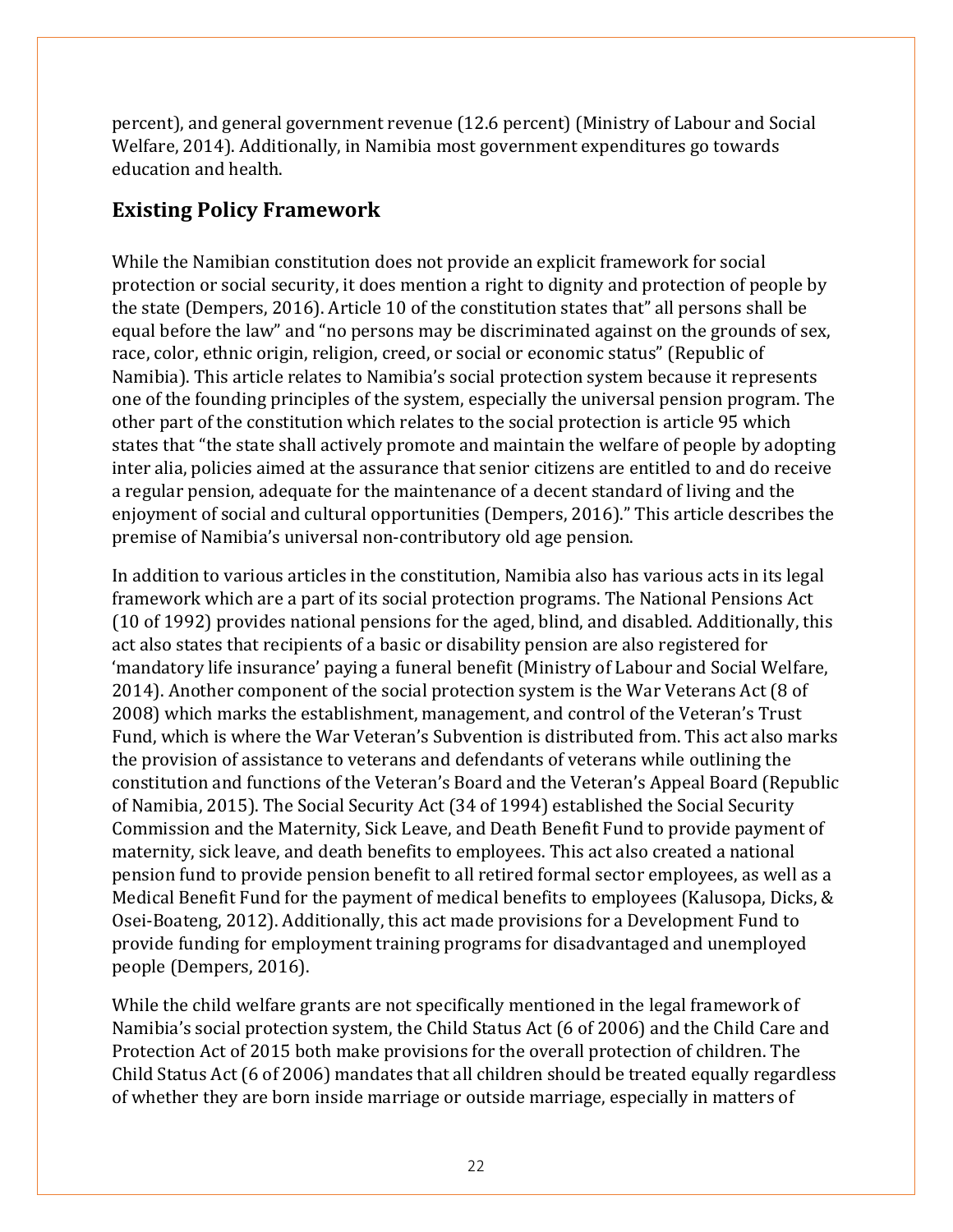custody, guardianship, and inheritance (Kalusopa, Dicks, & Osei-Boateng, 2012). The Child Care and Protection Act of 2015 calls for the establishment of a Children's National Advisory Council, a children's fund, and the appointment of social workers, social auxiliary workers, community child care workers, and probation officers (Republic of Namibia, 2015). This act also makes provisions to combat the trafficking of children and to create places of care and shelters for orphans and vulnerable children (Republic of Namibia, 2015).

The Harambee Prosperity Plan, launched in 2016, pertains to 2016-2020 and describes the "Namibian government's strategy towards prosperity for all (Republic of Namibia, 2016)." With regards to social protection, this plan discusses the administration of more targeted social safety nets and also describes the creation of a Ministry of Poverty Eradication and Social Welfare (MPESW) which will investigate the feasibility of consolidating the various grants controlled by different ministries into a more "effective, coordinated safety net during year 1 of HPP (Republic of Namibia, 2016)." According to the plan, the MPESW will also be responsible for the creation and implementation of a poverty blueprint and improved coverage of the Foster Care Grant (FCG), one of the child social cash transfers.

Namibia's National Development Plans outline many details about the social protection system, its limitations, and its effectiveness on poverty reduction. The NDP4 which was effective from 2012/13 to 2016/17, describes that by 2017, the goal of the government is to have the proportion of severely poor individuals drop from 15.8 percent to below 10 percent. In the section about extreme poverty, the document also mentions that the government has "expanded the social protection system to prevent and alleviate poverty and vulnerability (National Planning Commission, 2012)." It describes that while the government has tried to create an attractive environment for domestic and foreign investment where the private sector has an opportunity to flourish, these policies do not provide immediate relief to the most poor and vulnerable and therefore, the government has expanded the social protection system. While discussing the expansion of the social protection, the NDP4 focuses specifically on the expansion of program into the informal sector, describing the increase in grant coverage in relation to the coverage goals set in the NDP3. According to the report, the coverage of the old age grant for people over 60 increased to 91 percent of eligible persons during the NDP3 period, and the number of people benefiting from the maintenance grant (MG) exceeded the goal by registering 117,000 people (National Planning Commission, 2012).

The news was not all positive, however, because the plan also states that the FCG and disability grants (DG) trailed behind with respect to the targets set in NDP3 (National Planning Commission, 2012). A main challenge this document mentioned in terms of accessing the grants was a lack of required documentation for the grant application process. The plan to overcome this challenge was to start issuing birth certificates at hospitals and increasing the number of registration points, especially in rural areas. For the FCG, NDP4 described that the main problems impeding grant expansion were a backlog in civil registration and a lack of social workers to investigate and verify all FCG applications.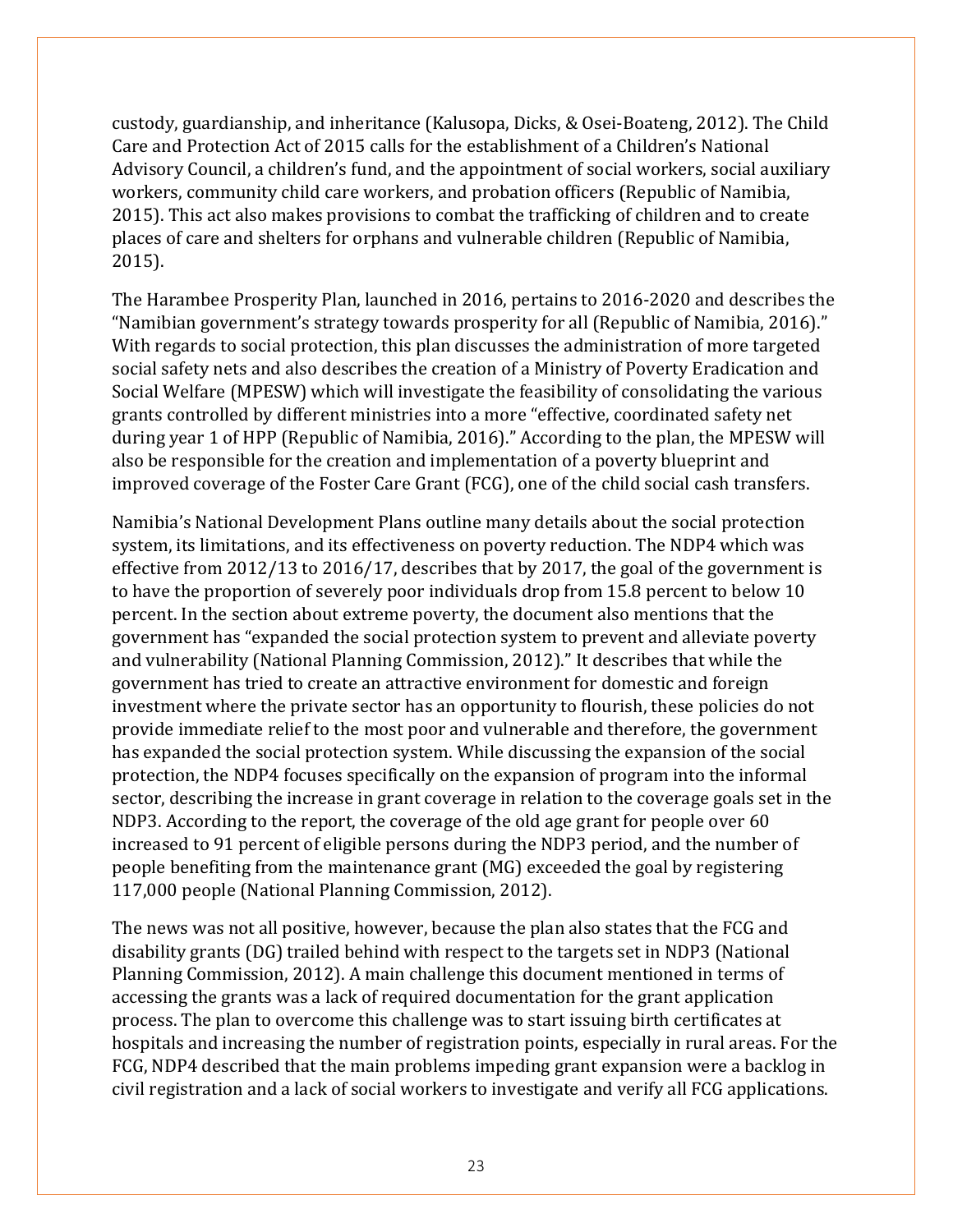Additionally, 95 percent of FCG applicants were extended family members who were not eligible for the MG (National Planning Commission, 2012). Due to this recurring problem, multiple sources have suggested the government create a kinship grant to help support OVC under the care of extended family members. Another problem NDP4 addressed was that the child welfare grant system excludes children being raised by impoverished parents. Therefore, the plan states that there will be a gradual expansion of the grant system to include all children, including newborns, regardless of parental income amount. However, this universal child grant is still in the development phase. According to Gemma Wright, the South African Social Policy Research Institute's (SASPRI) research director, the universal child grant is "eminently affordable and possible, especially in a country with such a tiny population."[11](#page-23-0) Other issues with the child grants that NDP4 discussed were the misuse of the grant money to pay school fees and the cost effectiveness of means-testing the MG. To address the school fee issue, NDP4 suggested abolishing the school development fund to make education freer for everyone, so that the grant money could be used for more important necessities. Assessing the cost-effectiveness of means-testing was not only a problem for the MG but also for the WVS, which is also means-tested. NDP4 mentioned how means-testing has high administrative costs and is drawing important human resources away from more necessary causes (National Planning Commission, 2012). Along these lines, one of the main goals of NDP4 was to increase the effectiveness of the social protection system by reviewing and simplifying bureaucratic procedures to diminish unnecessary administrative costs (National Planning Commission, 2012).

Another aspect of the social protection system that NDP4 discusses is the need to introduce an inflation-indexed or public-sector-salary-increment-indexed social grant so that beneficiaries can maintain or even improve their standard of living. In the past, the grant amounts were adjusted irregularly and beneficiaries were unable to maintain their standards of living. NDP4 aims to calculate the inflation rate for the lowest income group to determine the degree to which the grants will be adjusted for inflation because the consumption basket of poor households differs from that of the average income household.

In addition to discussing how the SCTs can be improved, NDP4 stresses that supplementary measures are necessary to enable people living in impoverished conditions to lift themselves out of poverty. Some of the measures the document discusses include increasing household food security by creating school feeding programs and adopting new farm management systems to result in higher yields. NDP4 also describes plans to develop more roads so that there is easier access to public services in rural areas, where most of the country's most poor and vulnerable reside (National Planning Commission, 2012).

#### **Future Plans**

 $\overline{a}$ 

The fifth national development plan (NDP5) was launched in May 2017 and will remain effective until 2021/22. Social protection is one of the main focus areas for the NDP5, however it only describes the strengthening and expanding of social safety nets, without

<span id="page-23-0"></span><sup>&</sup>lt;sup>11</sup> Taken from an interview with Director of Research at SASPRI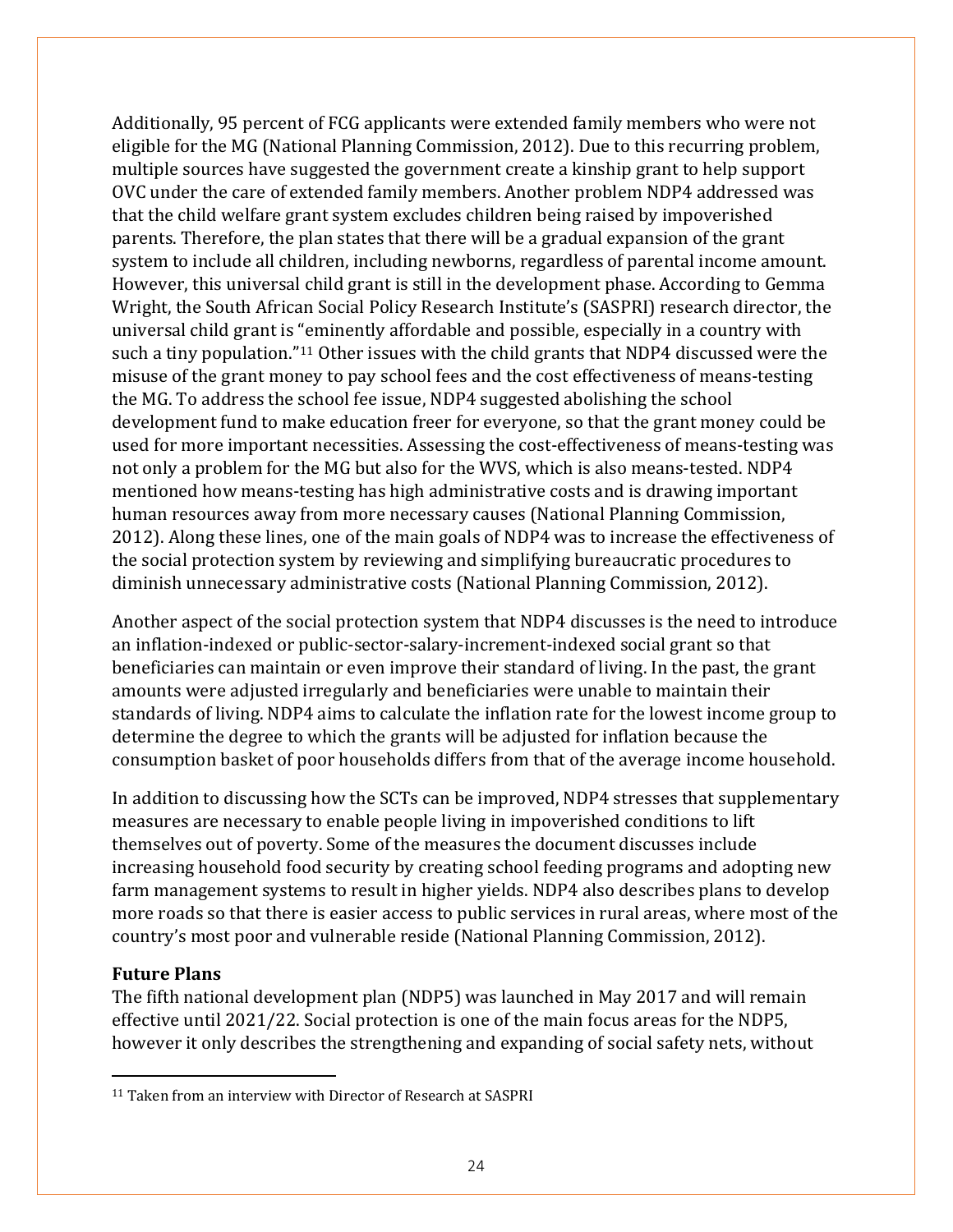going into much detail about the specific social safety nets themselves. The document discusses much of the progress made during NDP4. During NDP4, Namibia expanded the social safety nets to cover over 400,000 beneficiaries and reduced extreme poverty from 15 percent in 2010 to 11 percent in 2015. The goal for 2022 is to have this proportion drop from 11 percent to 5 percent (National Planning Commission, 2017). NDP5 also discusses how the fragmentation of the social protection system, specifically with regards to the absence of a national social protection policy and the lack of an integrated database of grant beneficiaries, poses one of the biggest challenges to the implementation of its programs.

In order to overcome these challenges, NDP5 aims to strengthen social safety nets by improving registration for national documents and ensuring the effective operation of the distribution of benefits, a goal similar to one made in NDP4. NDP5 also aims to create a national social protection policy and make investments to expand social assistance to poor individuals, while coordinating delivery systems to ensure that the grants are being used properly and reaching the correct populations. Finally, NDP5 aims to improve the coordination of sectoral initiatives so that there is no duplication of poverty alleviation efforts, which the MPESW will be responsible for (National Planning Commission, 2017).

### **Social Protection Programs**

The social assistance schemes in Namibia's social protection system consist of three different types of non-contributory cash transfers: The social pensions, the war veteran's subvention, and the child welfare grants. This paper will focus on the social pensions, specifically the old age pension (OAP) and the child welfare grants. The WVS is a meanstested grant distributed to anyone who "underwent military training and participated consistently and persistently in the war in order to bring about the independence of Namibia (Wright, Noble, Barnes, McLennan, & Mpike, 2016)." To apply for the grant, an application must be filled out and submitted to the Veteran's Board for the applicant to be registered as a veteran, although the grant can also be paid to registered dependents such as a child under the age of 18 or a widow or widower. The WVS has the highest value of all the SCTs, and in 2015 it was worth N\$2500 per month (Wright et. al, 2016).

The universal benefit for the elderly, also called the basic state grant, is termed the largest formal safety net in Namibia with the oldest and most organized payout structure. Many pensioners have now entered the formal banking system into which their benefits are deposited. This is much more efficient system than before because pensioners do not have to wait in long lines to collect money. People who are not part of the formalized banking system also have the option of collecting the money at the post office or at mobile ATMs. The government also has built permanent payment structures in rural areas to reduce transport costs for the more rural beneficiary population. The cash dispensation system is also highly advanced and requires the match of a name, ID number, and fingerprint before the money is transferred. The DG uses the same payment transfer system as the OAP (Levine, Berg, & Yu, 2011).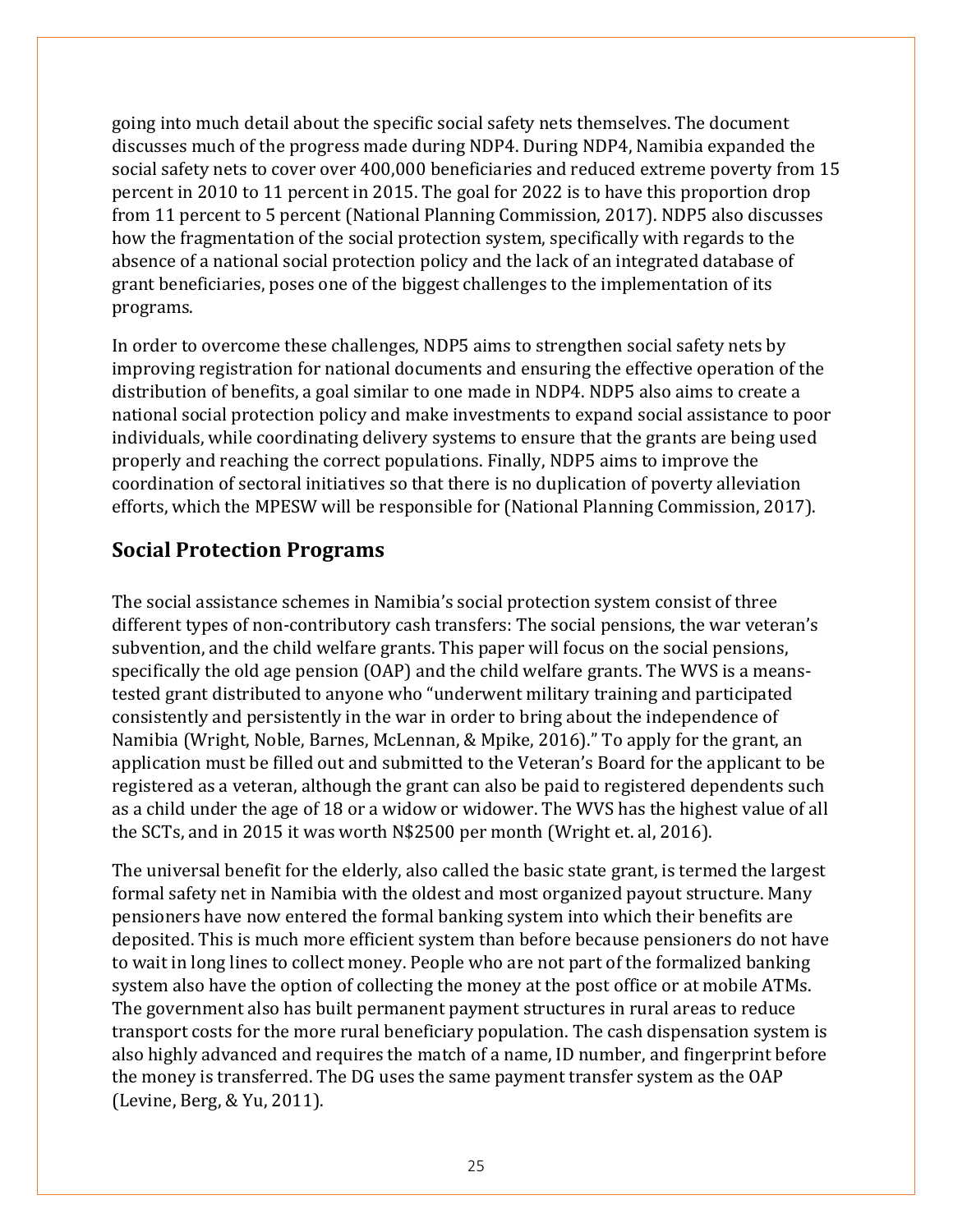"The universal social pension combined with social services can be an effective instrument to lift older people out of extreme poverty, to strengthen their dignity and to stimulate local economies (Wiman & Helenius)." In fact, the impressive impact that the OAP had on poverty reduction caused the government to nearly double its value in 2015/16 from N\$600 to N\$1100. In the past year, the grant value was increased further to N\$1200 per month (Republic of Namibia, 2016) (Kalusopa, Dicks, & Osei-Boateng, 2012). The basic state grant is a universal grant, meaning it is not means-tested and it is payable to any Namibian citizen or permanent resident who is over 60 years of age (Wright et.al, 2016). The OAP currently has a large number of beneficiaries, which has increased dramatically in the last decade from just under 110,000 in 2003 to 143,000 in 2013 (Ministry of Labour and Social Welfare, 2014). "Coverage in the old age category can be described as excellent" because in 2013, it was estimated that around 92 percent of the eligible were covered by the grant (Schleberger, 2002).

The disability grant (DG), which is the other universal social pension, is a grant for any person aged 16 or older "who is, owing to any physical or mental disability, incapable to obtain any employment or the practicing of any profession or trade, or from the rendering of any service, the means needed to enable him or her to adequately provide for his or her own maintenance (Wright et. al, 2016)." As part of the application process, the applicant must be examined by a medical doctor, who then has to prepare a medical report. The DG also covers people who have been disabled due to HIV/AIDS and the blind. One main issue with the DG is that because many people with disabilities are not registered with the NHIES, it is very difficult to determine a single accurate and widely agreed upon coverage rate (Wright et. al, 2016). This grant as a value of N\$1000 per month, however one cannot claim the DG concurrently with the OAP. For both OAP and DG, recipients must take out a mandatory life insurance scheme where funeral costs up to the amount of N\$3000 are covered once the pensioner dies (Human Development Reports, 2016; Dempers, 2016).

The child grants in the social assistance program are controlled by the Ministry of Gender Equality and Child Welfare (MGECW). The grants are aimed to specifically target groups of vulnerable children by paying their guardians. Child poverty is one of Namibia's biggest problems, with there being high regional variation in child poverty rates. The highest rates of child poverty are in the northern provinces of Kavango (59.5 percent), Zambezi (53.2 percent), and Oshikoto (48.7 percent) (UNICEF Namibia, 2015). There are four main child grants: the maintenance grant (MG), the foster care grant (FCG), the special maintenance grant (SMG), and the vulnerable child grant (VCG).

While the SMG targets children under 16 who are permanently or temporarily disabled (including blind children and those with AIDS), the MG was created for children "living in a poor household where one parent is absent due to death, imprisonment, or impairment (Ministry of Labour and Social Welfare, 2014)." Aside from the WVS, the MG is the only other means-tested social assistance cash transfer and the grant is only given to households where the biological parent earns less than N\$1000 per month. However as mentioned before, there is much debate as to whether this grant should be means-tested or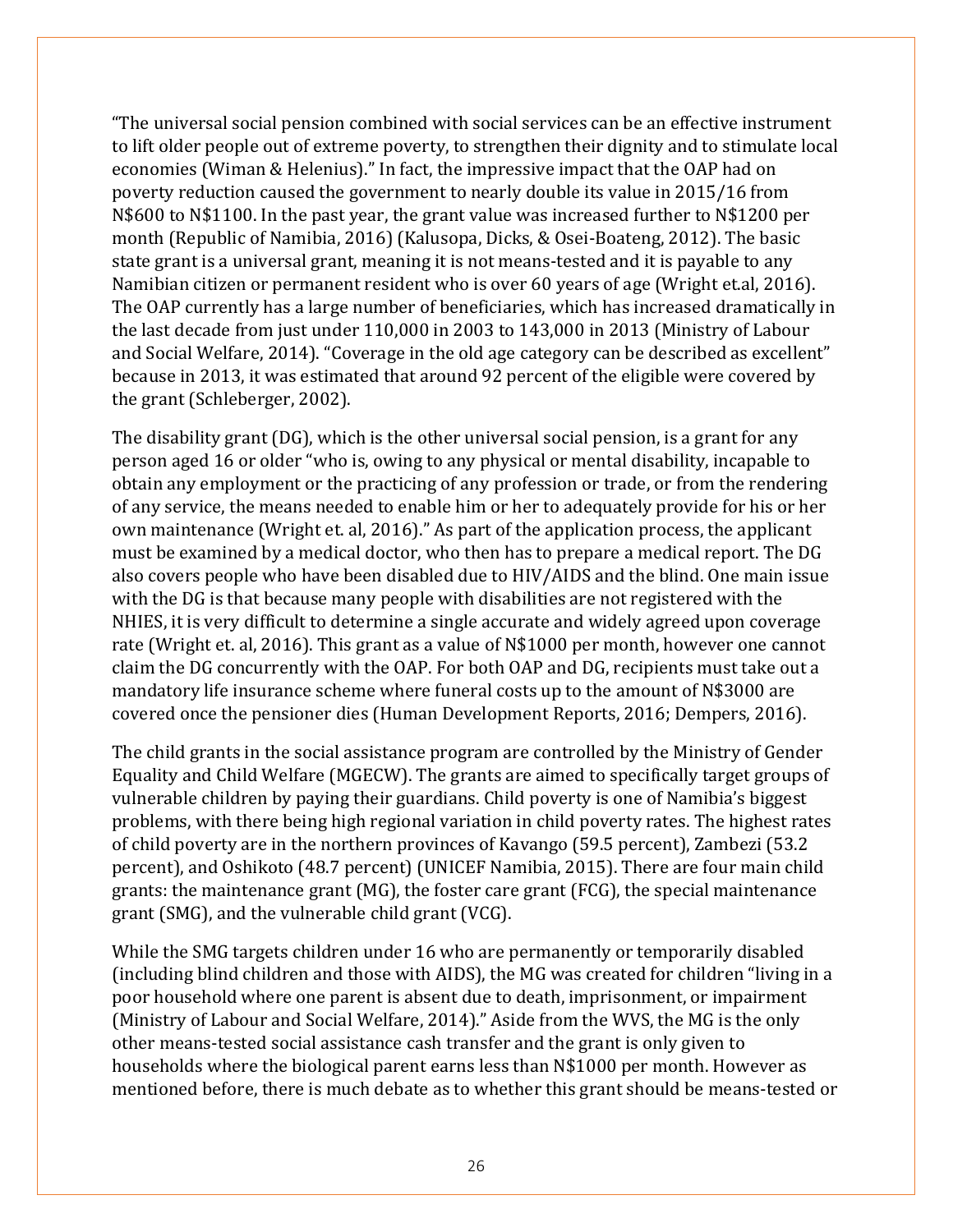not. From many of the interviews conducted for this paper, there seemed to be a general recommendation against the means-test. Currently, the grant has a value of N\$200 per month for each child and there is no maximum on the number of children (Ministry of Gender Equality and Child Welfare, n.d.). Although the grant was not explicitly conceived as a conditional cash transfer, applicants must produce the latest school report of each school-going child older than 7 to have a successful application. In order to encourage beneficiaries to continue their education, children over 18 who are still attending either secondary or tertiary school on a full-time basis are also still eligible for the grant until age 21 if they provide proof of their schooling. In addition to a school report, applicants are also required to provide birth certificates, death certificates, a prison letter (where applicable), proof of employment (where applicable), pay slips, marriage certificates, and baptism cards (Ministry of Gender Equality and Child Welfare, 2010). In 2013, just fewer than 69,000 caregivers collected the MG, which was up from 22,000 in 2006 (Ministry of Labour and Social Welfare, 2014).

The FCG targets children "who are in the temporary care of a foster parent where the child has been placed by the courts (Ministry of Labour and Social Welfare, 2014)." The grant is paid to any person who chooses to care for a child temporarily and pays N\$200 per month per foster child. In order to apply for the FCG, applicants must provide certified copies of the foster care court order, the child's birth certificate, the foster parent's identity document, the foster parents' marriage certificate, the latest school reports of each schoolgoing child, and the death certificate of the biological parents (if applicable) (Ministry of Gender Equality and Child Welfare, n.d.). In 2013, 14067 collected the FCG which was an increase in beneficiaries from 2006 when the number of recipients was 5275 (Ministry of Labour and Social Welfare, 2014). For the FCG, grant use is monitored by a yearly visit by a social worker and recipients must show a school report annually.

Out of all the child grants, the FCG has the most challenges, mainly because the approval process can take a long time. In order for an FCG application to be approved, the foster home must be visited by a social worker, however due to the severe shortage of social workers, there is an accumulation of FCG applications and the approval process can take from 6 months up to 7 years (Ministry of Gender Equality and Child Welfare, 2010).

The VCG, created in 2014, is the newest child grant. It provides N\$300 per child per month to support families in distressed financial situations (UNICEF Namibia, 2015). In order for a child to be eligible, the parents must have no source of income and the child cannot be receiving any of the other child grants (Wright et. al, 2016). On average, beneficiaries wait 4 months to get their application processed. Since this grant is fairly young, it is still in the trial phase and the government is working with UNICEF Namibia to determine its effectiveness and whether or not it should become a permanent part of the social protection system. The grant was gradually expanded starting with a one-month registration window in 2014 and 2015, and then an extended window in 2016 (Wright et. al, 2016). However according to testimonies from grant recipients, the VCG has changed a lot for people in Namibia (UNICEF Namibia, 2015).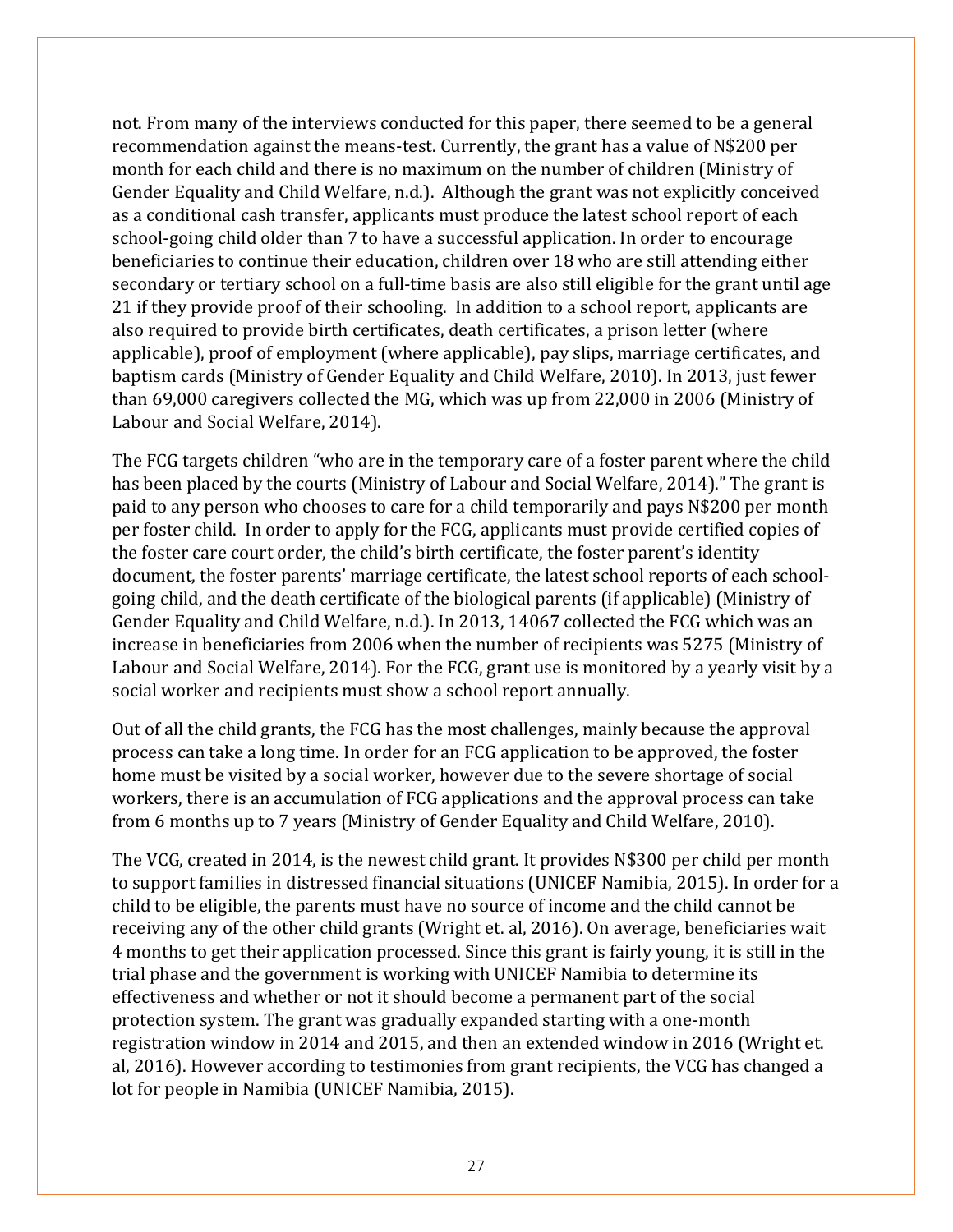#### **Major Challenges**

While the universal social pension is one of the largest and best organized social safety nets in Nambia with the most sophisticated and advanced payout structure, it still has some challenges. Firstly, for the OAP, some of the relatively less poor do not receive it, even if they are eligible (Levine, Berg, & Yu, 2011). There are also large regional variations in OAP coverage, which highlights the high inequality between different population groups in Namibia (Levine, Berg, & Yu, 2011). While more urban regions have coverage rates of over 100 percent (which is a case where the actual coverage rate is overexpressed), many rural, northern regions have fairly low coverage rates. Another major challenge with the universal pension is that its administrative costs are fairly high. It was estimated that administrative costs accounted for about 4 percent of the total cost of the pension scheme, however other studies have suggested costs as high as 36 percent (Levine, Berg, & Yu, 2011).

One of the main challenges with the child grants is a misuse of the grant income. While the grants are used to fulfill basic needs like clothing and food, many recipients also spend the grant money on school fees, even though OVC receiving the grants are supposed to be exempt from paying school fees. Additionally, the value of the grants is so low that for many caregivers, although the grant is their main source of income, it is not enough to meet their own or their child's basic needs (Ministry of Gender Equality and Child Welfare, 2010). There is a need to provide grant recipients with information about the grants so that they are used to support OVC and not to pay general household expenses. Another major problem with the child grants is the barriers to access. There are high transport costs associated with the grant application process and a general lack of awareness of the eligibility criteria for the various grants, which either prevents people from applying or causes people to spend resources applying for a grant they are not eligible for (Ministry of Gender Equality and Child Welfare, 2010; UNICEF Namibia, 2013). This problem is especially evident with the FCG. Also, another major problem with the child grants is that most of the child grants require a lot of documentation which many times, potential beneficiaries do not have access to (i.e., birth certificates, school reports) (Levine, Berg, & Yu, 2011). However, this particular challenge is being addressed in NDP4. Human resource constraints in the MGECW, especially regarding the severe shortage of social workers, also pose problems to the expansion of child grants.

#### **Effectiveness in Poverty Reduction**

It has been shown in empirical research studies that the social cash transfers in the form of social assistance play important roles in alleviating poverty (Levine, Berg, & Yu, 2011). "It is estimated that in 2009/10, it reduced headcount poverty on the higher poverty line by more than 30 percent and severe poverty by an even bigger proportion (Wiman & Helenius)." The OAP specifically has had a major impact in reducing poverty in old age mostly due to the universal design of the grant, which reduces any potential exclusion error and allows the benefits to reach the most poor and vulnerable (Wiman & Helenius). Aside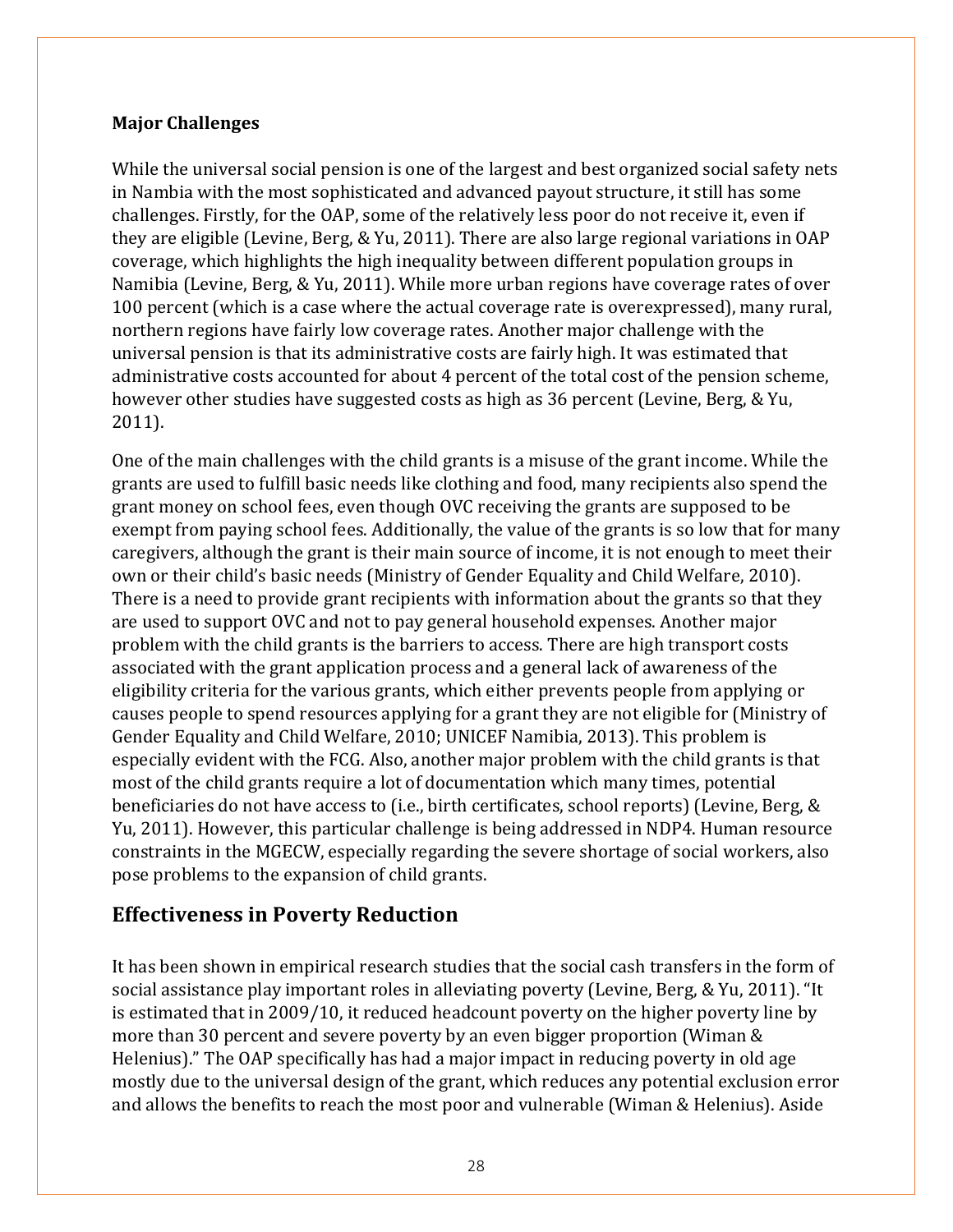from giving the elderly more income security, the basic state grant has also made older people more valued members in families and communities because according to NHIES 2009/10 much of the grants are used by the elderly to benefit their grandkids. Many times, the grant money goes towards nutrition and education costs for secondary beneficiaries (Wiman & Helenius). Additionally, in a study on the impact of social cash transfers on poverty and income inequality conducted by Levine et. al, the multivariate profit regression showed that the OAP "lowers the probability that the recipient lives in a poor household" at both the upper and lower bound poverty lines (Levine, Berg, & Yu, 2011). The study also showed that the effect of the OAP on poverty measures that are more sensitive to the severity of poverty<sup>[12](#page-28-0)</sup> is strong for both poverty lines (Levine, Berg,  $&$  Yu, 2011).

The child grants, despite their problems, have also been shown to be quite effective in poverty reduction. "The NSA estimates that in the absence of all social grants, child poverty would have increased from 34 percent to 41 percent (UNICEF Namibia, 2013)." While between 2002 and 2009, the grant recipients grew from 9000 to 106000, the rate of child poverty reduced from 43.5 percent to 34 percent suggesting that the expansion in child grants contributed to this reduction in child poverty (UNICEF Namibia, 2013). Looking at the findings, "some of the child grant amounts are being spent on basic needs" such as health, clothing, and education, which is an overall positive finding (Ministry of Gender Equality and Child Welfare, 2010). Also, the grant values, while small, do "play a critical role in reducing the burden of poverty by… supporting household economic activities and other productive activities like job seeking (Wright et. al, 2016)." Due to these reasons, there is a general positive sentiment about the child grants among participants.

While the existing child grants have been effective in poverty reduction, according to NHIES 2009/10 the administration of a universal child grant would reduce child poverty from 34 percent to 9 percent and eliminate extreme child poverty (UNICEF Namibia, 2015). A universal child grant is mentioned in Namibia's development plans and NDP4 recommends that "the government significantly expands access to child grants or puts in place universal access to the grants for all children below age 18 (UNICEF Namibia, 2015)." However, no universal child grant has been implemented yet. Another future change to the child grant system is to add a kinship grant, which would support family members who are caring for children, and are not eligible for the FCG.

 $\overline{a}$ 

<span id="page-28-0"></span> $12$  The poverty measures used were the household poverty gap ratio and the squared poverty gap ratio. The squared poverty gap ratio was used to represent severe poverty.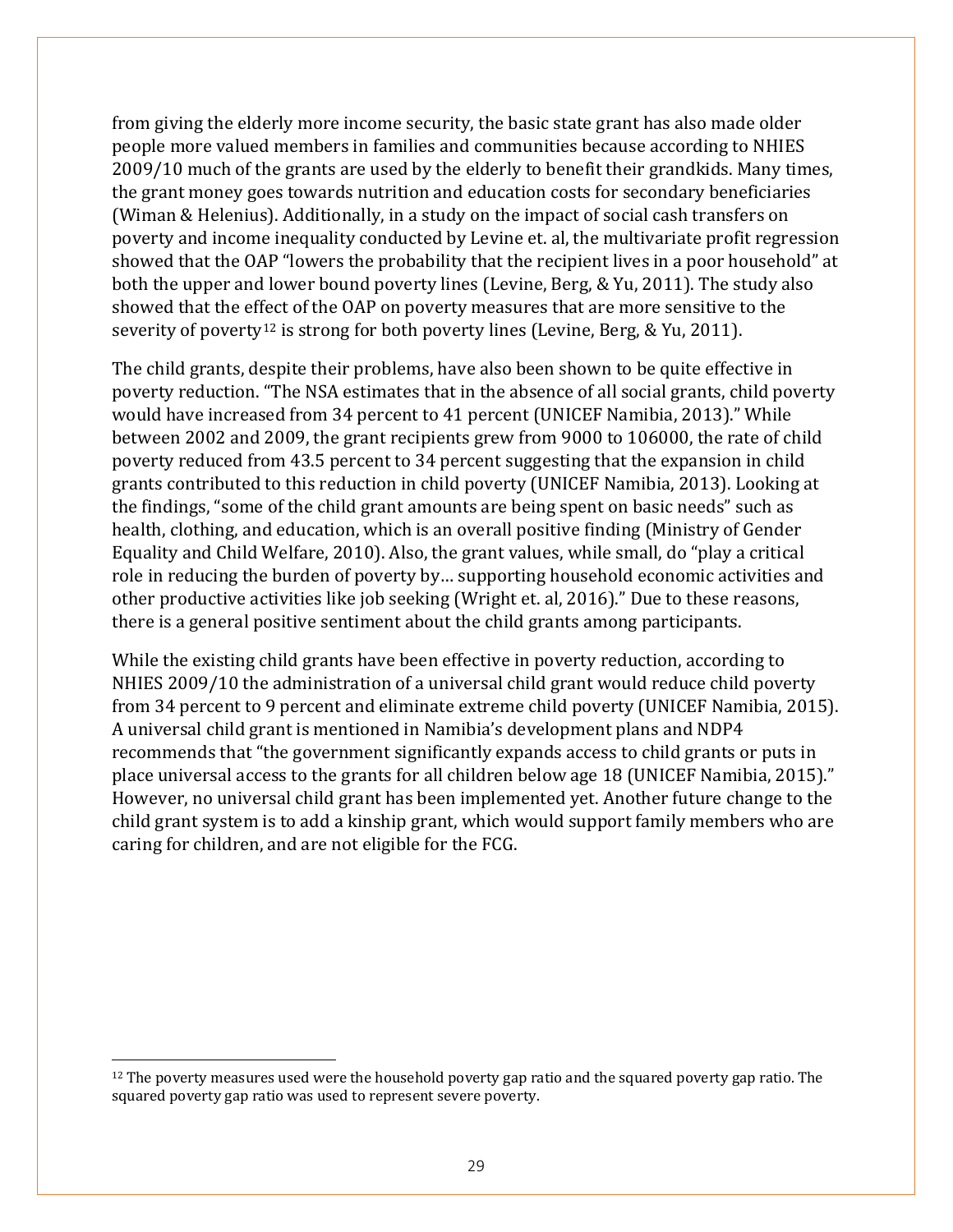# **Lessons Learned from Namibia**

### **Legal Frameworks**

One of the major differences between social protection in Zambia and Namibia lies in the legal and regulatory frameworks of the two systems. In Namibia, the social protection system was built upon a legal framework, while in Zambia the social protection programs were created without an overarching policy and legal framework. All of Namibia's social assistance programs are embedded within a strong legal framework, which has helped social protection be on the country's political agenda since independence in 1990. The War Veterans Act (8 of 2008) gives provision for the War Veterans Subvention and the Child Status Act (6 of 2006) and the Child Care and Protection Act of 2015 describe the child grants and ensure the protection of poor and vulnerable children. Because of its colonial legacy, Namibia inherited its social protection system, specifically its universal noncontributory social pension, from South Africa upon independence. Namibia's National Pension Act of 1992, which guarantees a social pension for all aged, blind, and disabled citizens, is modeled after South Africa's Old Age Pensions Act of 1928. Unlike this act however, the National Pension Act of 1992 guaranteed equalized pension amounts for all citizens regardless of sex or race.

In Zambia, the disconnect between the policy framework and the implemented programs has caused fragmentation not only between the various social protection programs, but also between the ministries charged with program implementation. As stated earlier nine different ministries are currently responsible for various social protection interventions with no mechanism for institutional oversight. The lack of coordination and coherence has resulted in an inefficient use of resources, both financial and administrative, as well as limited impacts on poverty reduction (International Labour Organization, 2008). In 2015, Namibia created the MPESW which is responsible for investigating the feasibility of consolidating the various grants controlled by different ministries into a more coordinated and integrated safety net. In Namibia, although the MPESW is responsible for the overall social protection system, individual programs are still controlled by a limited number of government institutions. The GRZ has addressed this issue by making provisions in the NSPP and 7NDP for the creation of a Social Protection Coordination Unit at the cabinet level. However, according to an UNICEF social policy specialist, even the consolidation of the social protection system into 4 ministries would be a huge improvement.

### **Budget Allocation**

According to the ILO, the initial annual cost of a basic social protection package should be about 3.7 to 10.6 percent of the GDP (International Labour Organization, 2008). In Namibia, the entire social protection benefits expenditure accounted for about 6.6 percent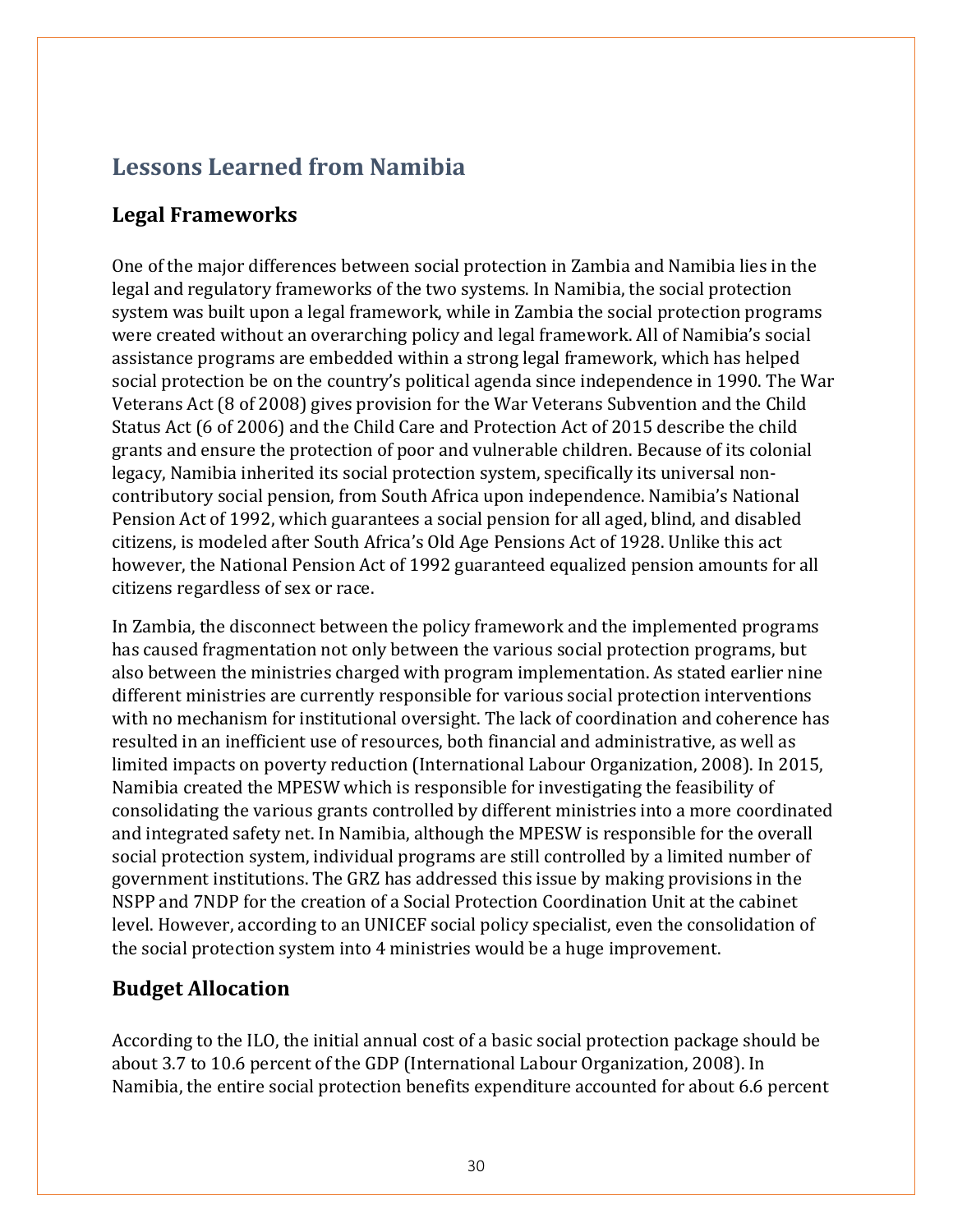of the national GDP in  $2010/11^{13}$  $2010/11^{13}$  $2010/11^{13}$ , which falls comfortably into this suggested range (Dempers, 2016). In 2015, the social grants accounted for 2.2 percent of the GDP and about 5.4 percent of national expenditure in Namibia. Under this budget allocation, 30 percent was allocated to private and occupational funds for retirement and medical costs and 5 percent went to social insurance. Budget reviews show that 55 percent of the benefits go to the elderly, disabled and survivors (National Planning Commission, 2017). In Zambia, social protection expenditure constituted only 1.03 percent of the GDP in 2017 and 2.4 percent of the total budget in 2016[14](#page-30-1). This proposed expenditure discounts the ILO recommendation, showing that Zambia has failed to provide a basic level of social protection. Zambia's budget allocation for social protection is interesting because while SCTs only account for about 7 percent of the budget, the FISP and fuel subsidies account for 27 percent and 24 percent, respectively (UNICEF 2016). This distribution of funds is ineffective because numerous empirical research studies have shown that the agriculture support programs, such as FISP are not nearly as effective in poverty reduction as the SCTs are, and yet they are allocated more than three times the budget of the SCTs (UNICEF, 2016). Additionally, while the fuel subsidy accounts for the largest share of all the transfers, it is the most unequal because the poor consume less fuel than the wealthy, and therefore benefit less from this subsidy (UNICEF 2016). In Namibia, most of the social protection budget goes towards the social assistance programs, or SCTs, which are the most effective in terms of poverty reduction.

#### **Pensions**

 $\overline{a}$ 

As mentioned earlier in this paper, the social protection program in Namibia that has been the most effective in poverty reduction is the universal, non-contributory OAP. According to Kidd, "universal pensions financed from general taxation should be regarded as the foundation pillar of a well-functioning pension system, and key to reducing poverty among older people." One of the biggest differences we found between Zambia and Namibia's social protection system was in the pension system. While Namibia's universal noncontributory OAP is one of the largest social safety nets with the most sophisticated and organized payout structures, Zambia's pension system currently has no institutional structure for the informal economy, low compliance by employers, weak enforcement mechanisms, an incomplete legal framework, and is not trusted by the general public because people are not able to see the immediate effects of where their money is going (Goursat & Pellerano, 2016). There is also no provision specifically for the elderly in the SCTs because the SCTs are targeted more towards other vulnerable groups. However, in Zambia, the elderly make up about 50 to 60 percent of the vulnerable population even though they constitute only 4-5 percent of the population, according to the Director of Social Security. Despite this, the elderly are not targeted because of political misgivings. Public and political opinion favor targeting other vulnerable populations such as children or the disabled. Given Zambia's limited resource envelope, according to the director of

<span id="page-30-0"></span> $13$  This is the last year for which comprehensive and accurate data is available (Dempers, 2016).

<span id="page-30-1"></span><sup>14</sup> Calculated based on data from (UNICEF, 2016) and (Central Statistical Office, 2016).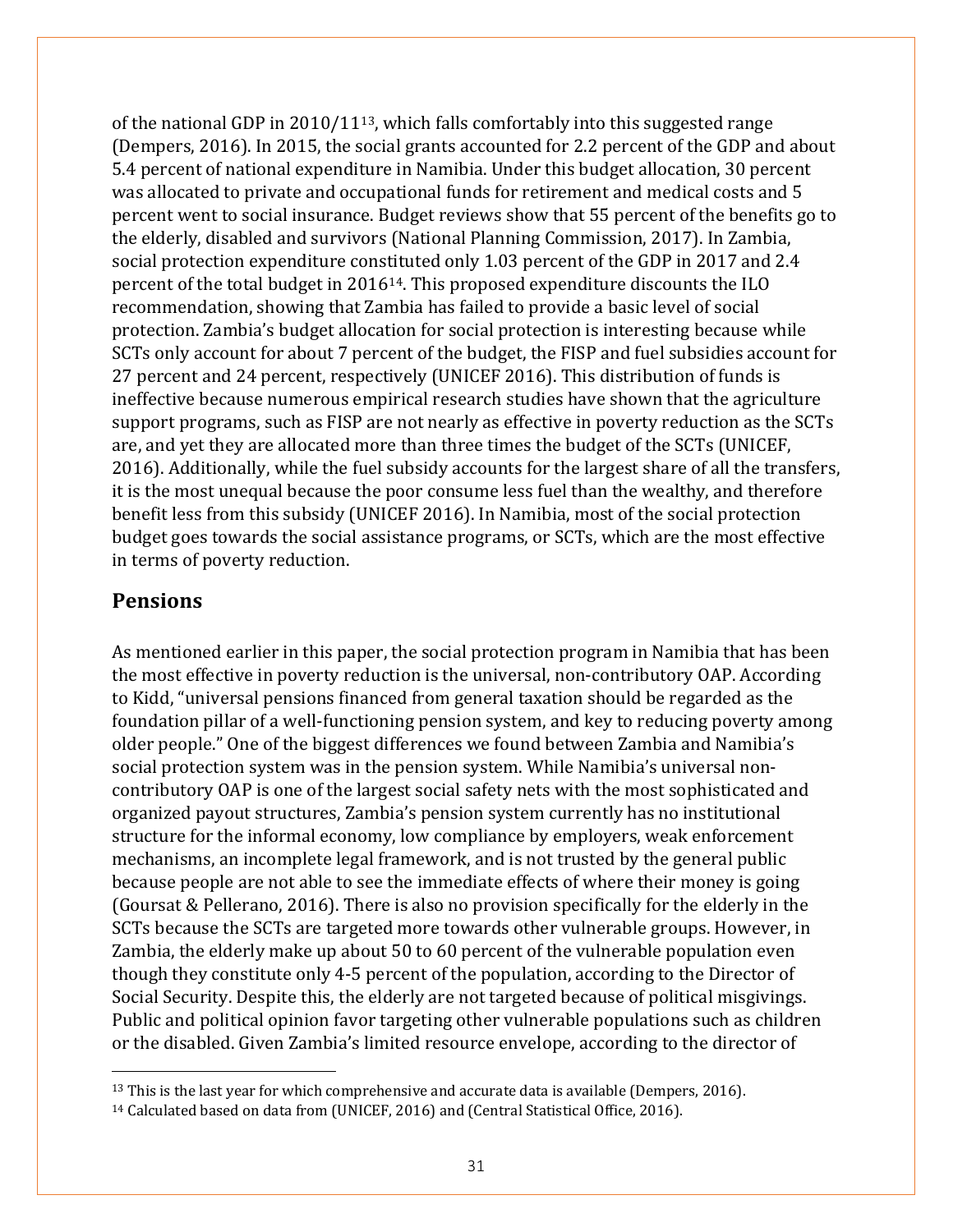social security, there is not enough fiscal space in the budget to provide for all the elderly. They have arbitrarily decided that it would be more effective to target specific groups of vulnerable populations rather than a universal pension for all people above 60 years of age $15$ .

One of the reasons the universal OAP is so effective in poverty reduction is their effects on secondary beneficiaries. Under this type of scheme, the government can still indirectly target non-elderly vulnerable populations still by targeting the elderly. In Namibia, research shows that the much of the OAP is used by the elderly to benefit their children and grandchildren, especially for nutrition and schooling costs. In Namibia, approximately 10.2 percent of households, define the social pension is their main source of income (UNICEF, 2016). This demonstrates how a universal pension would not only bring the elderly out of poverty, but would also help other poor and vulnerable populations. Additionally, because in Zambia the elderly (people over the age of 65) make up about 10 percent of household heads, which is the fourth largest age group for head of households, a universal pension could have significant effects on poverty reduction for multiple populations. Additionally, another successful aspect of Namibia's OAP is its high coverage rate, especially in rural areas. The Namibian government has made an effort to remove barriers to access to grant access by creating an accessible and sophisticated payout structure, which makes it easy for people to receive their cash transfers. Keeping in mind the transport costs associated with grant obtainment, Namibia has built permanent payment structures in very rural areas and also has mobile ATMs which drive around rural areas and distribute the transfers. In Zambia, the payout structure is not nearly this sophisticated, and many times people have to wait in long lines at the post office[16](#page-31-1) to obtain their transfers. Access to pension benefits is often a problem with over 50 percent delayed payments in addition to underpayment (Museya, 2014). Additionally, the rural coverage of the pension scheme is very low because much of the rural population is employed in the informal sector. Since in Zambia, the elderly make up about 3.5 percent of the rural population, which is a fairly high percentage, a universal pension reaching this vulnerable population would have significant effects on poverty reduction, as shown in Namibia (UNICEF, 2016).

# **Recommendations**

l

Given the extent of poverty in Zambia, the current social protection system is not achieving their overall objective of reducing extreme poverty and the intergenerational transfer of poverty. Current targeting systems are insufficient in identifying the poorest individuals and are based on available funding and political acceptability not need. The existing pension system is designed for a very small proportion of the population and does not account for the contributory capacity of the large share of the population. Assessments of the social protection system highlight that existing contributory and non-contributory schemes achieved only marginal coverage of the intended poor and vulnerable population excluding the vast majority of the needy. According to the World Bank (1994),

<span id="page-31-0"></span><sup>&</sup>lt;sup>15</sup> Based on an interview with the Director of Social Security

<span id="page-31-1"></span><sup>16</sup> Based on an interview with the director of Social Welfare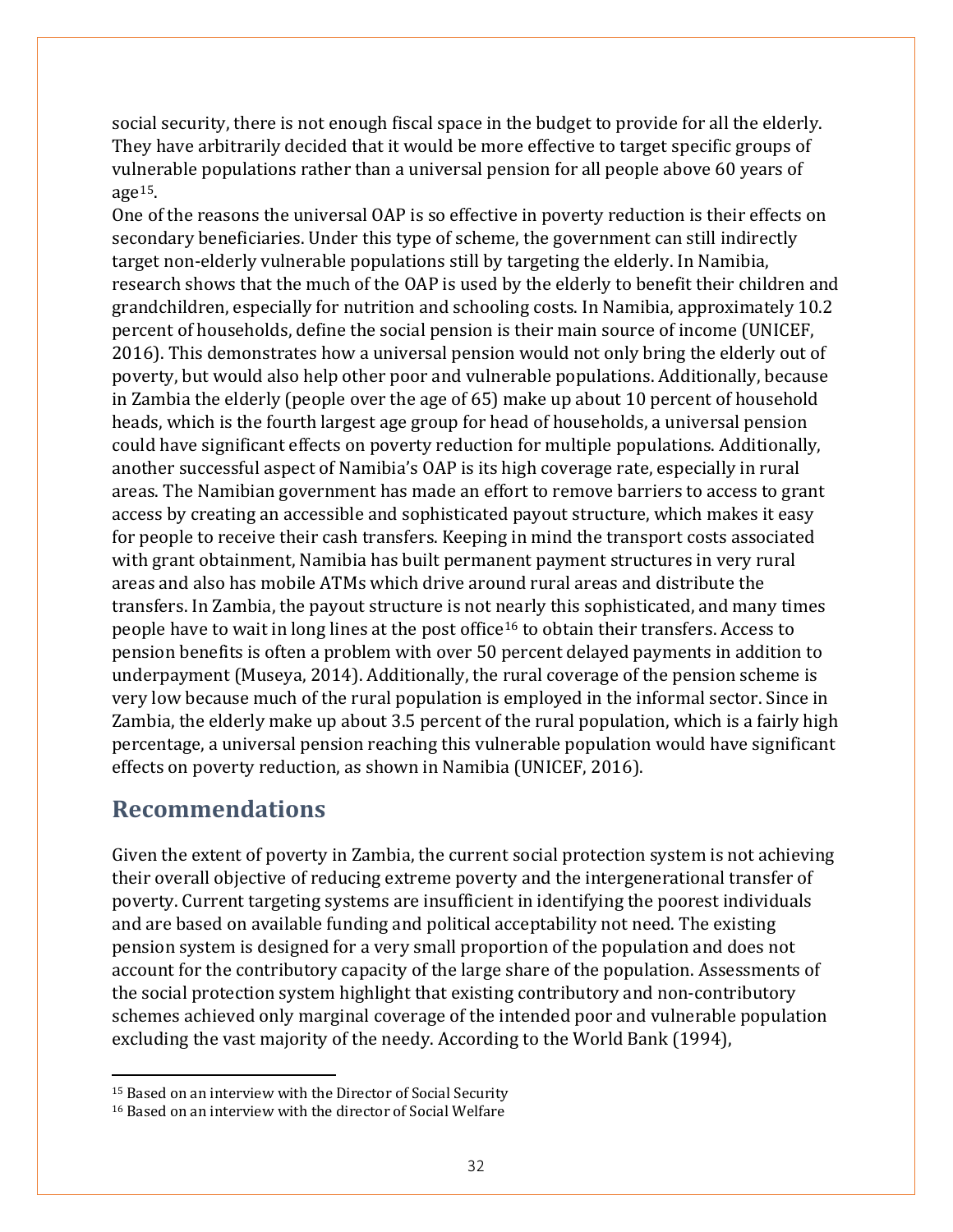"administratively a universal pension is the simplest structure with the lowest transaction cost, an important advantage in developing countries with limited institutional capacity and incomplete record keeping system, universal coverage helps ensure that poverty reduction objectives are met and provides basic income for all old people." We are therefore arguing that the current social protection system is lacking a universal noncontributory social pension which has the potential to have substantial impacts on poverty among the elderly, as well as, the intergenerational transfer of poverty.

According to the NSPP, "the Zambian Government is committed to reducing poverty and vulnerability among its population in general and for the poor and vulnerable segments of society in particular". The government recognizes social protection as an integral tool for poverty reduction consisting of policies and programs designed to "protect and promote the livelihoods and welfare of people suffering from critical levels of poverty and/or are vulnerable to risks and shocks" (Republic of Zambia, 2014). However, in their existing system, the GRZ has failed to operationalize pensions in an effective way to achieve this goal. Pensions are valuable because of their ability to smooth and stabilize income to buffer the effects of life's contingencies. Kidd ascertains that pensions, specifically universal pensions are becoming progressively more important, particularly in developing countries as traditional informal support systems are weakened with increasing poverty (Kidd, 2009). In the past, informal social protection offered support through social networks, most commonly family networks. Like formal social protection, support often came in-cash or in-kind, however, they are provided by extended family. Children also often served as old age insurance for parents. With worsening poverty however, people are no longer able to offer support and children who once acted as insurance for parents are no longer able to support themselves, let alone other dependents.

One goal of social protection is to break the intergenerational transfer of poverty. It is important to recognize the critical role that pensions play across generations. Kidd points out that pensions concern the elderly, as well as, children. In the absence of pensions, incomes are highly strained and there is little incentive for parents to prepare for old age when, in the present, they have to prioritize the livelihood of their children. There has been evidence that households which have elderly and child dependents, guaranteed pensions allow for resources to be directed toward children. Specifically, in Namibia, successes in the Old Age pension have shown that the pension often serves as the primary source of income and principal beneficiaries only spend 28 percent of the benefit on themselves and the largest share of the benefit is experienced by children. Universal non-contributory pensions have exhibited success in addressing poverty (Kidd, 2009). Given that the government has prioritized poverty reduction on the social protection agenda, noncontributory pensions are a more effective alternative to employment-based pensions. There are two types of non-contributory pensions, means-tested and universal. However, it has been shown that even when means-tested pensions achieve adequate coverage, many of the eligible individuals are excluded. Means-tests often serve to over-simplify individual poverty contexts. As seen through the 10 percent IM SCT, the main failings of means-tested programs are low coverage and inadequate targeting. Namibia's universal old age pension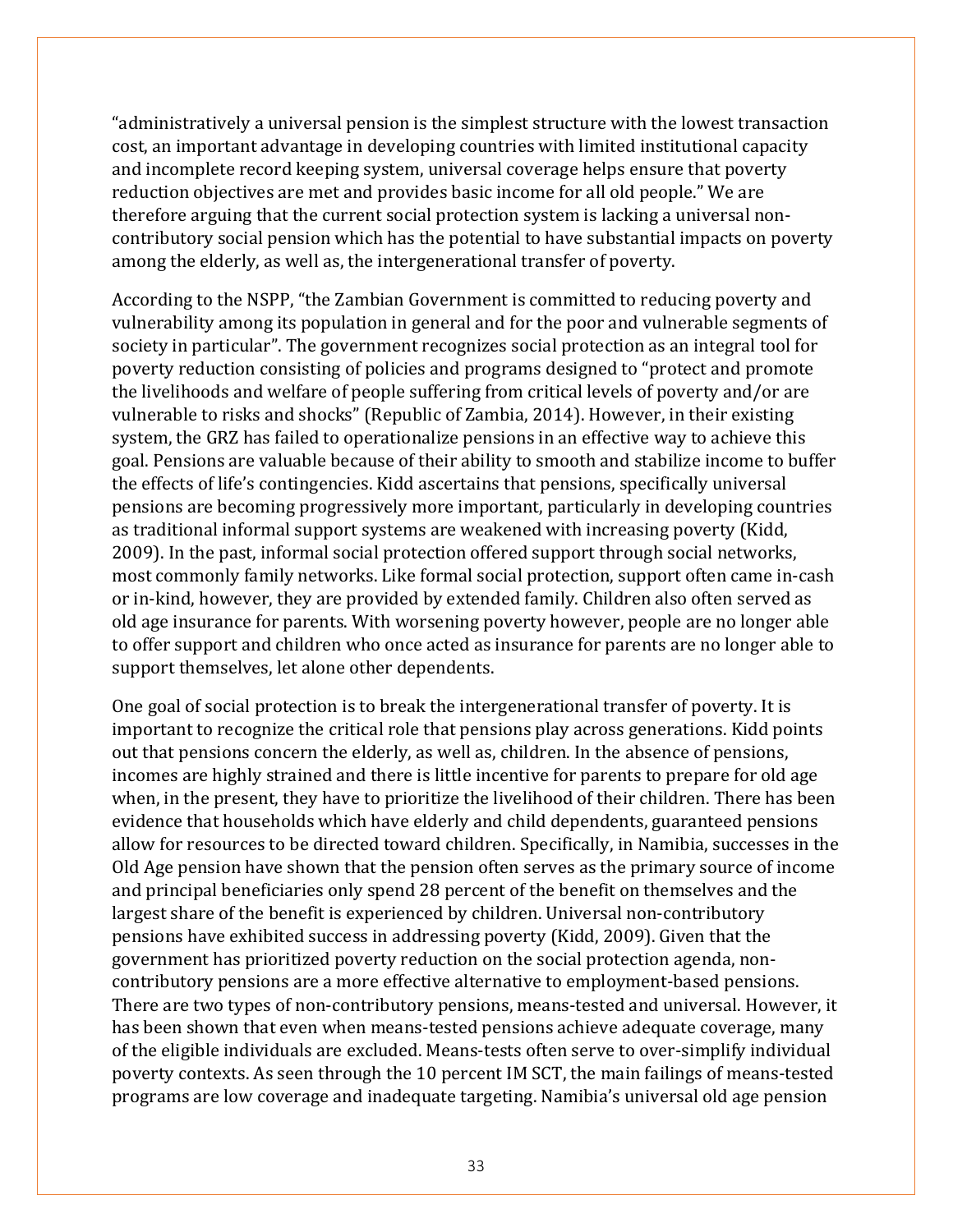is based off of the South African pension scheme. South Africa's non-contributory pension scheme has achieved 68 percent coverage of the older population, however,13.8 percent of the eligible population did not receive benefits (Kidd, 2009). In Namibia, the old age pension reached 92 percent of the older population. This shows that if the priority is to reduce poverty levels among the elderly, universal schemes are the better alternative to means-tested schemes.

Opponents of universal non-contributory pension schemes often cite that there is not enough fiscal space to implement a program of that magnitude. The director of Social Security stated that, in fact, the elderly make up a majority of the vulnerable population and there is not enough fiscal space to provide for all elderly people and children. Contrary to this; however, evidence from other low-income countries who have established similar programs, allocating between 0.5 and 1.7 percent of the GDP (Kidd, 2009). The ILO endorses that a basic package of social protection including a universal pension and social assistance to the poorest 10 percent would require less than 1 percent of the GDP (Schüring & Lawson-McDowall, 2011). This, in the context of the current social protection system, becomes more complicated given that the entire system is allocated a budget of 1.03 percent of the GDP. A system of this magnitude would consume the entire budget, which highlights the need to increase government funding toward social protection programs. The GRZ has ratified the ILO Recommendation 202, the Global Social Protection Floors; however, it has been slow to fully implement these minimum standards. By ratifying these recommendation, the government recognizes that the ILO expects that a proper basic social protection system should constitute 3.7 to 10.6 percent of the GDP (International Labour Organization, 2008). Under the social protection floors the principal objective is universality and while the system is growing as fiscal space has become available through increased prioritization. However, the current approach of the GRZ is to establish a system on paper and expect it to be operationally effective without the necessary financial support. This has created a regressive process full of unsuccessful and improperly implemented programs that do not provide coverage for all. Through this brief, we identify the need for a universal non-contributory pension scheme, recognizing that without providing the necessary fiscal space, such a program would not have the intended effects on poverty reduction and protection of livelihood. Our recommendation is therefore two-fold: we advocate for the creation of a universal pension scheme, along with a significant increase in budget allocation towards social protection.

# **Conclusion**

A comprehensive social protection system, when implemented correctly, has been identified as an effective measure of poverty reduction. The current issue is that the poor and vulnerable are not receiving adequate access to the mechanisms put in place by the government which are designed to alleviate poverty. The intergenerational transfer of poverty is perpetuated by ineffective programs that are poorly targeted and costly with little poverty impact.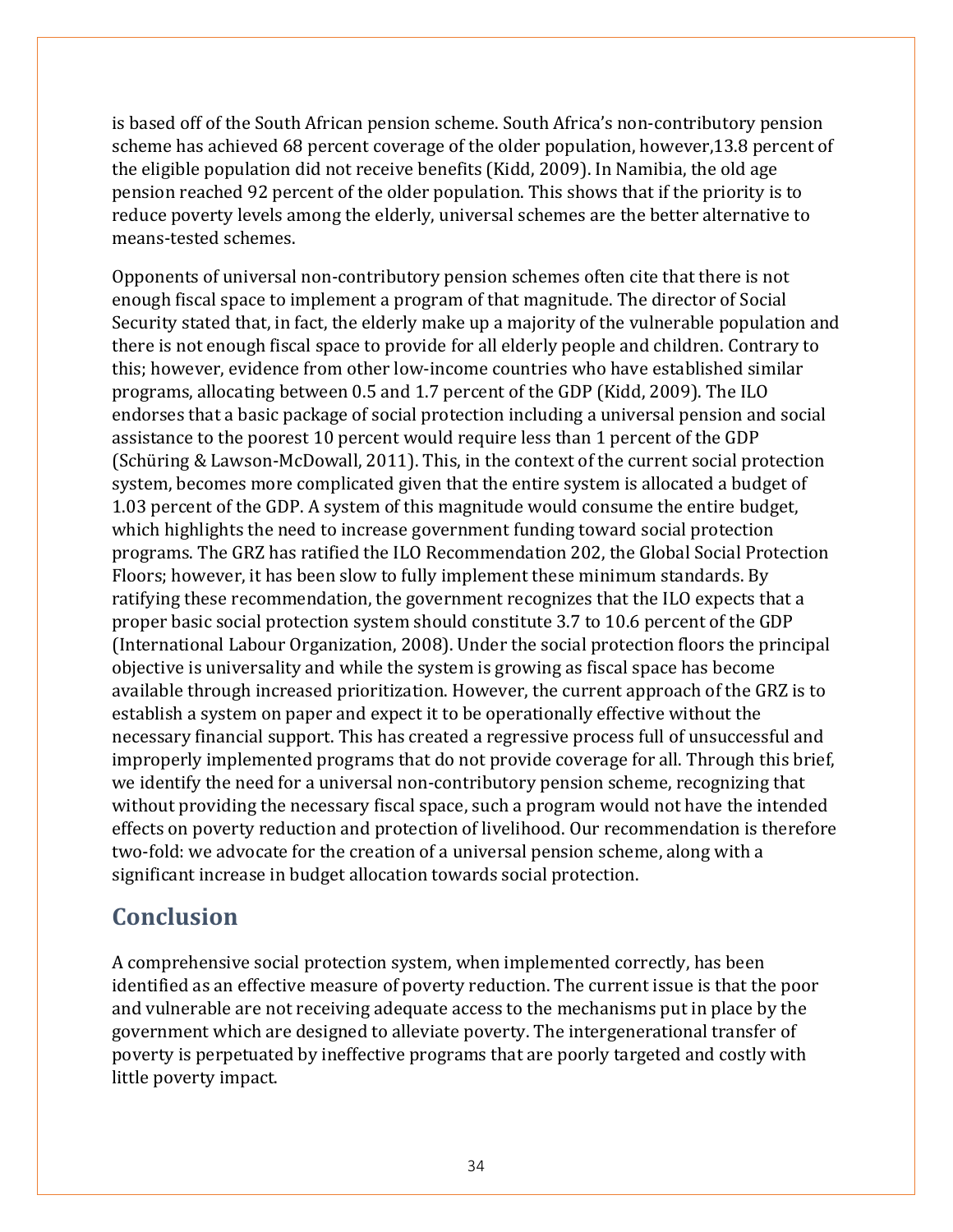In Zambia, the building blocks are in place for a comprehensive social protection system, however, the current system needs to be revisited to truly reach those who are least likely to exercise their access to opportunity. The GRZ needs to work to create a system with a wide range of programs that meet the needs of different people. What is clear is that there is no magic bullet approach to poverty eradication. Taking lessons from elsewhere is easy in theory, however, what is difficult is making it work and being able to integrate it within policy priorities and already stretched resource envelopes. There are important lessons to be learned from Namibia's social protection system, specifically concerning their universal pension. The main goal of the GRZ's social protection system is poverty reduction, therefore it is crucial to reevaluate the scope and coverage of the existing programs and their capacity to impact poverty reduction. Thus far, the GRZ has focused on the politically favorable solutions but to achieve significant results, they need to prioritize for purpose and seek the effective solution.

# **Limitations**

We encountered multiple limitations in this study. Our biggest limitation was that we were not able to visit Namibia and conduct interviews there with government officials, like we did in Zambia. Speaking with current employees in the MGECW and the MPESW would have been immensely helpful for getting the most current information on the social protection system. Much of the information, especially on the effects of various social protection programs on poverty reduction, used in the study was taken from the NHIES 2009/10, which poses an issue because the statistics could be outdated. However, because we were not able to speak to any government officials, we could not obtain any newer information. Another limitation we encountered in this study was the short timeline we had to complete this project. Given more time, we would have interviewed more experts, many of whom we were unable to get an interview within the eight weeks we had been given. For the Zambia portion of this study, one limitation we encountered was that we were unable to talk to anyone in the MoF about budget allocations for social protection, which made it challenging to find what percent of the national budget is allocated towards social protection programs as well as an explanation for the reasoning behind the budget allocations for each social protection program.

# **Acknowledgements**

We would like to thank the Council of Churches of Zambia and the Southern African Institute for Policy and Research for this opportunity and technical support in conducting this research project.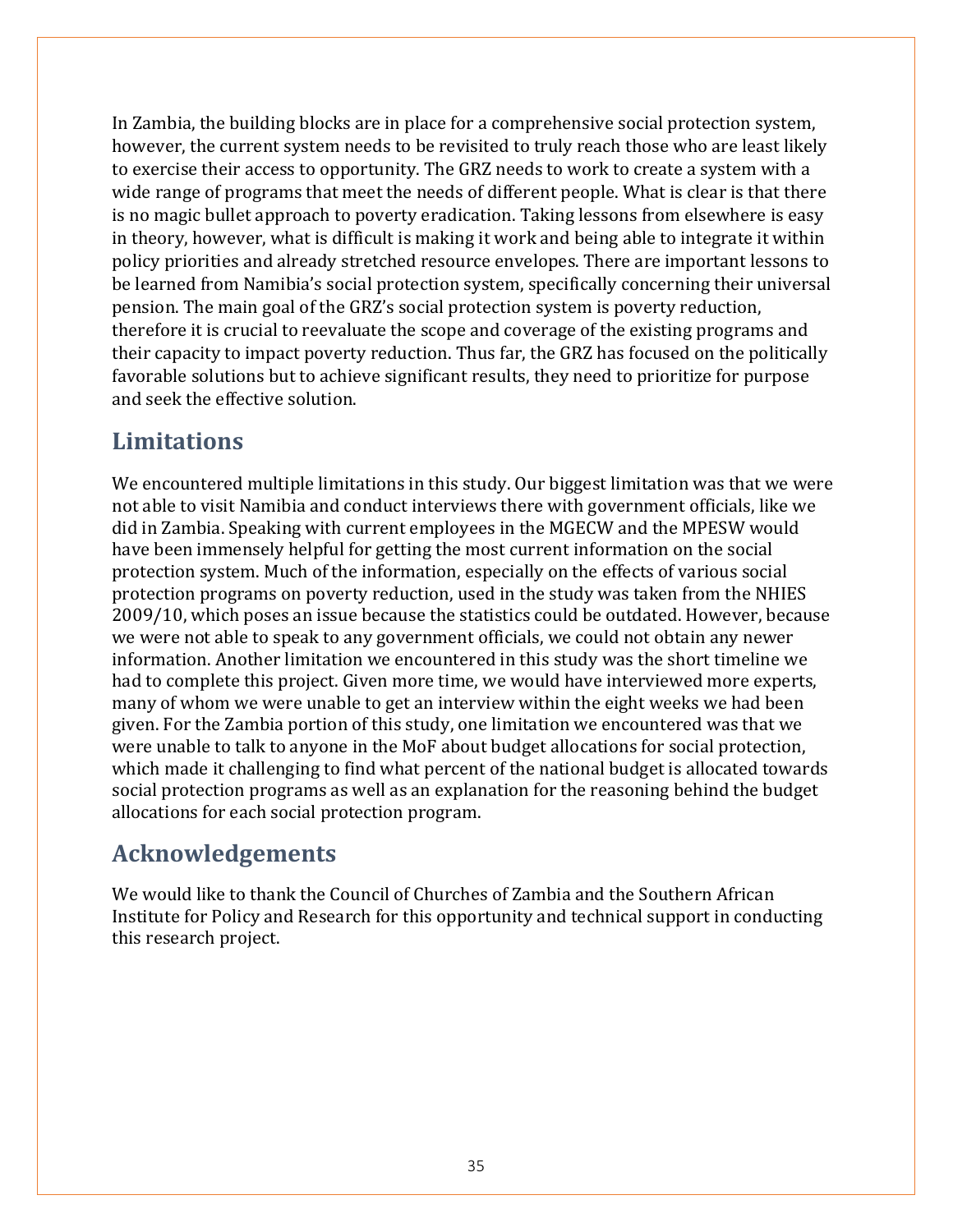### **References**

- American Institutes for Research. (2015). Zambia's Child Grant Program: 48-Month Impact Report. AIR: Washington, DC.
- American Institutes for Research. (2016). Zambia's Multiple Category Targeting Grant: 36 Month Impact Report. AIR: Washington, DC.
- Barrientos, A., Hickey, S., Simutanyi, N., & Wood, D. (2005). Report of Study on Drivers of Change for a National Social Protection Scheme in Zambia. DFID: Zambia.
- Beazley, R., & Carraro, L. (2013). Assessment of the Zambian Social Protection Expansion Programme Targeting Mechanisms. UNICEF, Zambia-Assessment of Targeting Mechanisms. OPM.
- Dempers, U. (2016). *Social Protection in Namibia: A civil society perspective.* Windhoek: Friedrich-Ebert-Stiftung.
- Devereux, S. (2001). Social Pensions in Namibia and South Africa. *Institute of Development Studies*. Retrieved from USAID.
- DFID, Policy Division. (2011). Cash Transfers Evidence Paper. DFID.
- Forteza, A., Lucchetti, L., & Pallares-Miralles, M. (2009). Measuring the Coverage Gap. Closing the Coverage Gap. World Bank: Washington, DC.
- Goursat, M. P., & Pellerano, L. (2016). Extension of Social Protection to Workers in the Informal Economy in Zambia. ILO.
- Hagemejer, K. & Behrendt, C. (2009). Can Low Income Countries Afford Basic Social Security. Promoting Pro-Poor Growth: Social Protection, 89-109.
- Harman, L. (2015). Strengthening Coherence between Agriculture and Social Protection, Zambia Country Case Study Report. FAO: Rome.

Holmes, R. (2007). Social Protection and Low Capacity Households in Zambia. ODI.

- *Human Development Reports*. (2016). Retrieved from United Nations Development Programme: http://hdr.undp.org/en/countries/profiles/ZMB
- ILO. (2008). *Can low-income countries afford basic social security?* Retrieved from UNICEF: https://www.unicef.org/socialpolicy/files/Can\_low\_income\_countries\_afford basic social protection.pdf
- ILO. (2012). R202-Social Protection Floors Recommendation 2012 (No. 202). Retrieved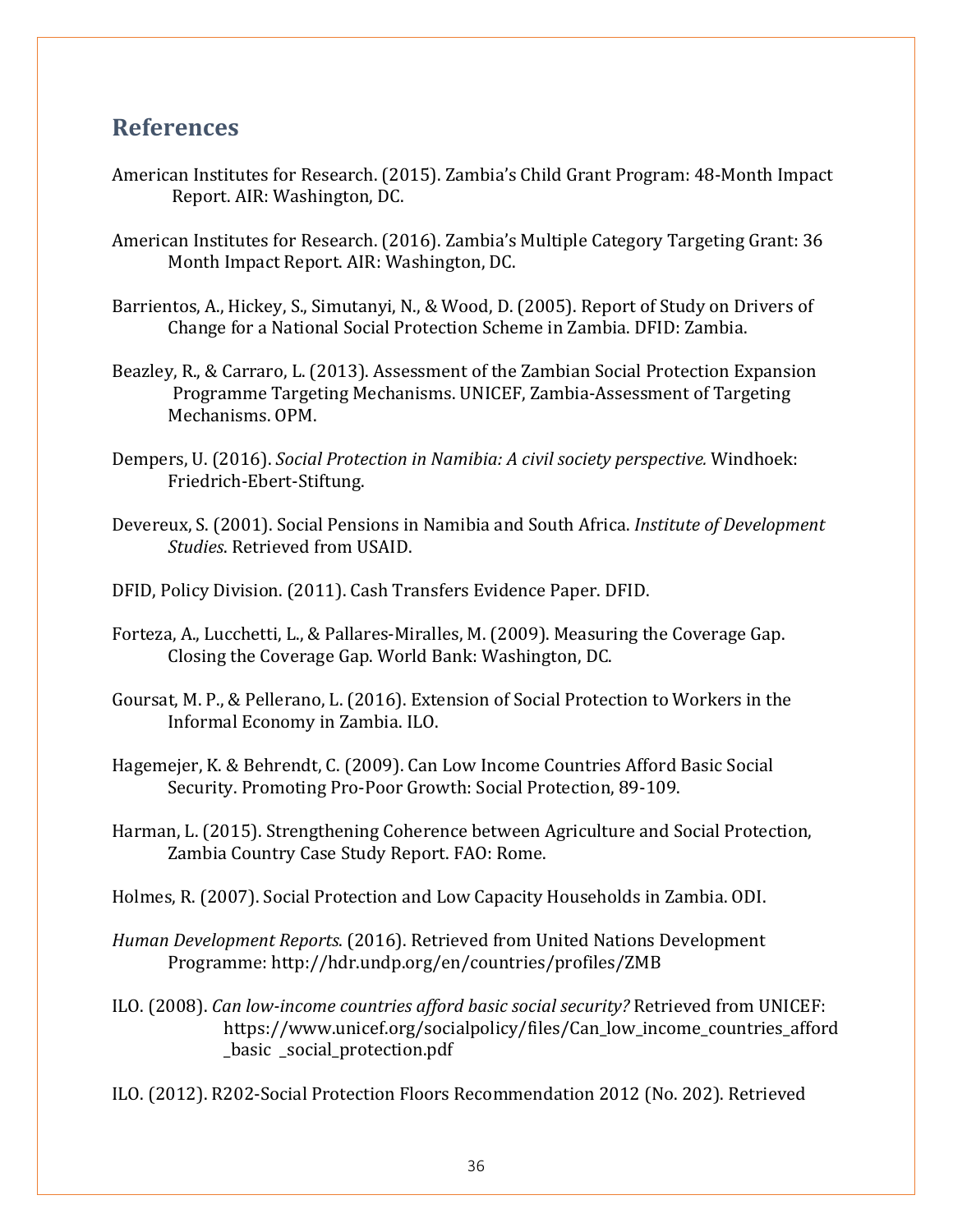from:

http://www.ilo.org/dyn/normlex/en/f?p=NORMLEXPUB:12100:0::NO:12100:P121 00\_INSTRUMENT\_ID:3065524:NO

ILO, Social Security Department. (2008). Zambia Social Protection Expenditure and Performance Review and Social Budget. ILO:Geneva.

Kalusopa, T., Dicks, R., & Osei-Boateng, C. (Eds.). (2012). *Social Protection Schemes in Africa*

- Kidd, S., (2009). Equal Pensions, equal rights: achieving universal pension coverage for older women and men in developing countries. Gender and Development. Oxfam. 17(3), 377-388. Retrieved from: http://www.jstor.org/stable/27809243
- Kumitz, D. (2013). Scoping Social Protection Platform for Social Protection Zambia Policy Brief. FES.
- Kuss, M. K. (2015). The Prospects and Politics of Social Protection Reform in Zambia. CSP No. 011. IDS. 2015(453).
- Lavers, T., & Hickey, S. (2015). Investigating the political economy of social protection expansion in Africa: At the intersection of transnational ideas and domestic politics. ESID. No. 47. Manchester, UK: The University of Manchester.
- Levine, S., Berg, S. V., & Yu, D. (2009). Measuring the impact of social cash transfers on poverty and inequality in Namibia. *Stellenbosch Economic Working Papers*.
- Levine, S., Berg, S., & Yu, D. (2011). The impact of cash transfers on household welfare in Namibia. *Development Southern Africa, 28*(1), 39-59.
- Ministry of Foreign Affairs of Finland. (2017). Country Strategy for Development Cooperation with Zambia 2014-2017. Retrieved from: http://formin.finland.fi/public/download.aspx?ID=138016&GUID=%7B64D8F405- 6976-4CB8-9B45-716143EDF35F%7D
- Ministry of Gender Equality and Child Welfare. (n.d.). Retrieved from Republic of Namibia: Ministry of Gender Equality and Child Welfare: http://www.mgecw.gov.na/
- Ministry of Gender Equality and Child Welfare. (2010). *The Effectiveness of Child Welfare Grants in Namibia.* Retrieved from UNICEF: https://www.unicef.org/namibia/MGECW\_2010\_Child\_Grants\_Report\_Vol\_1\_summ ary.pdf
- Ministry of Labour and Social Welfare. (2014). *Namibia Social Protection Floor Assessment.* Pretoria: ILO.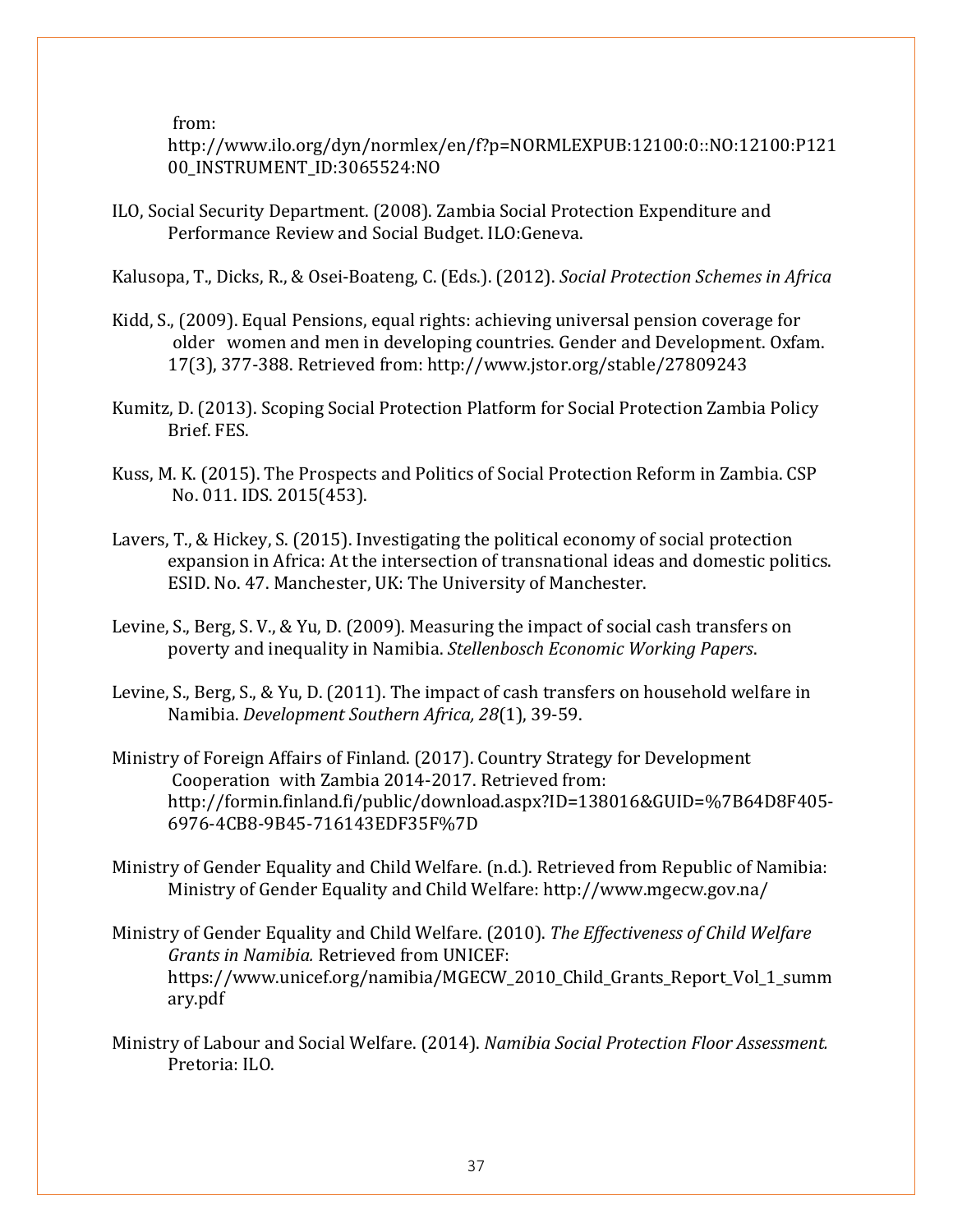- Museya, M. K. (2014). Lifelihood Impacts of Challenges in Accessing Pension Benefits: A case of civil service teacher retirees in Kapiri-Mposhi District Zambia. International Institute of Social Studies: Netherlands.
- Mwiche, D. (2005). Social Security Coverage for Urban Informal Sector Workers: A Case Study of the Copperbelt of Zambia. Copperbelt University.
- Namibia Statistics Agency. (2012, November). *Child Poverty in Namibia: A child-centered analysis of NHIES 2009/10.* Retrieved from UNICEF: https://www.unicef.org/socialpolicy/files/Namibia\_Child\_Poverty\_Report.pdf
- NAPSA. (2017). Overview. Retrieved June 19, 2017, from: http://www.napsa.co.zm/benefits-requirements/
- National Planning Commission. (2012). *Namibia's Fourth National Development Plan.* Windhoek: Republic of Namibia.
- National Planning Commission. (2017). *Namibia's Fifth National Development Plan.* Windhoek: Republic of Namibia.
- Niño-Zarazúa, M., Barrientos, A., Hulme, D., & Hickey, S. (2012). Social protection in sub-Saharan Africa: Getting the politics right. *World Development, 40*(1), 163-176.
- OCED. (2009). Social Protection, Poverty Reduction and Pro-Poor Growth. Policy Guidance Note: Social Protection, 17-32.
- Overview (2017, April 1). Retrieved from The World Bank: http://www.worldbank.org/en/country/namibia/overview
- Pruce, K., & Hickey, S. (2017). The Politics of Promoting Social Protection in Zambia. ESID. No. 75. Manchester, UK: The University of Manchester.
- Quarles van Ufford, P., Harland, C., Michelo, S., Tembo, G., Toole, K., & Wood, D. (2016). The Role of Impact Evaluations in the Evolution of Zambia's Cash Transfer Program. From Evidence to Action The Story of Cash Transfers and Impact Evaluation in Sub-Saharan Africa. FAO & Oxford University: UK.
- Republic of Namibia. (2015). Promulgation of Child Care and Protection Act (3 of 2015). Windhoek: Republic of Namibia.

Republic of Namibia. (2016). *Harambee Prosperity Plan.* Windhoek.

Republic of Namibia. (2016). *Namibia Zero Hunger Road Map.* Retrieved from United Nations Namibia: http://www.un.org.na/home\_htm\_files/ZHRM.pdf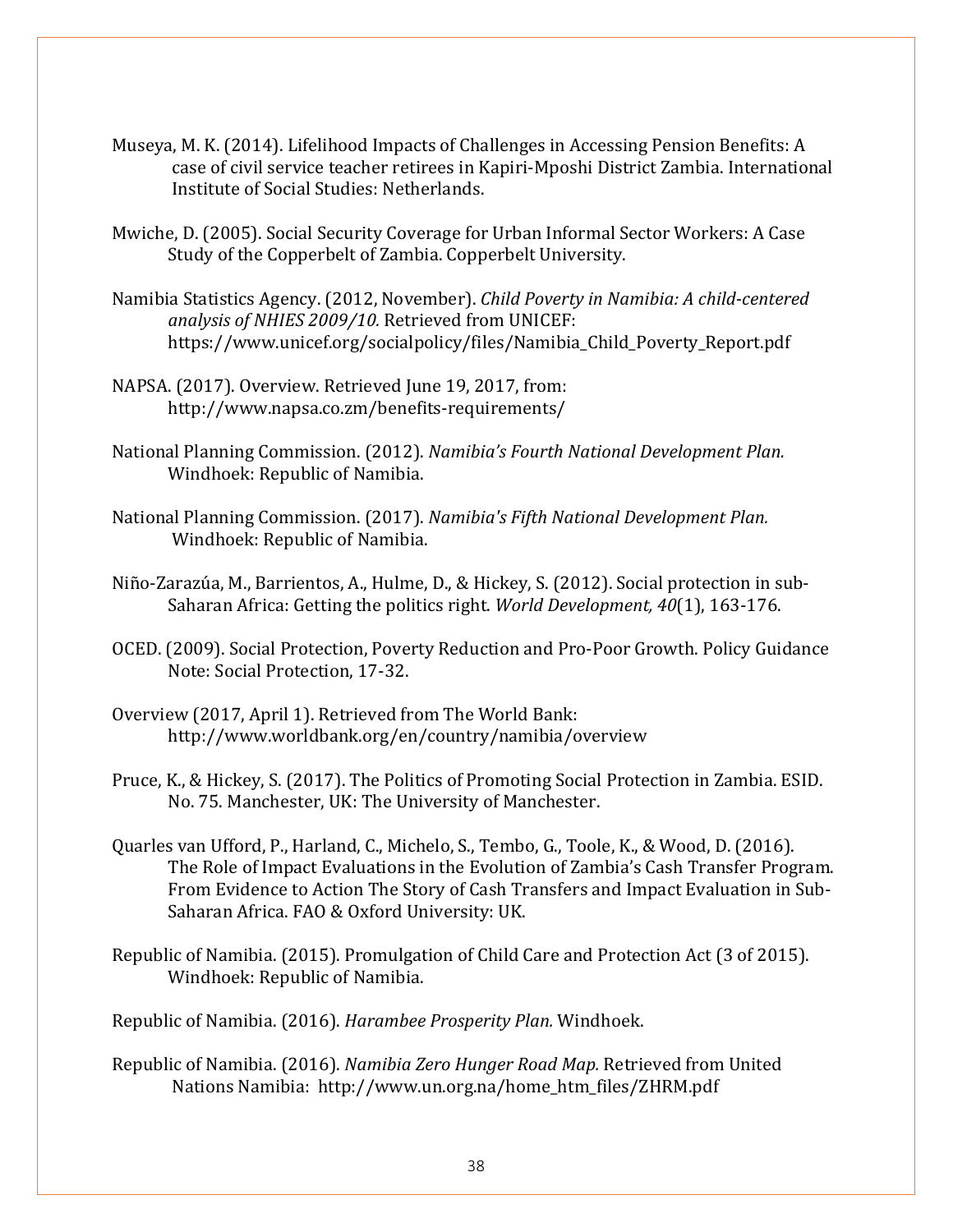Republic of Namibia. (n.d.). Constitution. Windhoek, Namibia.

Republic of Zambia, Central Statistical Office. (2016). 2015 Living Conditions Monitoring Survey

Report. Central Statistical Office. Retrieved from:

http://www.zamstats.gov.zm/phocadownload/Living\_Conditions/2015%20Living %20Conditions%20Monitoring%20Survey%20Report.pdf

Republic of Zambia, Ministry of Community Development, Mother and Child Health. (2014).

National Social Protection Policy: 'Reducing poverty, inequality and vulnerability'. Lusaka: Zambia.

Republic of Zambia, Ministry of Community Development and Social Welfare. (2016). Background and Detailed Synopsis of Proposed Sessions. Achieving Prosperity for All. Lusaka: Zambia. Retrieved from: http://www.ilo.org/addisababa/countries-covered/zambia/WCMS\_480813/lang en/index.htm

Republic of Zambia, Ministry of Finance, National Planning Department. (2006). Fifth National Development Plan. Lusaka: Zambia

Republic of Zambia, Ministry of Finance, National Planning Department. (2011). Sixth National Development Plan. Lusaka: Zambia

Republic of Zambia, Ministry of Finance, National Planning Department. (2013). Revised Sixth National Development Plan. Lusaka: Zambia

Republic of Zambia, Ministry of National Development Planning. (2017). Seventh National

Development Plan. Lusaka: Zambia

Sabates-Wheeler, R. & Devereux, S. (2007). Social Protection for Transformation. IDS Bulletin. 38(3), 23-28.

Schleberger, E. (2002). Namibia's Universal Pension Scheme: Trends and challenges.

- Schüring, E. & Lawson-McDowall, J. (2011). Social Protection in Zambia- Whose Politics? International Conference: 'Social Protection for Social Justice.' IDS: UK.
- UNICEF (2016). *Zambia: Social protection budget brief review of budget performance and 2016 allocations.* Retrieved from UNICEF: https://www.unicef.org/zambia/SocialProtectionBudgetBrief-5.pdf
- UNICEF (n.d.). *Expanding the Social Protection System*. Retrieved from UNICEF Namibia: https://www.unicef.org/namibia/protection\_13674.html